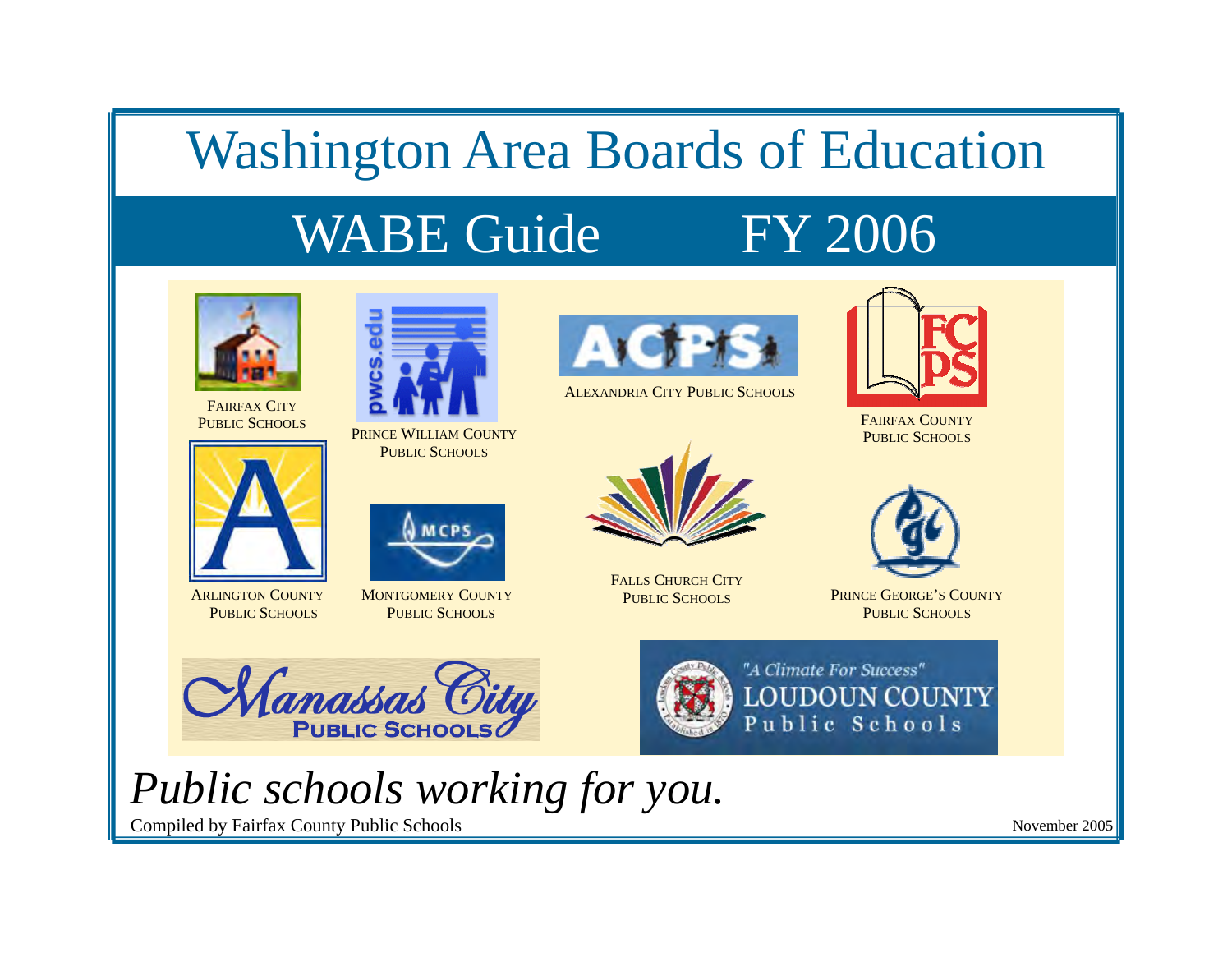## **Table of Contents**

| Highlights                                          |
|-----------------------------------------------------|
|                                                     |
|                                                     |
|                                                     |
|                                                     |
|                                                     |
|                                                     |
|                                                     |
|                                                     |
|                                                     |
|                                                     |
|                                                     |
|                                                     |
| English as a Second Language (ESL) Students  16     |
| FY 2006 Distribution of Regional ESL Enrollment  18 |
|                                                     |
| Special Education Membership, FY 2005 Actual  20    |
| Special Education Membership, FY 2006 Approved  21  |
|                                                     |
|                                                     |
|                                                     |
|                                                     |
|                                                     |
|                                                     |
|                                                     |
|                                                     |
|                                                     |
|                                                     |
|                                                     |

| <b>Salary and Benefits Summary</b> |  |
|------------------------------------|--|
|                                    |  |
|                                    |  |
|                                    |  |
|                                    |  |
|                                    |  |
|                                    |  |
|                                    |  |
|                                    |  |
|                                    |  |
|                                    |  |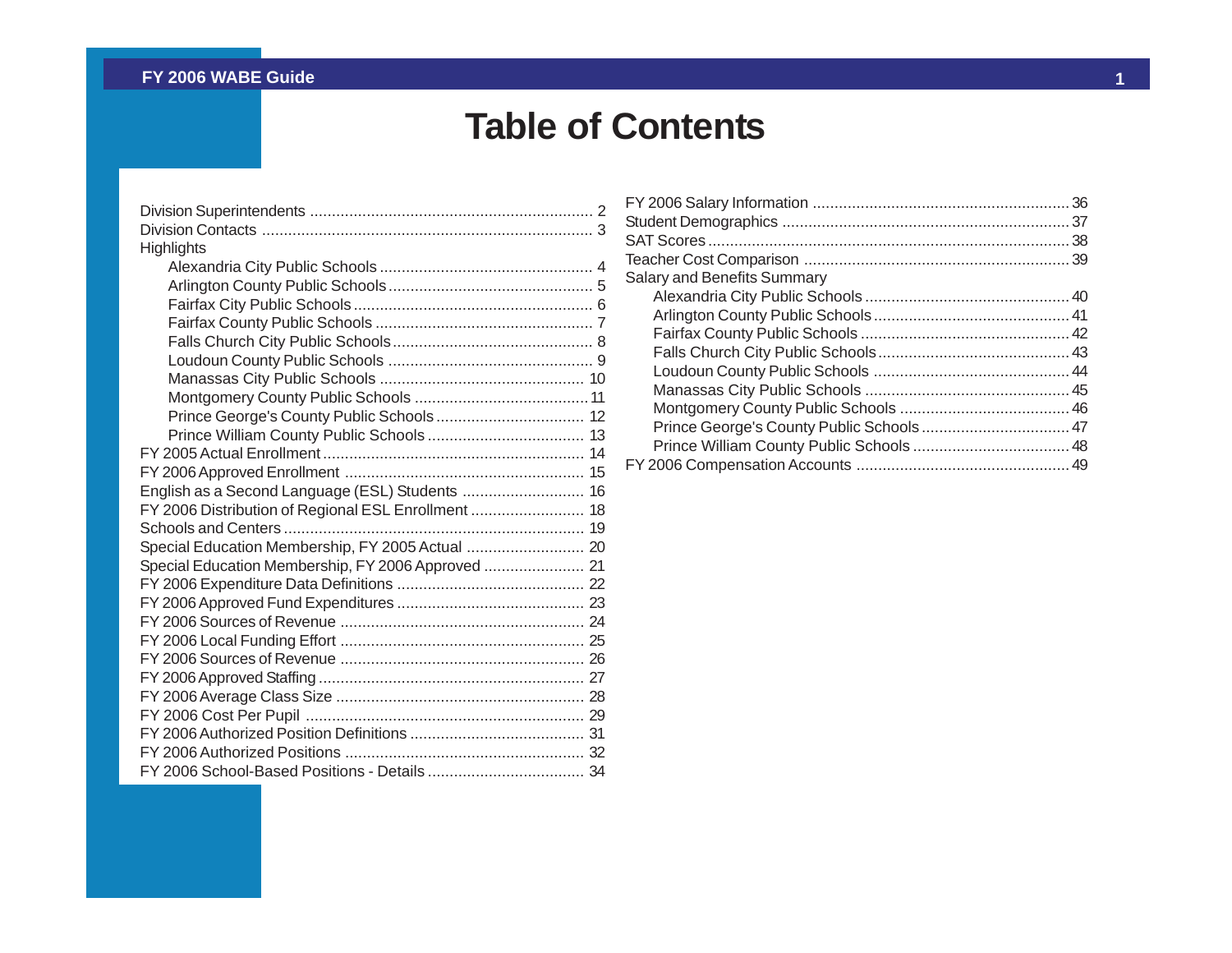### **Division Superintendents**

<span id="page-2-0"></span>Alexandria City Public Schools Rebecca L. Perry 2000 N. Beauregard Street Alexandria, VA 22311 Phone 703-824-6610, Fax 703-824-6699 Falls Church City Public Schools Dr. Lois F. Berlin 803 W. Broad Street, Suite 300 Falls Church, Virginia 22046 Phone 703-248-5601, Fax 703-248-5613

Arlington County Dr. Robert G. Smith 1426 N. Quincy Street Arlington, Virginia 22207 Phone 703-228-8634, Fax 703-228-6188

Fairfax City Public Schools George Stepp 10455 Armstrong Street Fairfax, Virginia 22030 Phone 703-385-7910, Fax 703-359-2494

Fairfax County Public Schools Dr. Jack D. Dale 10700 Page Avenue Fairfax, Virginia 22030 Phone 703-246-2631, Fax 703-691-2876 Loudoun County Public Schools Dr. Edgar B. Hatrick 21000 Education Court Ashburn, Virginia 20148 Phone 571-252-1020 Fax 571-252-1003

Manassas City Public Schools Dr. Chip Zullinger 9000 Tudor Lane Manassas, Virginia 20110 Phone 703-257-8808, Fax 703-257-8807

Montgomery County Public Schools Dr. Jerry D. Weast Carver Educational Services Center 850 Hungerford Drive Rockville, Maryland 20850 Phone 301-279-3547, Fax 301-279-3045 Prince George's County Public Schools Howard A. Burnett 14201 School Lane Upper Marlboro, Maryland 20772 Phone 301-952-6090, Fax 301-952-6177

Prince William County Public Schools Dr. Steven L. Walts P.O. Box 389 Manassas, Virginia 20108 Phone 703-791-8712, Fax 703-791-7309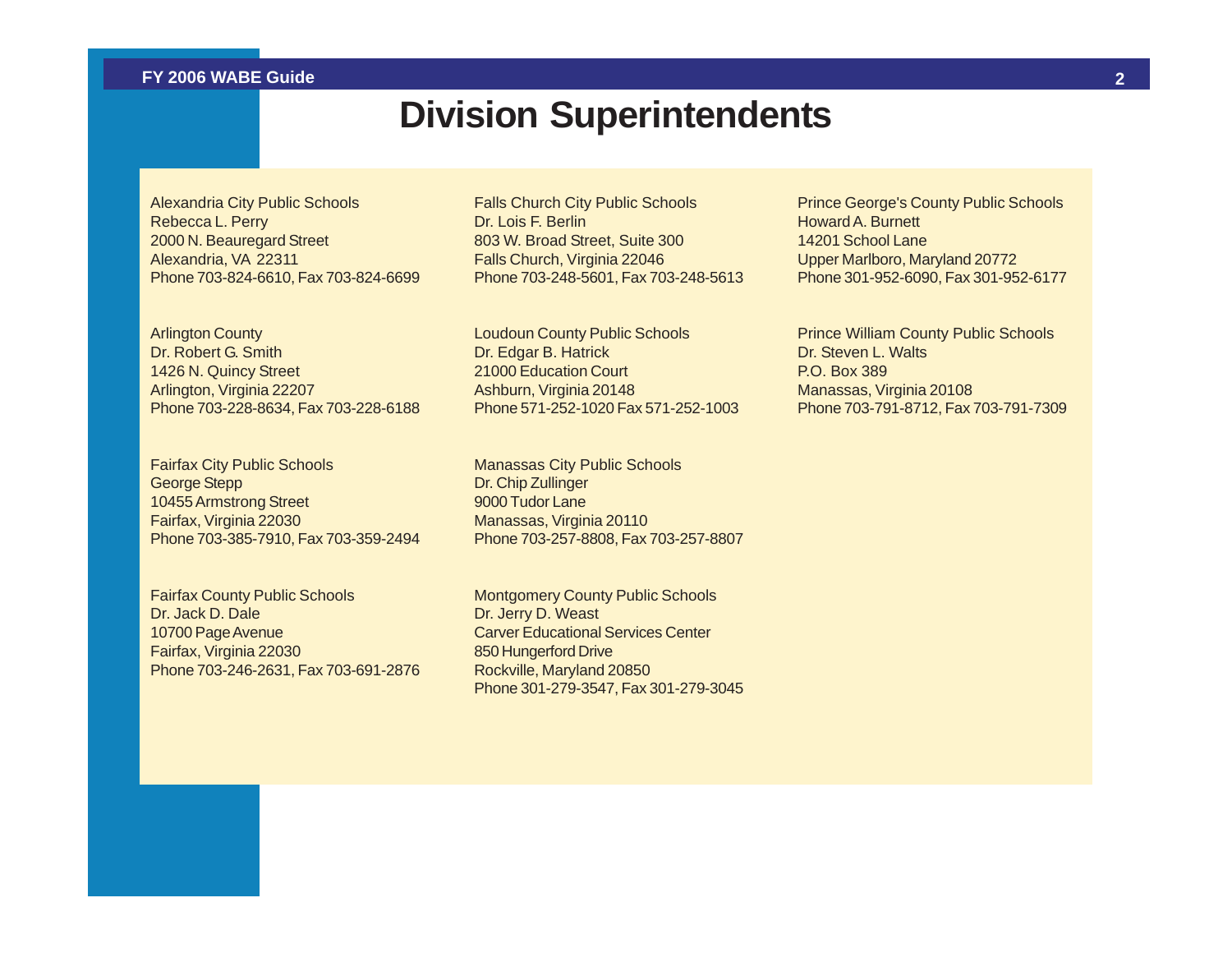### **Division Contacts**

<span id="page-3-0"></span>Alexandria City Public Schools Connie M. Collins Phone 703-824-6644 Fax 703-824-0382 E-mail: ccollins@acps.k12.va.us

Arlington County Public Schools Bonnie Jewell Phone 703-228-6177 Fax 703-841-0681 E-mail: bjewell@arlington.k12.va.us

Fairfax City Public Schools George Stepp, Division Superintendent Phone 703-385-7910 Fax 703-359-2494 E-mail: gstepp@ci.fairfax.va.us

Fairfax County Public Schools Anne-Marie Von Kahle Phone 703-246-4729 Fax 703-352-3372 E-mail: avonkahle@fcps.edu

Falls Church City Public Schools Hunter Kimble Phone 703-248-5605 Fax 703-248-5613 E-mail: hkimble@fccps.k12.va.us

Loudoun County Public Schools Janet Gorski Phone 571-252-1250 Fax 571-252-1365 E-mail: jgorski@loudoun.k12.va.us

Manassas City Public Schools Barbara Corbin Phone 703-257-8829 Fax 703-257-8825 E-mail: bcorbin@mail.manassas.k12.va.us

Montgomery County Public Schools Dr. Marshall C. Spatz Phone 301-279-3547 Fax 301-279-3045 E-mail: marshall\_spatz@mcpsmd.org Prince George's County Public Schools Tracy Johnson Phone 301-952-6092 Fax 301-952-6177 E-mail: tjohnson@pgcps.org

Prince William County Public Schools Bob Horwath Phone 703-791-8762 Fax 703-791-8752 E-mail: horwathb@pwcs.edu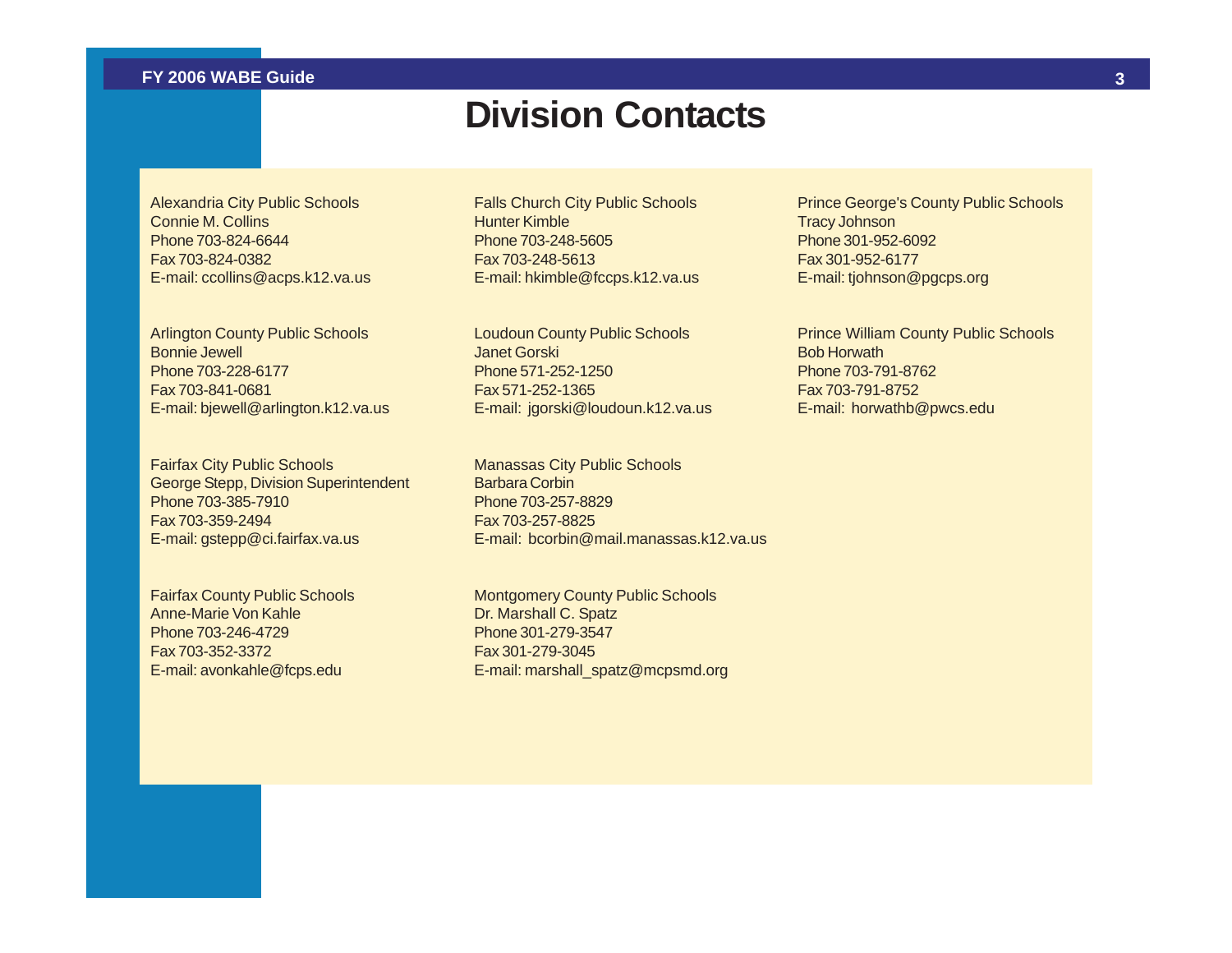#### **Alexandria City Public Schools**

- <span id="page-4-0"></span>• 72 percent of our staff hold master's degrees or higher **Fight of the Contract of the Clance • Highlights at a Glance**
- 5 additional teachers achieved National Board certification in FY 05
- 12 schools are fully accredited\*
- 80 cents out of every operating dollar is spent on instruction
- Mount Vernon Community School implemented a modified school calendar beginning August 1, 2005. Samuel Tucker Elementary School also follows a modified calendar and is in its second successful year.
- All students in grades 9-12 were issued personal laptop computers, helping to increase student achievement through the full integration of technology as a tool for learning
- In September 2004, full-time math specialists began serving all 13 ACPS elementary schools serving as instructional coaches, working side-by-side with K-5 classroom teachers to improve the quality of mathematics instruction for all students. Eight ACPS math specialists are currently enrolled in a master's program that will lead to their attainment of the first elementary mathematics specialist endorsements ever issued in Virginia.
- Participation in AP courses increased by 11% during the 2004-05 school year. Minority enrollment in the three most popular courses, AP English, AP Government, and AP History increased by 24% this year and by 41% over the past two years.
- \* based on test scores from Spring 2004

| FY 2006 Cost Per Pupil                             | \$15,871       |
|----------------------------------------------------|----------------|
| Average Teacher Salary                             | \$62,536       |
| Membership                                         |                |
| FY 2006 Membership                                 | 10,812         |
| <b>Percent ESL Enrollment</b>                      | 21.9%          |
| Percent Free/Reduced Price Meal Eligible           | 52.0%          |
| <b>Schools</b>                                     |                |
| Elementary                                         | 13             |
| Middle                                             | 2              |
| Secondary & High Schools                           | $\overline{2}$ |
| Alternative High Schools                           | 1              |
| <b>Sources of Revenue</b>                          |                |
| Local                                              | 79.6%          |
| State                                              | 14.2%          |
| Other                                              | 6.2%           |
| <b>Authorized Positions</b>                        |                |
| School-Based                                       | 85.0%          |
| Nonschool-Based                                    | 15.0%          |
| <b>Percent of Local Funds Disbursed to Schools</b> | 31.9%          |
| <b>Percent of Graduates Continuing Education</b>   | 83.0%          |
| <b>Dropout Rate</b>                                | 4.5%           |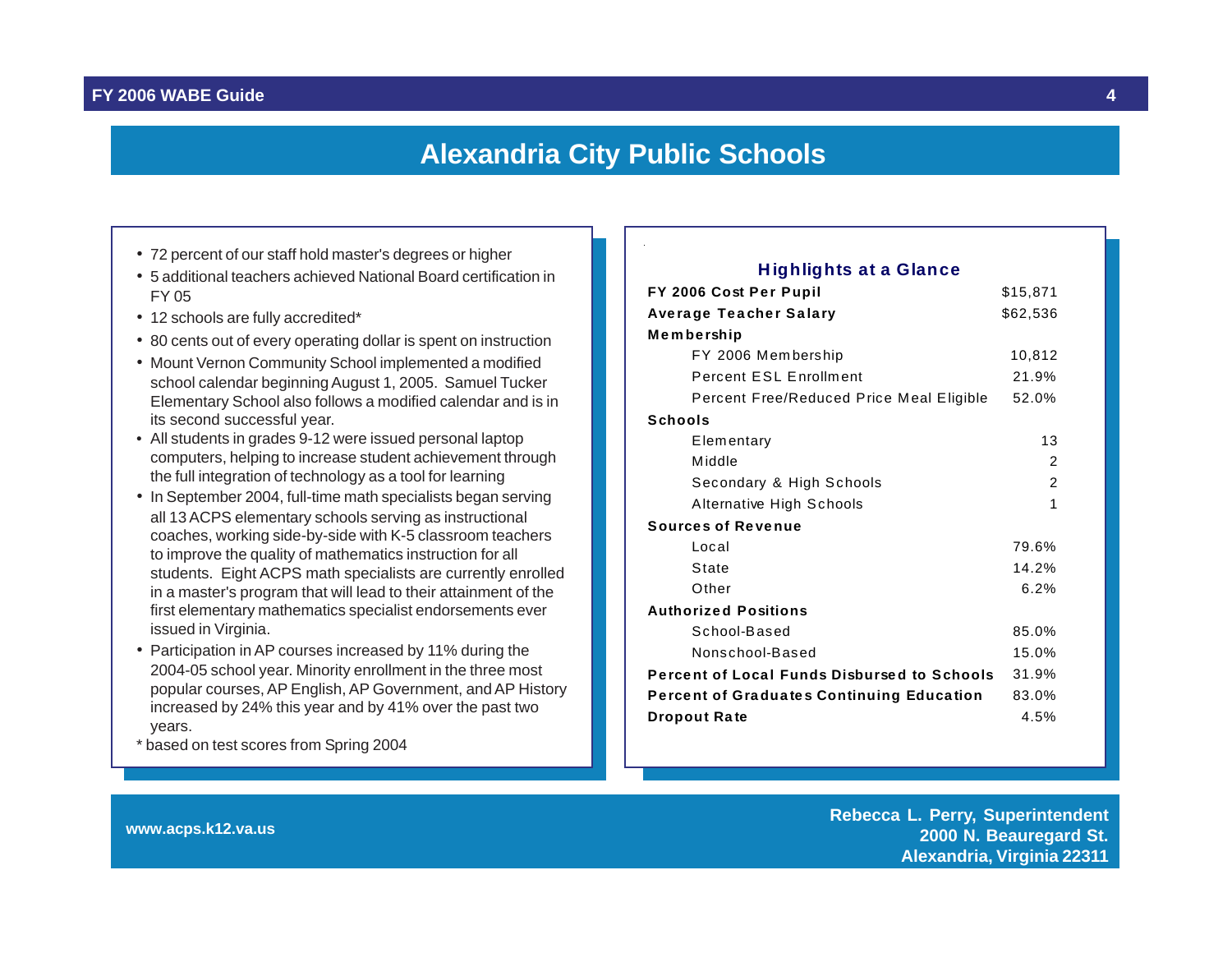#### **Arlington County Public Schools**

- <span id="page-5-0"></span>• 94% of Arlington parents surveyed grade their child's school with an "A" or "B" (versus 55% nationally)
- 83% of local taxpayers say money for schools is well spent
- Major renovations have been or are nearly complete at all elementary and middle schools, and plans to rebuild or renovate the remaining buildings by 2010 are underway
- A \$79 million capital projects bond passed by 80%, while less than 15% of households have school-aged children
- The 2005 *Newsweek/Washington Post* "Challenge Index" ranked all four APS high schools in the top 1% of the nation
- 48% of students complete Algebra I before grade 9
- 32% of high schoolers take one or more AP or IB courses
- APS pays all PSAT, AP and IB test costs
- Two of the five 2005 National Teacher Hall of Fame inductees were from Arlington
- Arlington was named one of the 2005 "101 Best Communities in America" for music education
- In 2005, two Virginia firsts Randolph was authorized as the first IB Primary Years Program school, and Barrett became the first elementary NASA Explorer School
- Students hail from 122 nations and speak 104 languages
- Since 1998, the achievement gap has narrowed 62% for Asian students, 47% for Hispanic students and 43% for Black students
- The average teacher has 12 years of experience, 92.5% are highly qualified by federal guidelines, and 74% have earned an advanced degree

#### **FY 2006 Cost Per Pupil 616.464 Average Teacher Salary 666,295 Membership**  FY 2006 Membership 18,386 Percent ESL Enrollment 19.7% Percent Free/Reduced Price Meal Eligible 36.9% **Schools** Elementary 22 Middle 5 Secondary & High Schools 4 Alternative High Schools 3 **Sources of Revenue** Local 82.2% State 13.8% Other 4.0% **Authorized Positions** School-Based 83.5% Nonschool-Based 16.5% **Percent of Local Funds Disbursed to Schools** 38.2% **Percent of Graduates Continuing Education** 87.7% **Dropout Rate** 2.8% **Highlights at a Glance**

**www.arlington.k12.va.us Dr. Robert G. Smith, Superintendent 1426 N. Quincy Street Arlington, Virginia 22207**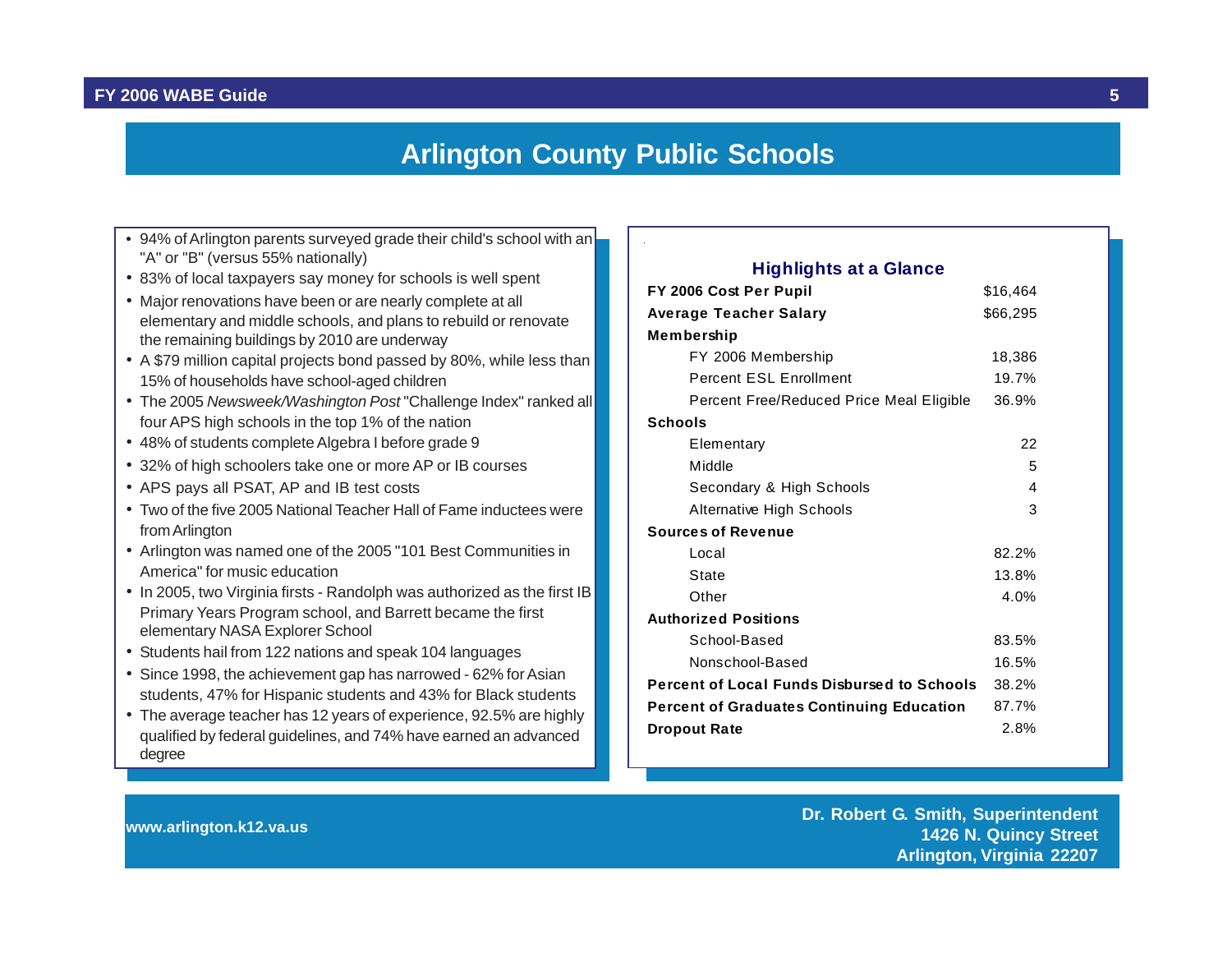### **Fairfax City Public Schools**

#### **Budget at a Glance**

- <span id="page-6-0"></span>• Since 1962, the City of Fairfax School Board has contracted with Fairfax County Public Schools (FCPS) for the delivery of educational services. The City School Board owns and is responsible for its school buildings. Students in city schools have access to the same programs as are provided in all Fairfax County Public Schools.
- The City of Fairfax School Division is comprised of four buildings housing some 4,600 students in grades K-12. About 2,800 of these students are residents of the City of Fairfax, with the remainder residing in Fairfax County.

#### **City of Fairfax Schools include:**

- Daniels Run and Providence Elementary Focus Schools for Math, Science, and Technology, and the Communications Arts are newly renovated and provide a state of the art instructional environment. Each school has a capacity of about 750 students.
- Lanier Middle School is recognized for the rigor of its academic program, and has unparalleled integration of technology in the curriculum. The Lanier Electronic Learning Area (LELA),

connects students at home with fellow students, their classrooms (and homework), teachers and the Internet in a secure environment.

• Fairfax High School offers a rigorous curriculum in addition to the Fairfax Academy for Communications Arts. The academy provides specialized coursework in both the fine and performing arts and information technology. Last year, Fairfax graduates received over \$2.5 million in scholarships. Seventy-two percent of the graduates are attending quality four-year institutions of higher learning in Virginia and across the country.

**www.fairfaxva.gov/schools George Stepp, Superintendent 10455 Armstrong Street Fairfax, Virginia 22030**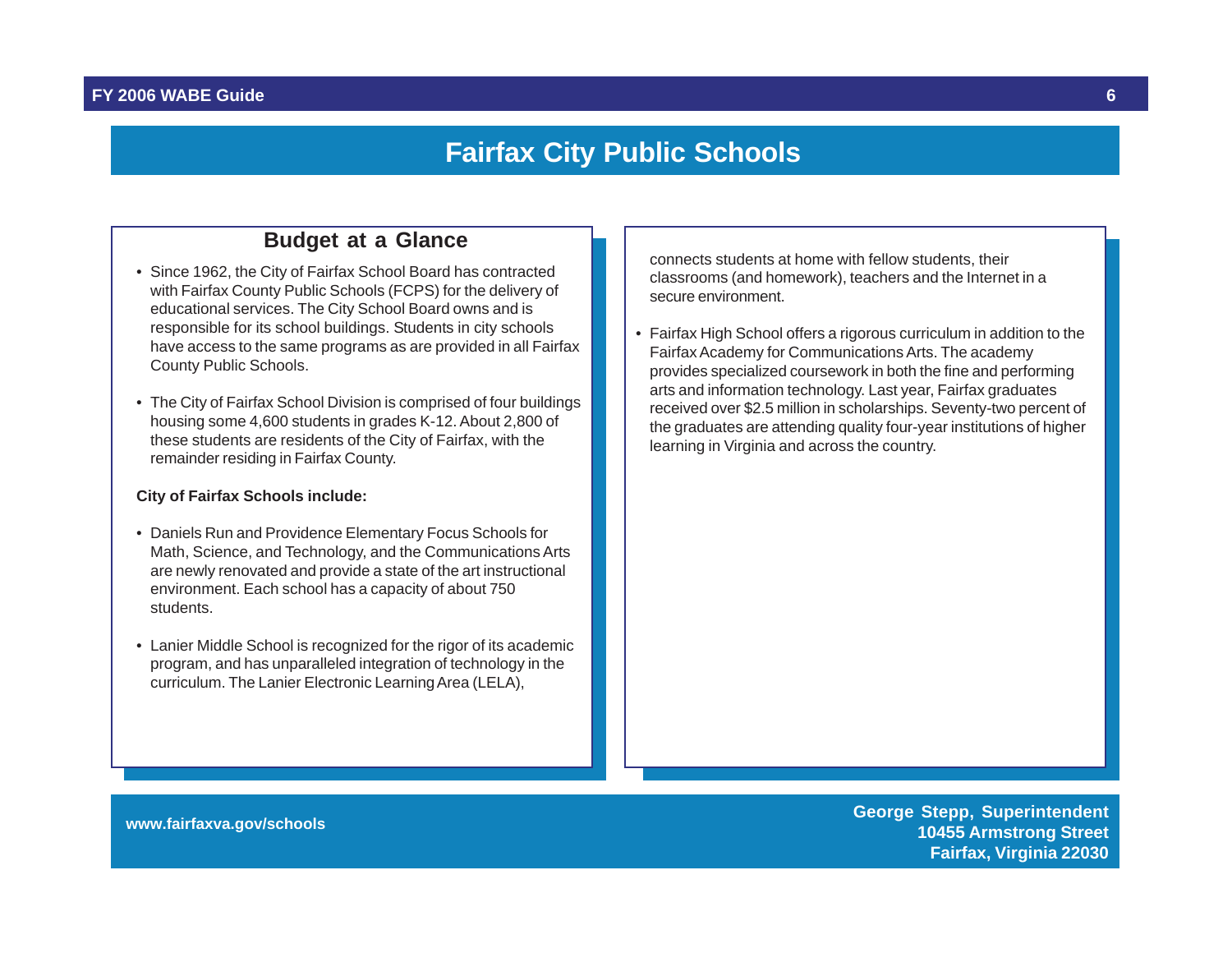### **Fairfax County Public Schools**

### <span id="page-7-0"></span>**FCPS: Quality Schools, Taxpayer Value FCPS: Quality Schools, Taxpayer Value**

- Eighty-nine percent of FCPS graduates continue on to postsecondary education and 60 percent of the special education graduates continue in higher education
- Nearly 60 percent of FCPS teachers hold advanced degrees, and FCPS boasts 214 teachers certified by the National Board for Professional Teaching Standards, more than any other school division in Virginia
- In the *Washington Post* Challenge Index which measures a school's effort to challenge students - all FCPS high schools were rated in the top 5 percent nationwide
- In 2005, 23,573 AP exams were taken by FCPS students, and the number of exams on which students achieved a 3 or above increased to 15,809 (67 percent of the tests taken) in 2005, up from 14,190 in 2004
- FCPS' SAT average of 1114 exceeds both the state average of 1030 and the national average of 1028
- Eighty-eight cents of every dollar goes directly to the schools; the remaining 12 cents provides support to the schools

#### **FY 2006 Cost Per Pupil** \$11,915 **Average Teacher Salary \$60,201 Membership**  FY 2006 Membership 164,918 Percent ESL Enrollment 13.3% Percent Free/Reduced Price Meal Eligible 20.4% **Schools** Elementary 136 Middle 22 Secondary & High Schools 25 Alternative High Schools 3 **Sources of Revenue** Local 74.1% State 20.0% Other 5.9% **Authorized Positions** School-Based 92.2% Nonschool-Based 7.8% **Percent of Local Funds Disbursed to Schools** 51.7% **Percent of Graduates Continuing Education** 88.7% **Dropout Rate** 2.7% \* Includes entitlement grants

**www.fcps.edu**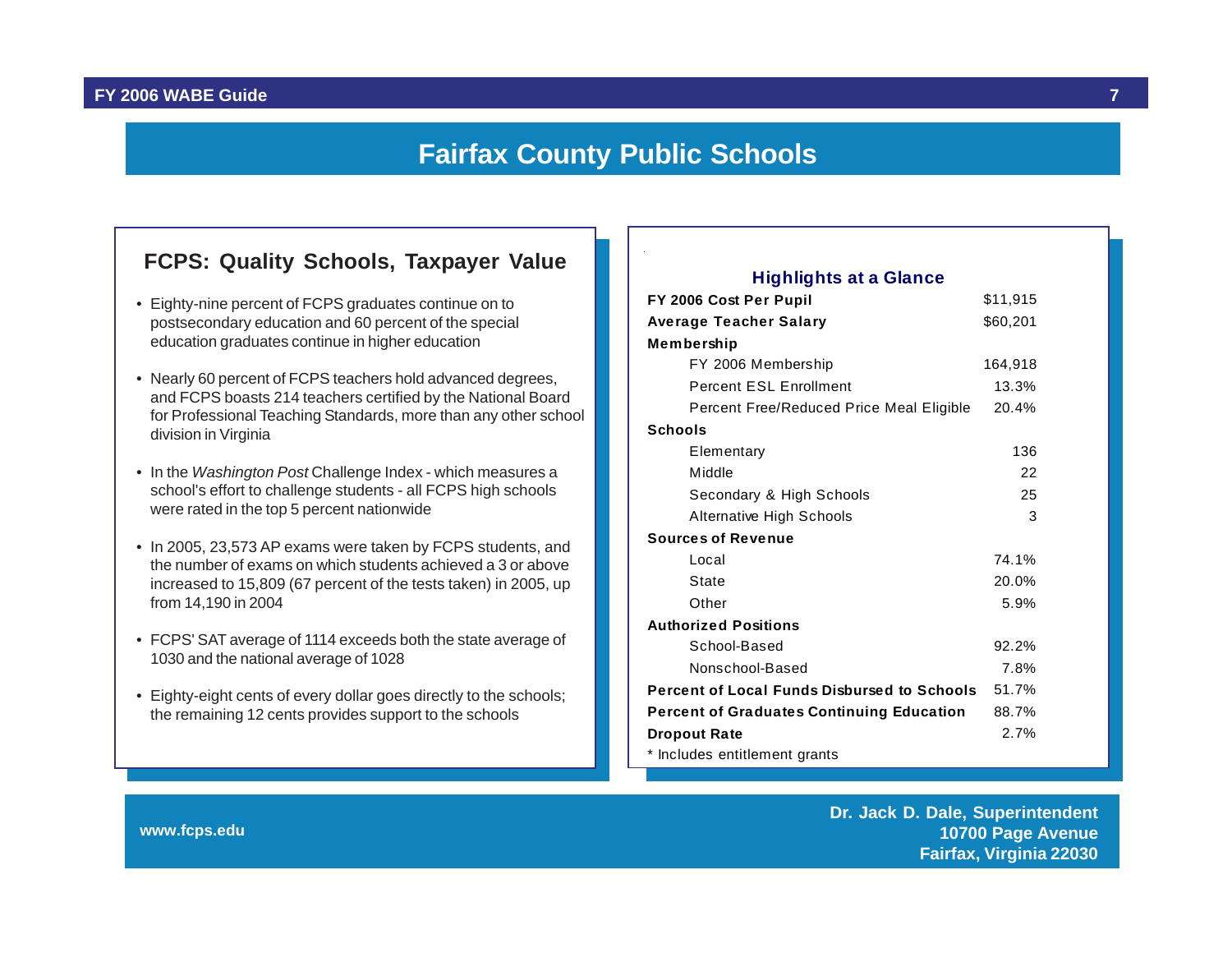### **Falls Church City Public Schools**

<span id="page-8-0"></span>

| <b>Highlights at a Glance</b>                      |          |  |  |  |  |
|----------------------------------------------------|----------|--|--|--|--|
| FY 2006 Cost Per Pupil                             | \$16,020 |  |  |  |  |
| <b>Average Teacher Salary</b>                      | \$59,998 |  |  |  |  |
| Membership                                         |          |  |  |  |  |
| FY 2006 Membership                                 | 1,924    |  |  |  |  |
| Percent ESL Enrollment                             | 10.5%    |  |  |  |  |
| Percent Free/Reduced Price Meal Eligible           | 8.0%     |  |  |  |  |
| <b>Schools</b>                                     |          |  |  |  |  |
| Elementary                                         | 2        |  |  |  |  |
| Middle                                             | 1        |  |  |  |  |
| Secondary & High Schools                           | 1        |  |  |  |  |
| Alternative High Schools                           | 1        |  |  |  |  |
| <b>Sources of Revenue</b>                          |          |  |  |  |  |
| Local                                              | 79.3%    |  |  |  |  |
| State                                              | 13.8%    |  |  |  |  |
| Other                                              | 7.0%     |  |  |  |  |
| <b>Authorized Positions</b>                        |          |  |  |  |  |
| School-Based                                       | 89.3%    |  |  |  |  |
| Nonschool-Based                                    | 10.7%    |  |  |  |  |
| <b>Percent of Local Funds Disbursed to Schools</b> | 46.0%    |  |  |  |  |
| <b>Percent of Graduates Continuing Education</b>   | 95.0%    |  |  |  |  |
| <b>Dropout Rate</b>                                | 1.0%     |  |  |  |  |

**www.fccps.k12.va.us Mary Ellen Shaw, Superintendent 803 W. Broad Street Falls Church, Virginia 22046**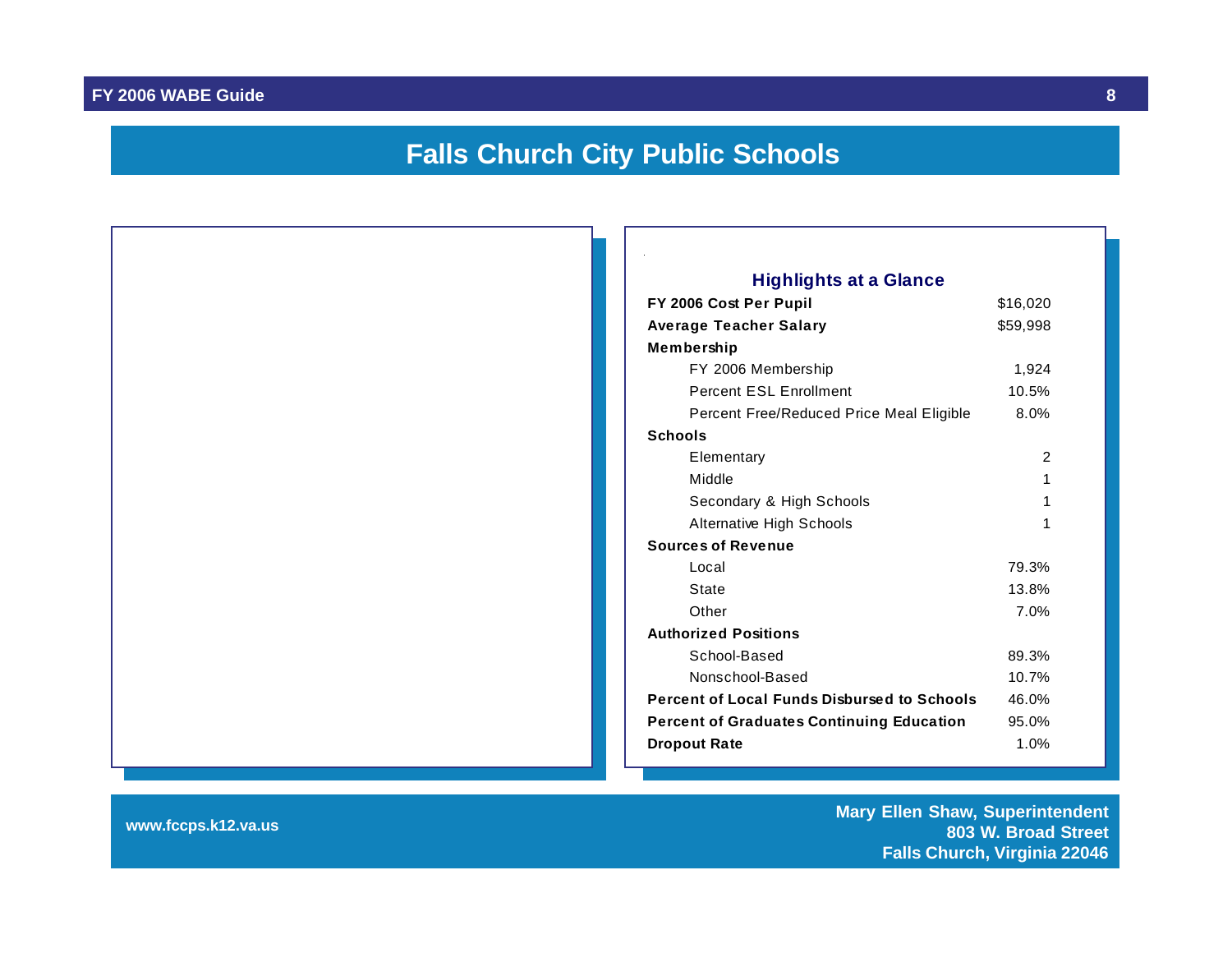#### **Loudoun County Public Schools**

- Loudoun County is the fastest growing county in the nation and Virginia. In the fall of 2005 LCPS opened three new elementary and two new high schools. The enrollment for LCPS is projected to continue growing by approximately 7% to 8% over the next five years.
- Employee compensation accounts for 87% of the FY 2006 \$529.3M operating budget
- Since 2002, all of Loudoun's schools which took the Virginia Standards of Learning tests are all fully accredited. Statewide, 84% of the 1,807 schools reached the full accreditation rating.
- With the completion of the Technology Plan, LCPS is among the first school systems in Virginia to meet the state Standards of Learning in instructional technology. Over 13,000 instructional computers with controlled Internet access fully integrate the latest technology into LCPS' classrooms.
- During the 2004-2005 school year, 12,113 students took part in honors and Advanced Placement courses at the high school level

| <b>Highlights at a Glance</b>                                     |           |  |
|-------------------------------------------------------------------|-----------|--|
| FY 2006 Cost Per Pupil                                            | \$11,379* |  |
| <b>Average Teacher Salary</b>                                     | \$56,932  |  |
| Membership                                                        |           |  |
| FY 2006 Membership                                                | 47,467    |  |
| <b>Percent ESL Enrollment</b>                                     | 6.3%      |  |
| Percent Free/Reduced Price Meal Eligible                          | 10.3%     |  |
| <b>Schools</b>                                                    |           |  |
| Elementary                                                        | 44        |  |
| Middle                                                            | 11        |  |
| Secondary & High Schools                                          | 11        |  |
| <b>Alternative High Schools</b>                                   | 2         |  |
| <b>Sources of Revenue</b>                                         |           |  |
| Local                                                             | 76.9%     |  |
| State                                                             | 20.6%     |  |
| Other                                                             | 2.5%      |  |
| <b>Authorized Positions</b>                                       |           |  |
| School-Based                                                      | 93.3%     |  |
| Nonschool-Based                                                   | 6.7%      |  |
| <b>Percent of Local Funds Disbursed to Schools</b>                | 74.3%     |  |
| <b>Percent of Graduates Continuing Education</b>                  | 89.6%     |  |
| <b>Dropout Rate</b>                                               | 0.9%      |  |
| * Corrected at Loudoun County Public Schools' request on March 8, |           |  |

2006. FY 2006 cost per pupil was previously reported as \$12,271.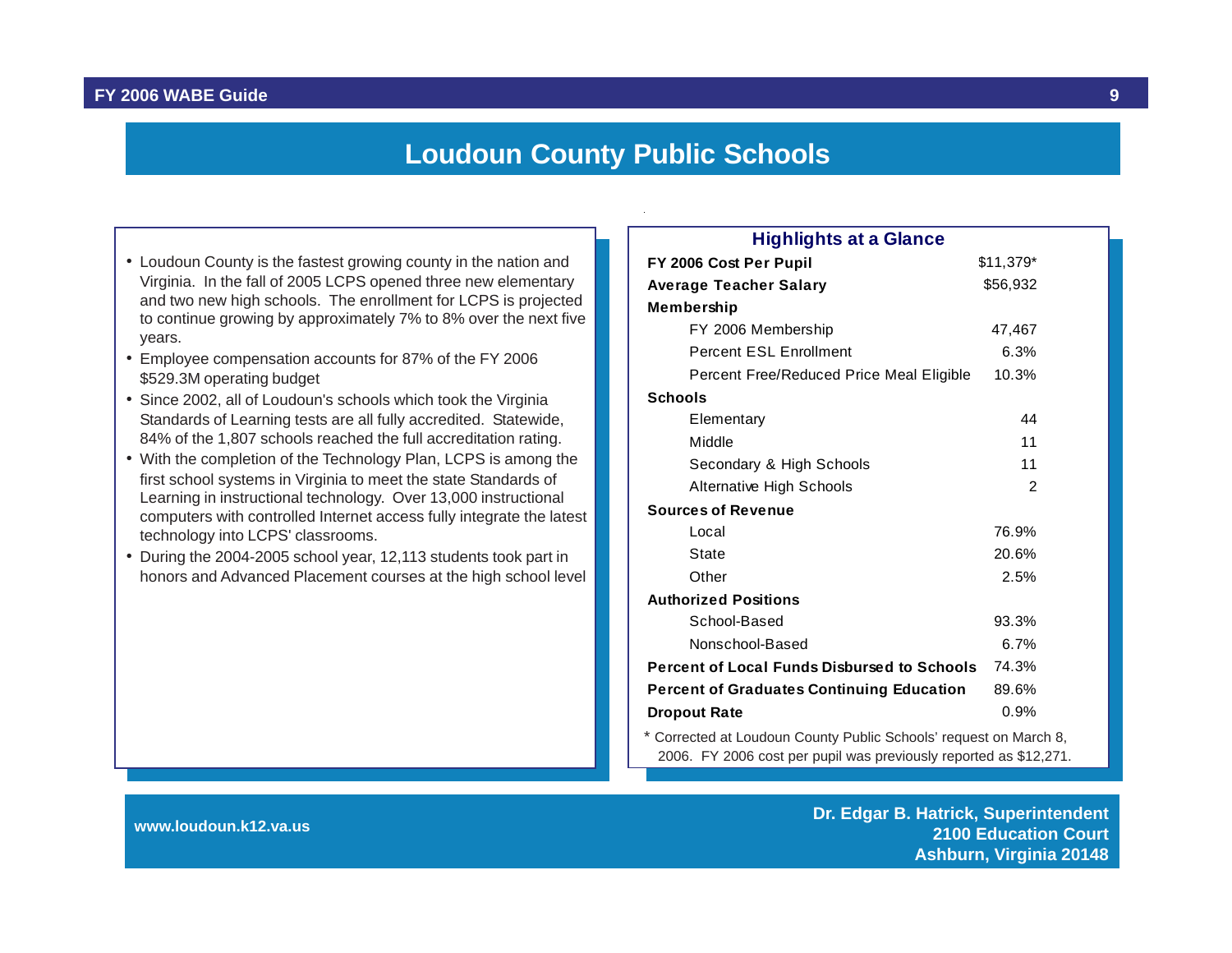#### **Manassas City Public Schools**

- 
- about 28% of our total population
- Almost 500 students receive gifted and talented services from MCPS
- Approximately 12% of our population receives some special education services
- The total annual budget including all funds is \$ 85,016,580
- Total School Operating Fund expenditures are over \$72 million
- MCPS has a revenue-sharing agreement with the City of Manassas so that 56.2% of selected, designated city revenues are transferred to the school system annually
- The FY 2006 MCPS Adopted Budget provides an average salary increase of 6.05% for all those on the instructional salary schedule and expands the scale by two steps
- The MCPS budget supports one assistant principal at each elementary school and three assistant principals at the middle school and three assistant principals at the high school

#### <span id="page-10-0"></span>**FY 2006 Cost Per Pupil** \$10,775 **Average Teacher Salary 656,063 Membership**  FY 2006 Membership 6,700 Percent ESL Enrollment 28.0% Percent Free/Reduced Price Meal Eligible 24.0% **Schools** Elementary 5 Middle 2012 12:00:00 12:00:00 12:00:00 12:00:00 12:00:00 12:00:00 12:00:00 12:00:00 12:00:00 12:00:00 12:00:00 Secondary & High Schools 1 Alternative High Schools 1 **Sources of Revenue** Local 52.7% State 41.1% Other 6.1% **Authorized Positions** School-Based 87.3% Nonschool-Based 12.7% **Percent of Local Funds Disbursed to Schools** 48.7% **Percent of Graduates Continuing Education** 77.0% **Dropout Rate** 2.1% • The FY 2006 projected enrollment is 6,700<br>• Enrollment of English-as-a-second-language (ESL) students is **Particle and August Project and August Project P**

**www.manassas.k12.va.us Dr. Chip Zullinger, Superintendent 9000 Tudor Lane Manassas, Virginia 20110**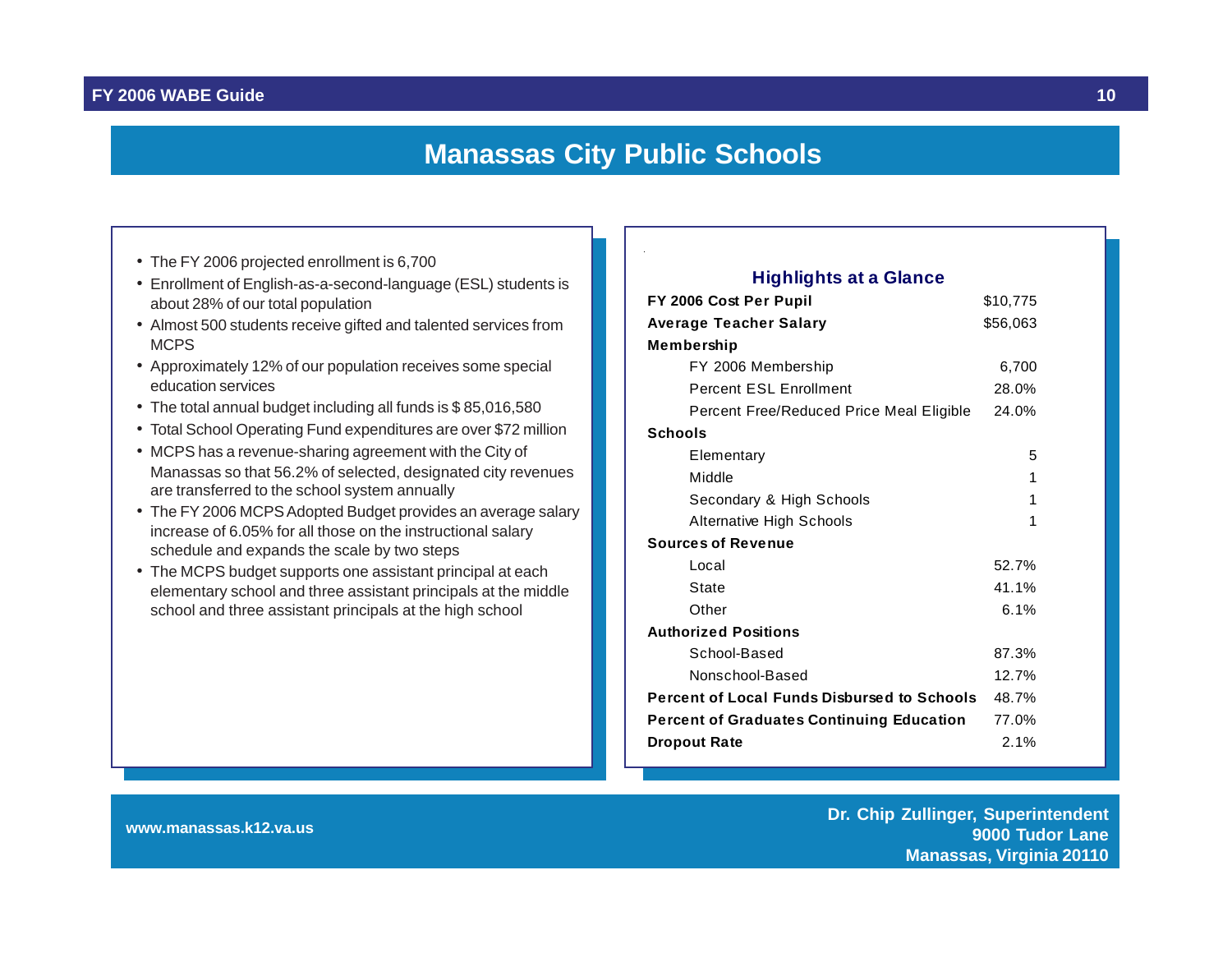### **Montgomery County Public Schools**

- <span id="page-11-0"></span>• For FY 2006, 80.5 percent of the \$1.7 billion Operating Budget is for direct instructional costs. School support services received 13.9 percent, and systemwide administrative support is 2.6 percent. The remaining 3.0 percent is for enterprise fund activities, including food services.
- MCPS received an operating budget increase of \$101 million or 6.2 percent in FY 2006. Compensation, including salaries and employee benefits account for 88 percent of this total.
- During the past six years, MCPS has added \$96 million in reform initiatives, the vast majority going directly to the classroom. The largest increase went to early childhood education (including full-day kindergarten in 93 elementary schools), class size reduction, and staff development.
- In 2005, MCPS had a systemwide average SAT score of 1101, the second highest score in district history. A record 7,355 students took the test, an increase of 7 percent over the previous year.
- 65 percent of high school students enrolled in Honors or Advanced Placement classes in 2004, a 75 percent increase since 2001. More than 39 percent of students taking AP exams achieved a score of 3 or better - three times the national average.
- Nearly half of students completed Algebra or higher-level mathematics courses by Grade 8, with 73 percent completing Algebra by the end of Grade 9.
- 76 percent scored above the national average on the Grade 2 Comprehensive Tests of Basic Skills in 2005. African American and Hispanic students, and students receiving free and reduced-price meals, achieved the greatest improvement in scores.
- Nearly 98 percent of schools made Adequate Yearly Progress on the Maryland School Assessment in 2005.
- A record 71 percent of kindergartners are reading up from 39 percent in 2001.

#### **FY 2006 Cost Per Pupil** \$12,549 **Average Teacher Salary 664,725 Membership**  FY 2006 Membership 139,387 Percent ESL Enrollment 9.5% Percent Free/Reduced Price Meal Eligible 23.8% **Schools** Elementary 125 Middle 38 Secondary & High Schools 24 Alternative High Schools 1 **Sources of Revenue** Local 73.4% State 22.0% Other 4.6% **Authorized Positions** School-Based 84.8% Nonschool-Based 15.2% **Highlights at a Glance**

**Percent of Local Funds Disbursed to Schools** 61.5% **Percent of Graduates Continuing Education** 91.2% **Dropout Rate** 1.8%

**www.mcps.k12.md.us Jerry D. Weast, Superintendent CESC /850 Hungerford Drive Rockville, Maryland 20850**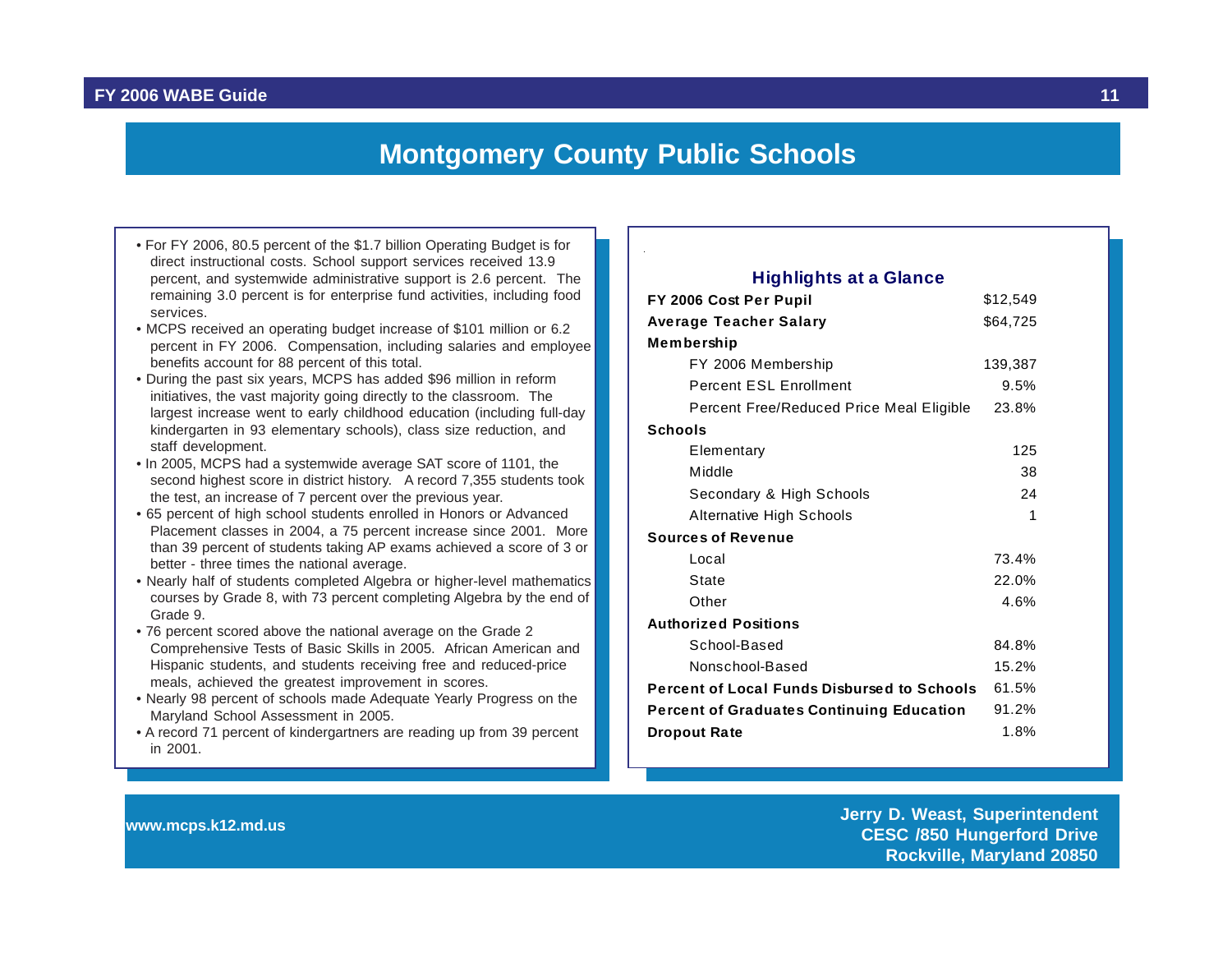### **Prince George's County Public Schools**

<span id="page-12-0"></span>

#### **FY 2006 Cost Per Pupil** \$9,638 Average Teacher Salary **\$52,855** FY 2006 Membership 137,777 Percent ESL Enrollment 6.0% Percent Free/Reduced Price Meal Eligible 47.5% Elementary 136 Middle 32 Secondary & High Schools 23 Alternative High Schools 2 **Sources of Revenue** Local 40.8% State 52.1% Other 7.1% **Authorized Positions** School-Based 79.2% Nonschool-Based 20.8% **Percent of Local Funds Disbursed to Schools** 27.4% **Percent of Graduates Continuing Education** 86.1% **Dropout Rate** 2.9% **Highlights at a Glance**

**www.pgcps.pg.k12.md.us Howard A. Burnett, Superintendent 14201 School Lane Upper Marlboro, Maryland 20772**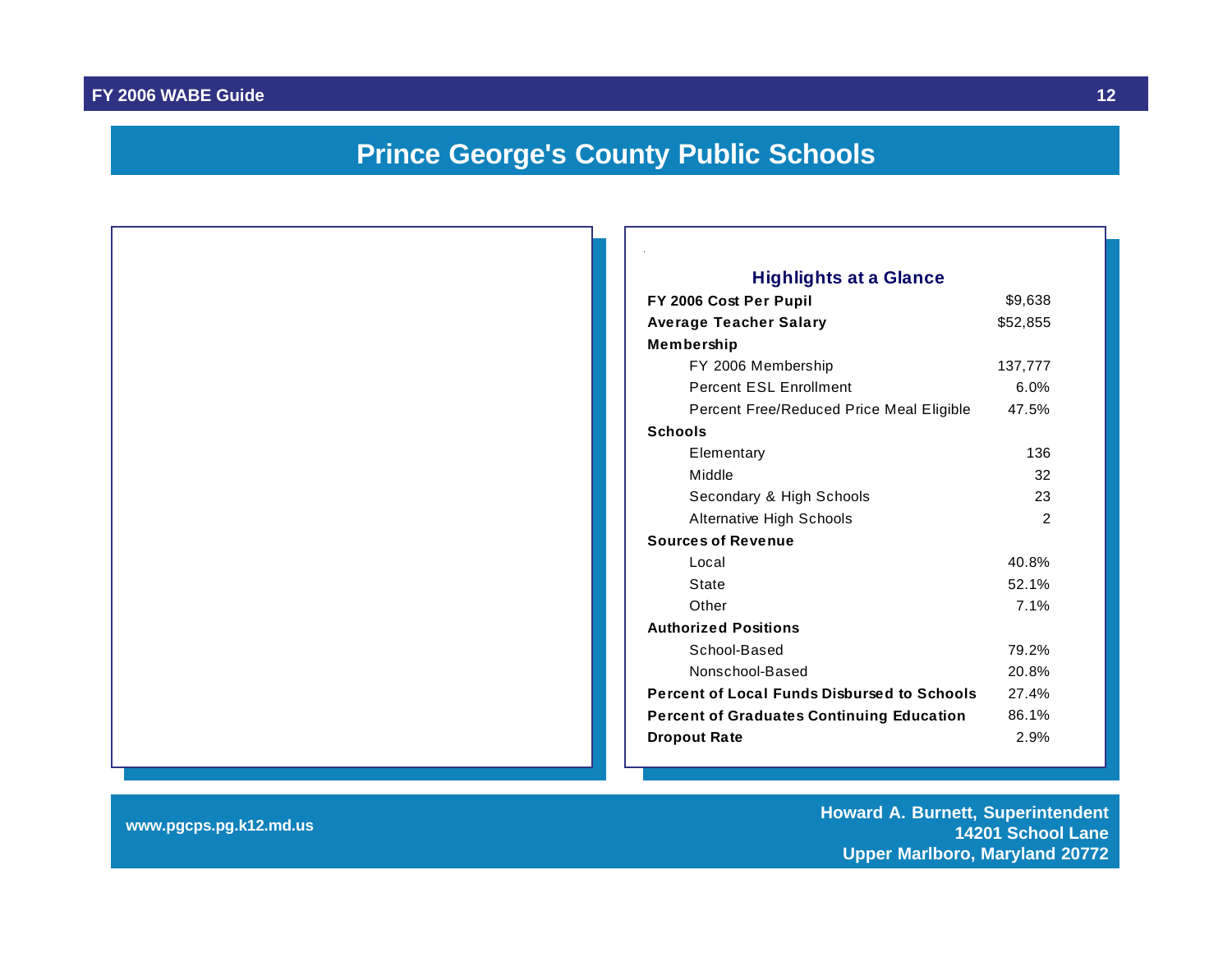### **Prince William County Public Schools**

#### <span id="page-13-0"></span>**Five Year Accomplishments**

- Implemented full-day kindergarten for students at elementary schools eligible for Title I services
- Established a joint five-year budget plan and revenue sharing agreement with the Board of County Supervisors including tax triggers that limit the average annual increase in real estate assessments to less than six percent
- Provided instructional and support services for over 13,800 additional students
- Completed major renewals of fifteen schools at a cost of \$111,000,000
- Built fourteen new schools providing 17,600 additional classroom spaces at a cost of \$250,000,000
- Started the process of renovating and enclosing the eight open classroom schools - to be completed by September 2007
- Implemented a self-insured health insurance program that has effectively managed costs and saved the School Board and employees millions of dollars
- The average increase in health insurance premiums was about seven percent per year while the national average was almost fifteen percent
- Significantly improved employee compensation especially for teachers to close the gap with competing Northern Virginia school divisions
- Eliminated the early closing of elementary schools on Thursday afternoons
- Expanded alternative education opportunities
- Students continue to score above state and national scores on standardized tests
- Developed effective partnerships with the Prince William County business community
- Established a coordinated health services program that provides a school nurse for every 1,200 students
- Major Awards: National School Board Association Magna Awards, *Time Magazine*'s High School of the Year, Two Milken Educator Awards, Five Meritorious Budget Awards from the Association of School Business Officials, Five Distinguished Budget Awards from the Government Finance Officers Association

#### **FY 2006 Cost Per Pupil** \$9,374 **Average Teacher Salary 651,607 Membership**  FY 2006 Membership 69,376 Percent ESL Enrollment 9.5% Percent Free/Reduced Price Meal Eligible 23.0% **Schools** Elementary 53 Middle 13 Secondary & High Schools 10 Alternative High Schools 2 **Sources of Revenue** Local 47.8% State 46.9% Other 5.4% **Authorized Positions** School-Based 81.4% Nonschool-Based 18.6% **Percent of Local Funds Disbursed to Schools** 47.1% **Percent of Graduates Continuing Education** 88.0% **Dropout Rate** 2.0% **Highlights at a Glance**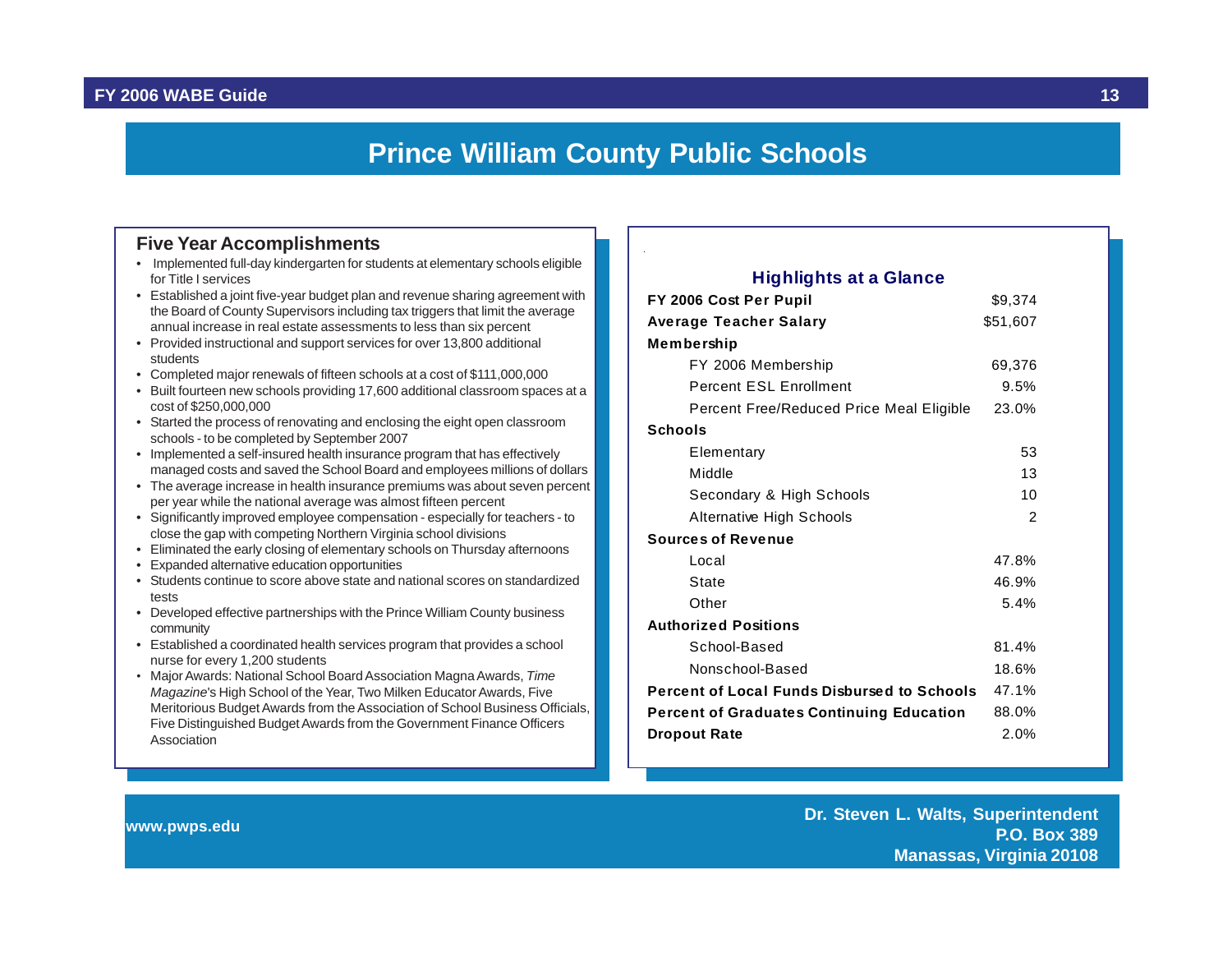### **FY 2005 Actual Enrollment**

<span id="page-14-0"></span>

|                               |                   |                   |                     |             | Self-<br><b>Contained</b>          |                                   |
|-------------------------------|-------------------|-------------------|---------------------|-------------|------------------------------------|-----------------------------------|
| <b>School Division</b>        | <b>Preschool*</b> | <b>Head Start</b> | <b>Kindergarten</b> | Grades 1-12 | <b>Special</b><br><b>Education</b> | <b>Total</b><br><b>Enrollment</b> |
| <b>Alexandria City</b>        | 193               | $\mathbf{0}$      | 984                 | 9,535       | 158                                | 10,870                            |
| <b>Arlington County</b>       | 783               | $\mathbf{0}$      | 1,608               | 14,930      | 1,423                              | 18,744                            |
| <b>Fairfax County</b>         | 1,807             | 995               | 10,581              | 140,412     | 10,613                             | 164,408                           |
| <b>Falls Church City</b>      | 22                | $\mathbf{0}$      | 110                 | 1,757       | $\mathbf{0}$                       | 1,889                             |
| <b>Loudoun County</b>         | 569               | 91                | 3,408               | 39,439      | 507                                | 44,014                            |
| <b>Manassas City</b>          | 28                | 51                | 523                 | 5,672       | 264                                | 6,538                             |
| <b>Montgomery County</b>      | 2,445             | 584               | 8,875               | 119,300     | 8,133                              | 139,337                           |
| <b>Prince George's County</b> | 3,829             | 667               | 7,755               | 121,121     | 3,733                              | 137,105                           |
| <b>Prince William County</b>  | 400               | 289               | 4,544               | 57,418      | 3,773                              | 66,424                            |

\* Preschool includes both special education and regular education students.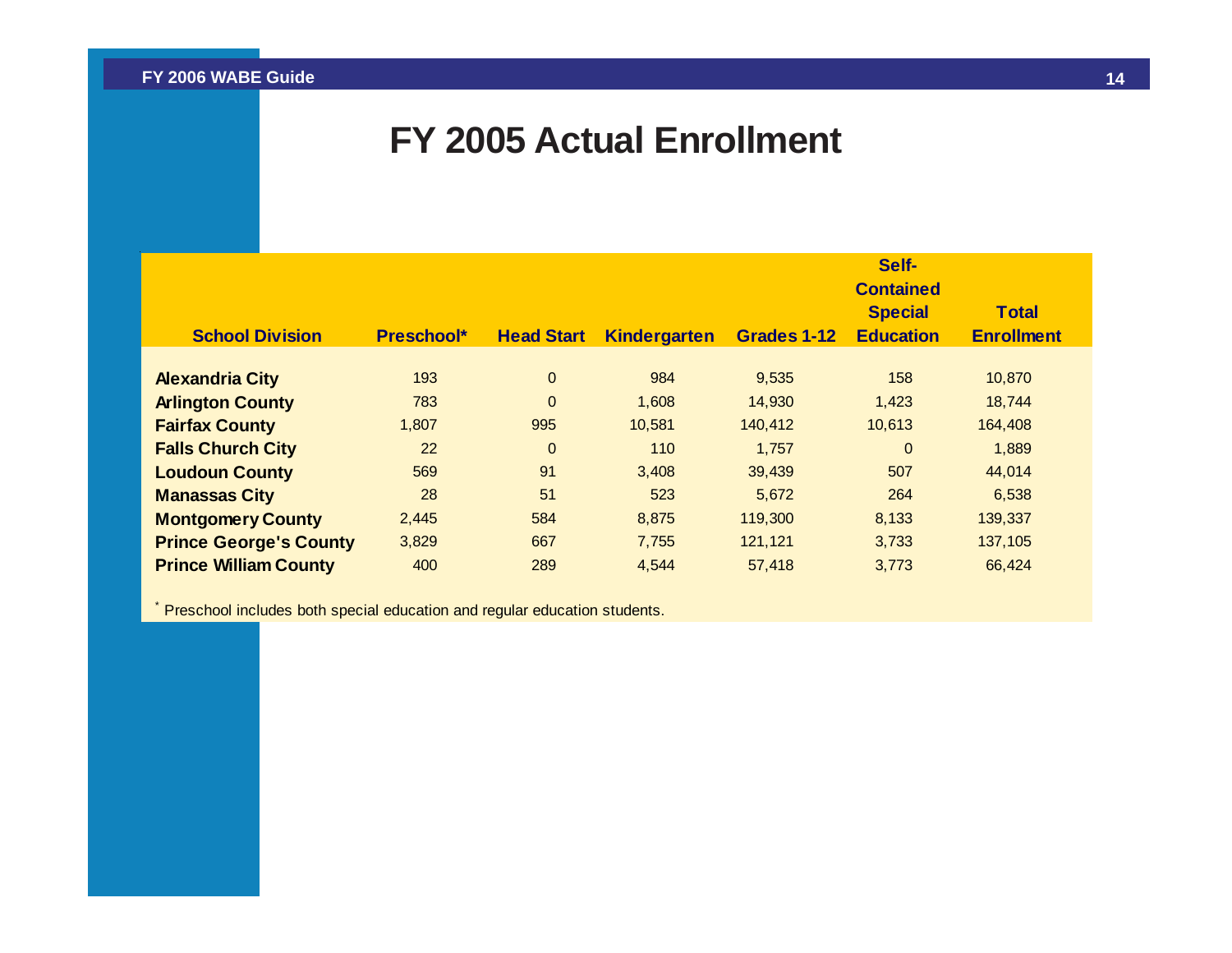## **FY 2006 Approved Enrollment**

<span id="page-15-0"></span>

|                               |            |                   |                     |             | Self-<br><b>Contained</b>          |                                   |
|-------------------------------|------------|-------------------|---------------------|-------------|------------------------------------|-----------------------------------|
| <b>School Division</b>        | Preschool* | <b>Head Start</b> | <b>Kindergarten</b> | Grades 1-12 | <b>Special</b><br><b>Education</b> | <b>Total</b><br><b>Enrollment</b> |
|                               |            |                   |                     |             |                                    |                                   |
| <b>Alexandria City</b>        | 222        | $\mathbf{0}$      | 982                 | 9,508       | 100                                | 10,812                            |
| <b>Arlington County</b>       | 892        | $\mathbf{0}$      | 1,570               | 14,306      | 1,618                              | 18,386                            |
| <b>Fairfax County</b>         | 1,887      | 1,138             | 10,689              | 140,792     | 10,412                             | 164,918                           |
| <b>Falls Church City</b>      | 22         | $\Omega$          | 132                 | 1,770       | $\mathbf 0$                        | 1,924                             |
| <b>Loudoun County</b>         | 746        | 100               | 4,037               | 42,000      | 584                                | 47,467                            |
| <b>Manassas City</b>          | 27         | 56                | 583                 | 5,769       | 265                                | 6,700                             |
| <b>Montgomery County</b>      | 2,518      | 584               | 9,101               | 119,239     | 7,945                              | 139,387                           |
| <b>Prince George's County</b> | 4,846      | 936               | 8,064               | 120,235     | 3,696                              | 137,777                           |
| <b>Prince William County</b>  | 322        | 289               | 4,714               | 60,052      | 3,999                              | 69,376                            |

\* Preschool includes both special education and regular education students.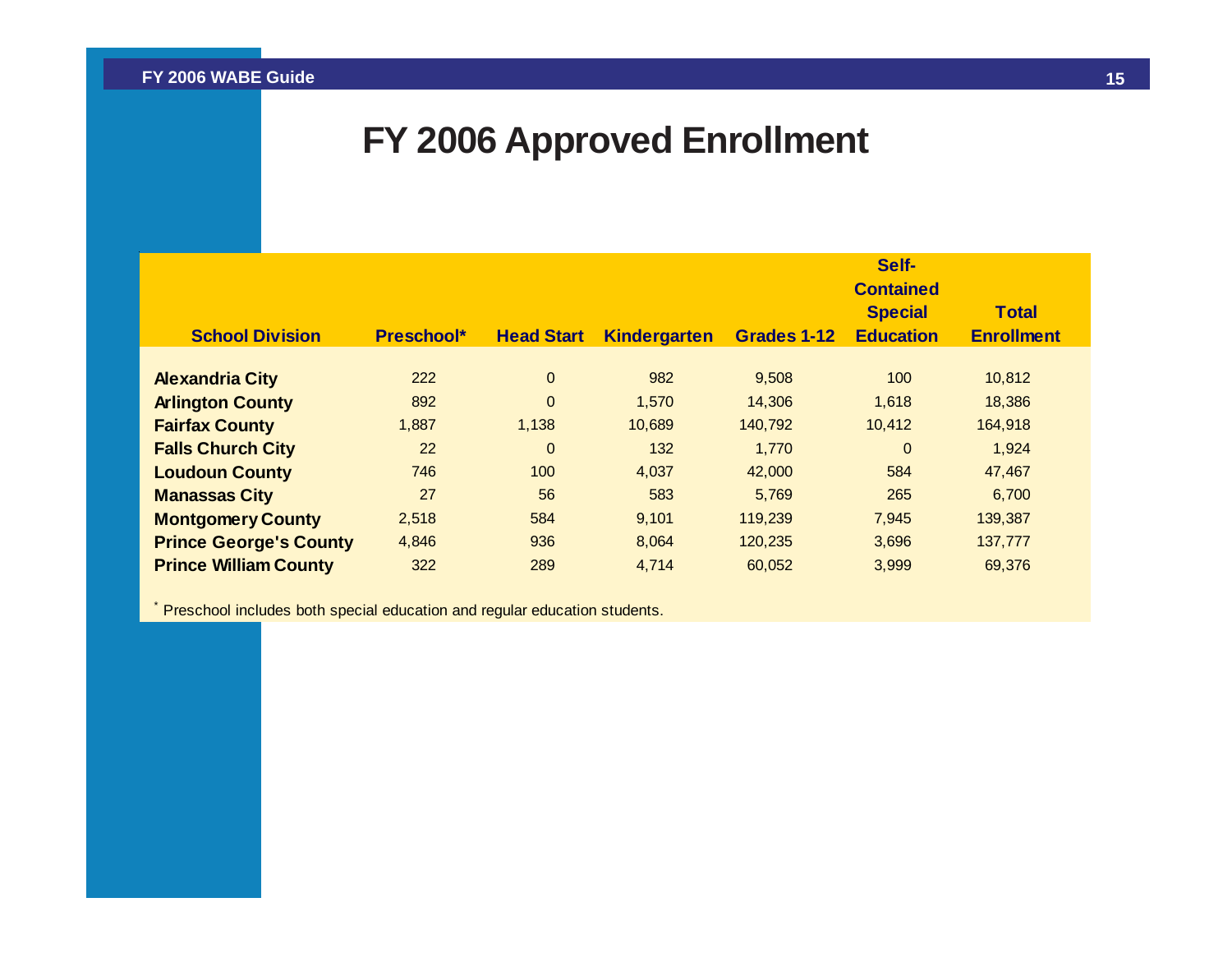### <span id="page-16-0"></span>**English as a Second Language (ESL) Students**

**Percent of District Enrollment**

|                               |                                     |                                       | <b>ESL</b> as a<br><b>Percentage of</b> | <b>ESL</b> as a<br><b>Percentage of</b> |  |
|-------------------------------|-------------------------------------|---------------------------------------|-----------------------------------------|-----------------------------------------|--|
| <b>School Division</b>        | FY 2005 Actual<br><b>Enrollment</b> | FY 2006 Approved<br><b>Enrollment</b> | <b>FY 2005</b><br><b>Enrollment</b>     | <b>FY 2006</b><br><b>Enrollment</b>     |  |
|                               |                                     |                                       |                                         |                                         |  |
| <b>Alexandria City</b>        | 2,379                               | 2,364                                 | 21.9%                                   | 21.9%                                   |  |
| <b>Arlington County</b>       | 3,802                               | 3,618                                 | 20.3%                                   | 19.7%                                   |  |
| <b>Fairfax County</b>         | 20,825                              | 22,003                                | 12.7%                                   | 13.3%                                   |  |
| <b>Falls Church City</b>      | 199                                 | 202                                   | 10.5%                                   | 10.5%                                   |  |
| <b>Loudoun County</b>         | 2,550                               | 3,000                                 | 5.8%                                    | 6.3%                                    |  |
| <b>Manassas City</b>          | 1,705                               | 1,875                                 | 26.1%                                   | 28.0%                                   |  |
| <b>Montgomery County</b>      | 12,905                              | 13,200                                | 9.3%                                    | 9.5%                                    |  |
| <b>Prince George's County</b> | 7,400                               | 8,200                                 | 5.4%                                    | 6.0%                                    |  |
| <b>Prince William County</b>  | 5,841                               | 6,619                                 | 8.8%                                    | 9.5%                                    |  |

Note: Programs for English speakers of other languages use several different names in the WABE districts, including English as a Second Language, English for Learners of Other Languages, and English Language Learners. For the purposes of this document, all such programs are referred to as English as a Second Language, and enrollment includes only those students receiving services.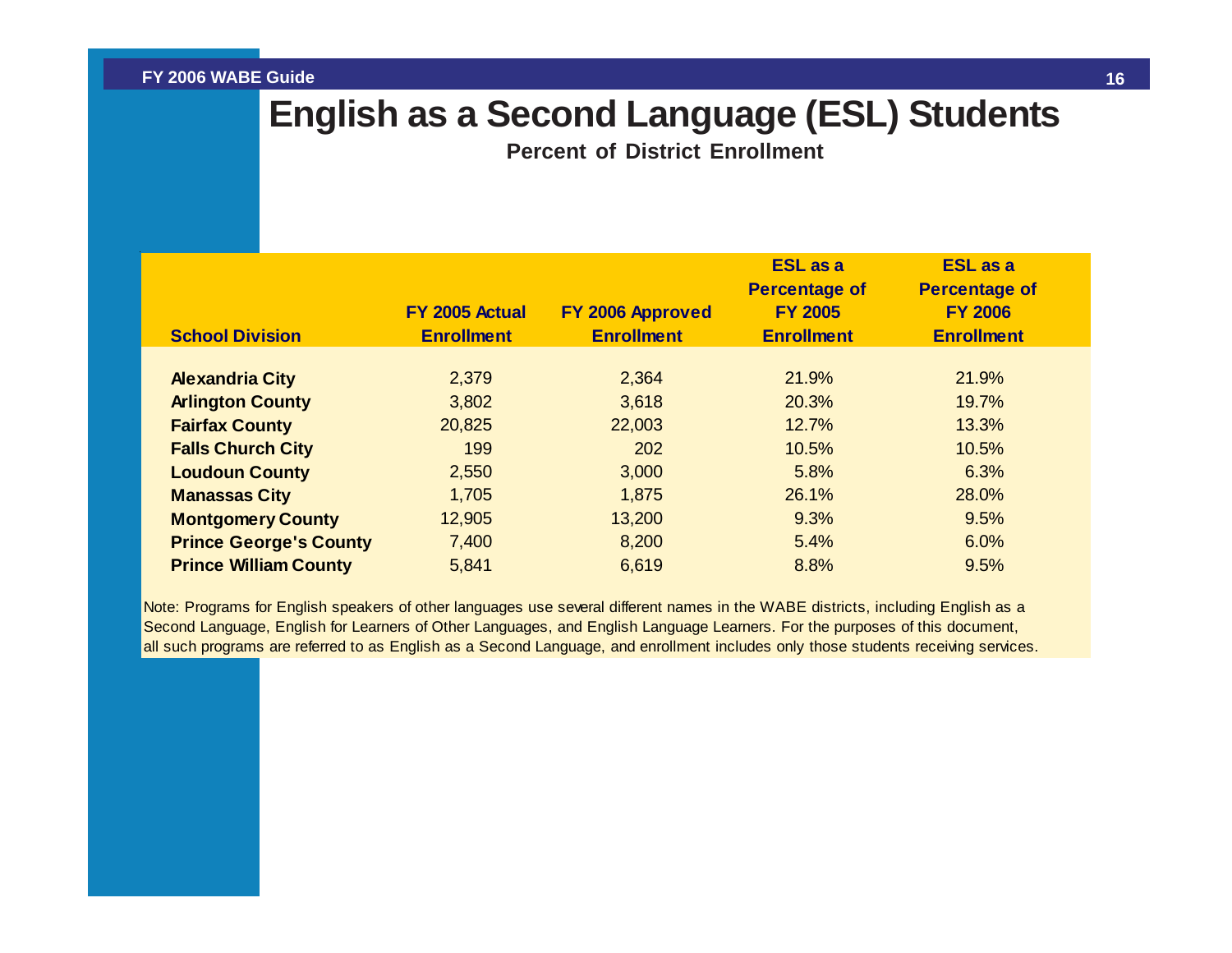### **English as a Second Language (ESL) Students**

**Percent of FY 2006 Total District Enrollment**

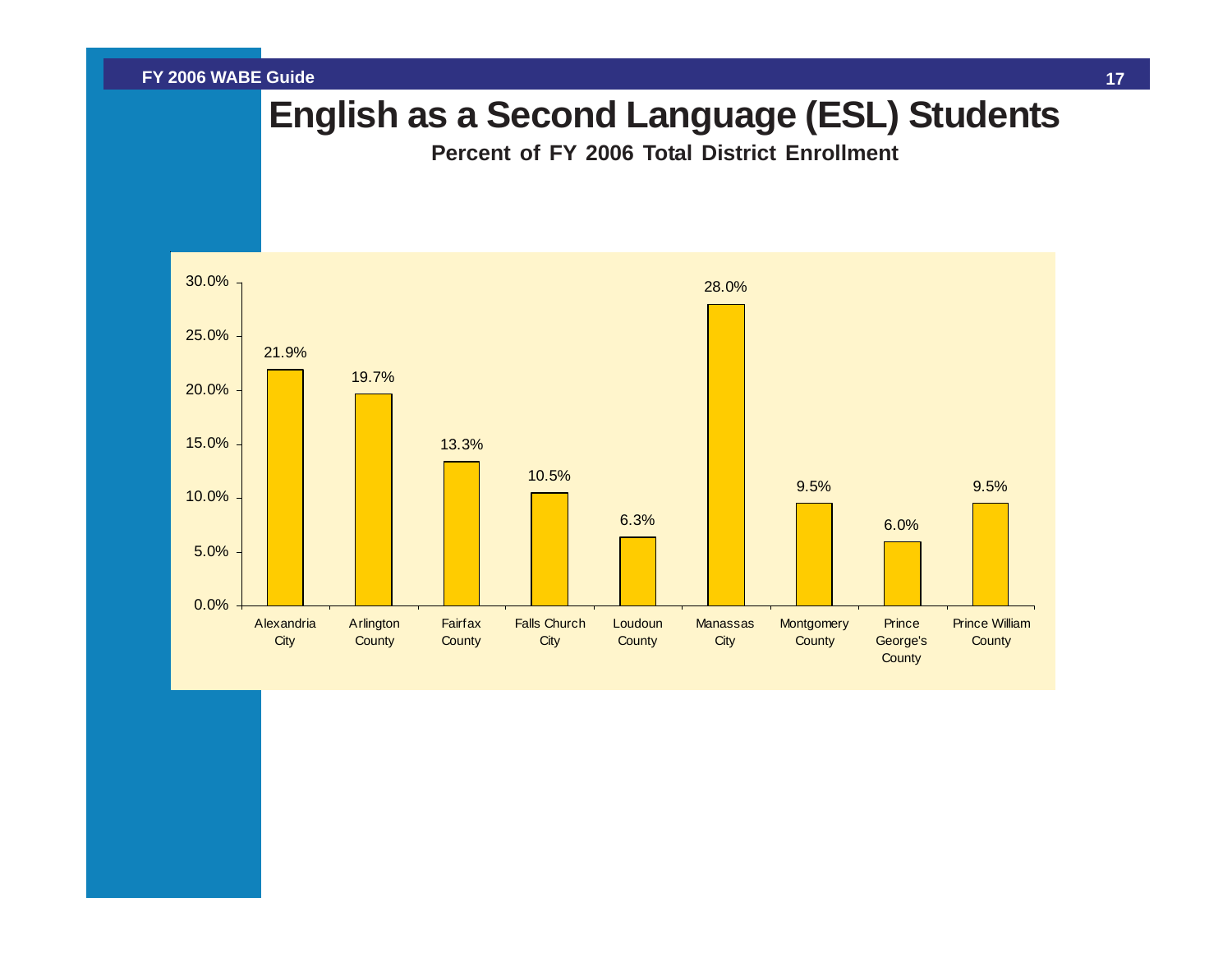<span id="page-18-0"></span>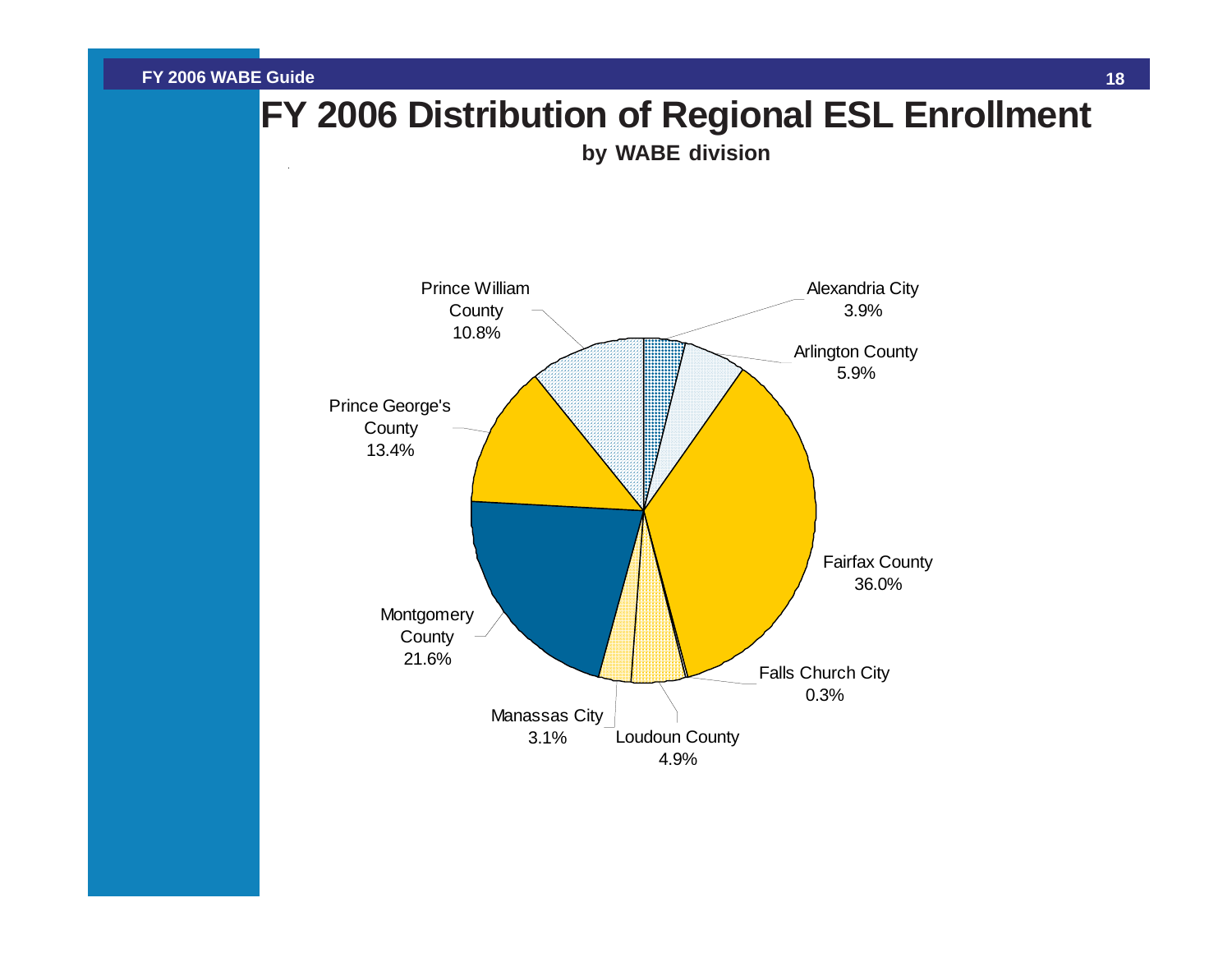### **Schools and Centers**

<span id="page-19-0"></span>

| <b>School Division</b>                             | <b>Elementary</b> | <b>Middle</b> | <b>Secondary</b> | <b>High</b>   | <b>Special</b><br><b>Education</b> | <b>Alternative</b> | <b>Total</b> |
|----------------------------------------------------|-------------------|---------------|------------------|---------------|------------------------------------|--------------------|--------------|
|                                                    | 13                | 2             | $\Omega$         | $\mathcal{P}$ | $\overline{0}$                     |                    | 18           |
| <b>Alexandria City*</b><br><b>Arlington County</b> | 22                | 5             |                  | 3             |                                    | 3                  | 35           |
| <b>Fairfax County</b>                              | 136               | 22            | 4                | 21            | 13                                 | 3                  | 199          |
| <b>Falls Church City</b>                           | $\overline{2}$    |               | $\Omega$         |               | $\overline{0}$                     | 1                  | 5            |
| <b>Loudoun County</b>                              | 44                | 11            |                  | 10            | $\overline{0}$                     | $\overline{2}$     | 68           |
| <b>Manassas City</b>                               | 5                 |               | 0                |               | $\Omega$                           | 1                  | 8            |
| <b>Montgomery County</b>                           | 125               | 38            | $\Omega$         | 24            | 6                                  | 1                  | 194          |
| <b>Prince George's County</b>                      | 136               | 32            | $\Omega$         | 23            | 9                                  | $\overline{2}$     | 202          |
| <b>Prince William County</b>                       | 53                | 13            | 0                | 10            | 4                                  | $\overline{2}$     | 82           |

\* Alexandria City maintains one high school which includes grades 10-12 and one building for 9th grade (for the purpose of SOL reporting this is counted as one high school).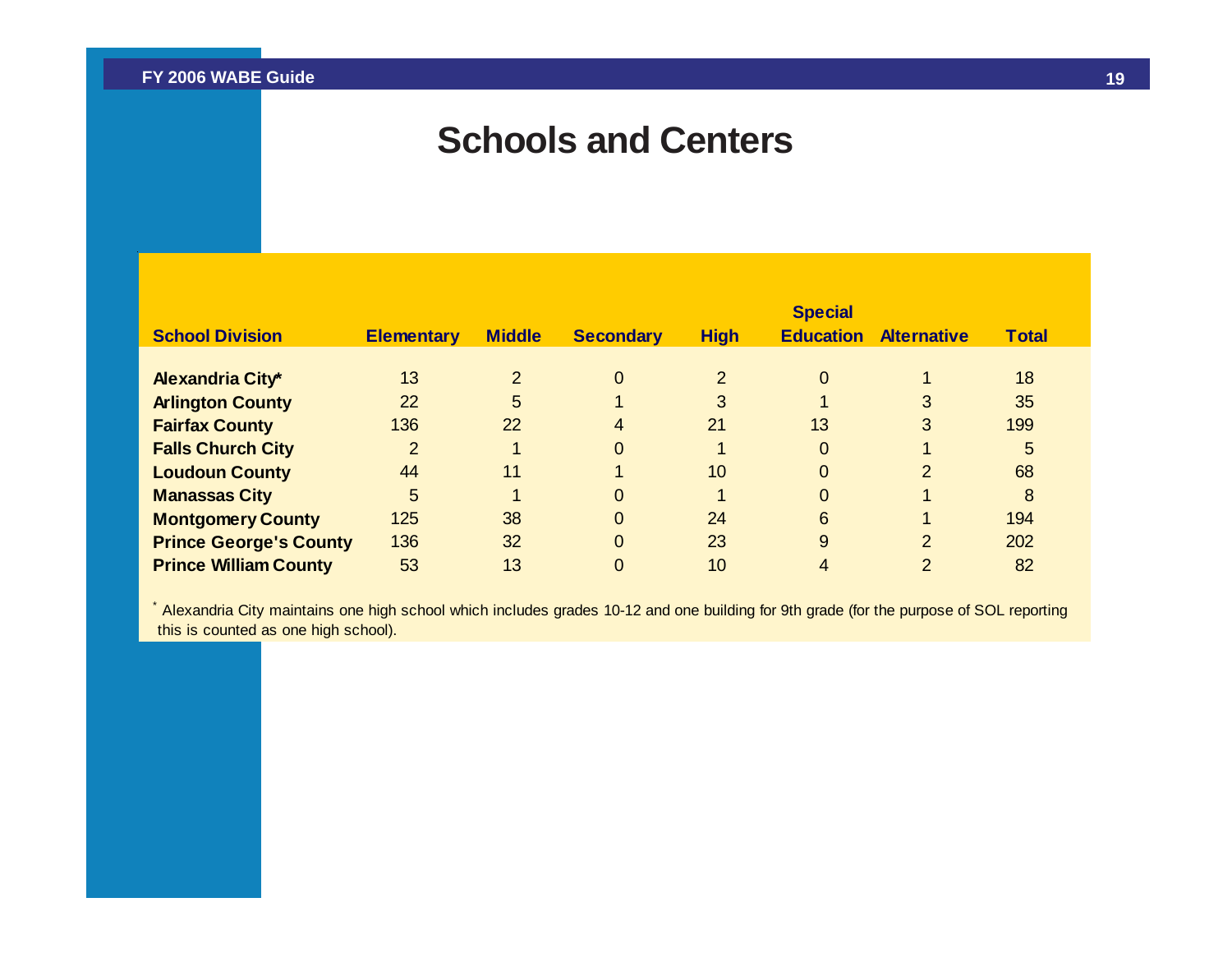## **Special Education Membership**

**FY 2005 Actual**

<span id="page-20-0"></span>

|                               | <b>Unduplicated Special Education Membership</b> |                |                       |              |                                                             |
|-------------------------------|--------------------------------------------------|----------------|-----------------------|--------------|-------------------------------------------------------------|
| <b>School Division</b>        | <b>Pre-School</b>                                | <b>Level 1</b> | <b>Self Contained</b> | <b>Total</b> | <b>Total Special</b><br><b>Education</b><br><b>Services</b> |
|                               |                                                  |                |                       |              |                                                             |
| <b>Alexandria City</b>        | 193                                              | 1,650          | 158                   | 2,001        | 2,664                                                       |
| <b>Arlington County</b>       | 228                                              | 1,343          | 1,423                 | 2,994        | 5,241                                                       |
| <b>Fairfax County</b>         | 1,807                                            | 11,282         | 10,613                | 23,702       | 48,701                                                      |
| <b>Falls Church City</b>      | 14                                               | 252            | $\Omega$              | 266          | 334                                                         |
| <b>Loudoun County</b>         | 485                                              | 3,896          | 507                   | 4,888        | 4,136 *                                                     |
| <b>Manassas City</b>          | 60                                               | 514            | 264                   | 838          | 189 *                                                       |
| <b>Montgomery County</b>      | 603                                              | 8,688          | 7,858                 | 17,149       | 25,715                                                      |
| <b>Prince George's County</b> | 1,093                                            | 10,000         | 3,733                 | 14,826       |                                                             |
| <b>Prince William County</b>  | 400                                              | 3,968          | 3,773                 | 8,141        | 9,555                                                       |

\* Represents the number of students receiving more than one service.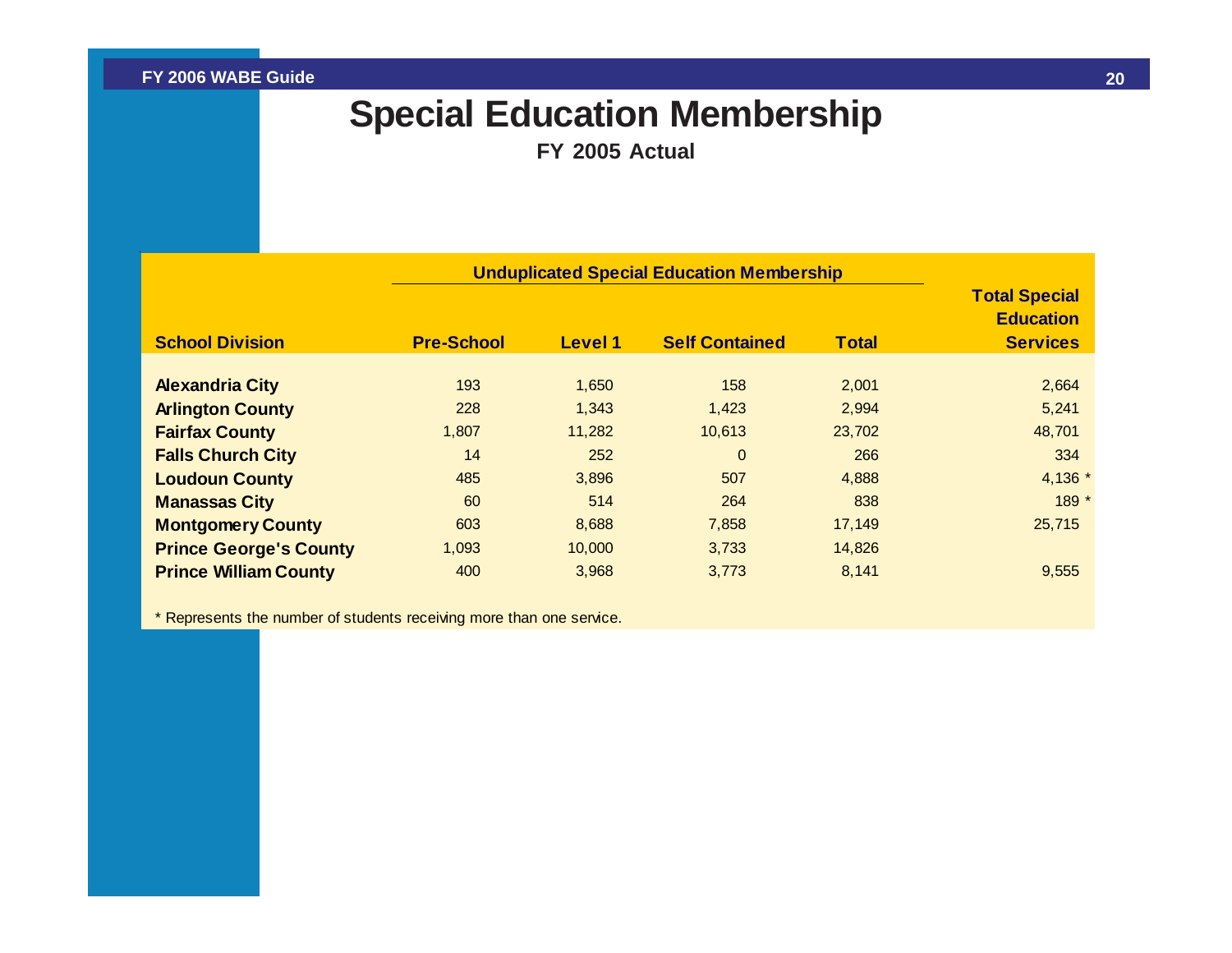## **Special Education Membership**

**FY 2006 Approved**

<span id="page-21-0"></span>

|                               | <b>Unduplicated Special Education Membership</b> |         |                       |        |                                                             |
|-------------------------------|--------------------------------------------------|---------|-----------------------|--------|-------------------------------------------------------------|
| <b>School Division</b>        | <b>Pre-School</b>                                | Level 1 | <b>Self Contained</b> | Total  | <b>Total Special</b><br><b>Education</b><br><b>Services</b> |
|                               |                                                  |         |                       |        |                                                             |
| <b>Alexandria City</b>        | 222                                              | 1,657   | 100                   | 1,979  | 2,985                                                       |
| <b>Arlington County</b>       | 222                                              | 1,342   | 1,618                 | 3,182  | 5,429                                                       |
| <b>Fairfax County</b>         | 1,887                                            | 11,616  | 10,412                | 23,915 | 48,544                                                      |
| <b>Falls Church City</b>      | 14                                               | 255     | $\Omega$              | 269    | 343                                                         |
| <b>Loudoun County</b>         | 626                                              |         | 584                   |        | $4,453$ *                                                   |
| <b>Manassas City</b>          | 50                                               | 513     | 265                   | 828    | 1,014                                                       |
| <b>Montgomery County</b>      | 700                                              | 9,336   | 7,945                 | 17,981 | 25,680                                                      |
| <b>Prince George's County</b> | 1,082                                            | 9,900   | 3,696                 | 14,678 |                                                             |
| <b>Prince William County</b>  | 322                                              | 4,100   | 3,999                 | 8,421  | 10,835                                                      |
|                               |                                                  |         |                       |        |                                                             |

\* Represents the number of students receiving more than one service.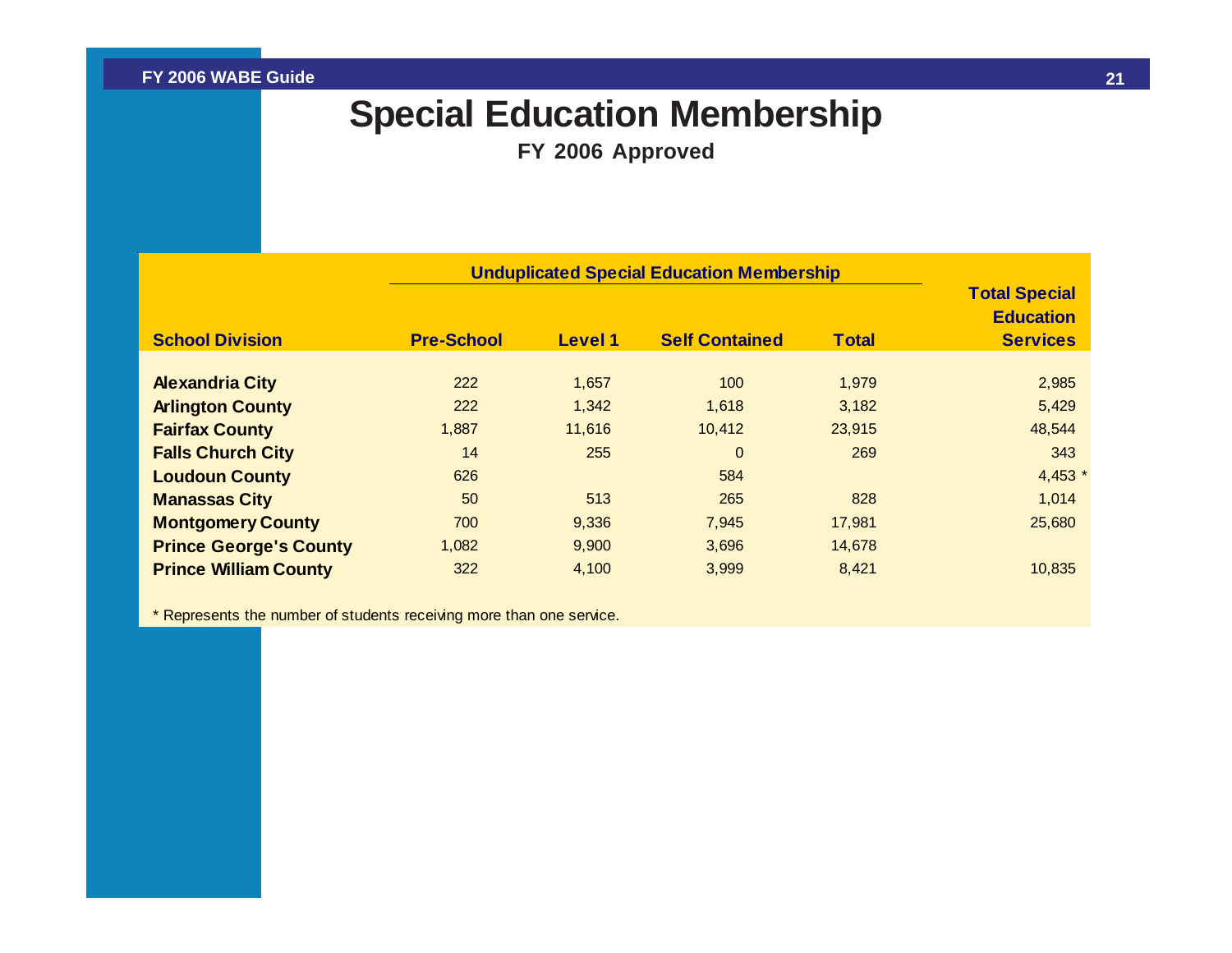### **FY 2006 Expenditure Data Definitions**

#### <span id="page-22-0"></span>**Operating Fund or Budgeted Current Expenditures**

The data in this category includes all funds for day-to-day expenditures for operation of the school system such as regular and special education instruction; may include grants such as Head Start, NCLB, Impact Aid, Perkins, and grants associated with IDEA; transportation costs including costs for new and replacement buses; and building maintenance for educational programs. Budgeted current expenditures also include the employer's share of employee benefits whether paid by the school district, municipality, or the state. The expenditures are typically funded in the school operating fund.

#### **Construction and Renovation**

This category includes all expenditures (which are typically funded in a capital improvements fund or budget) for land, new construction, major renovations, and relocatable classrooms, whether funded by the school district, municipality, county, or state through bond sales or pay-as-you-go expenditures.

#### **Debt Service**

This category includes all payments for principal and interest on long-term debt whether paid by the school district, municipality, county, or state.

#### **Food Service**

This data includes all expenditures for the school food services program regardless of the funding source (federal, state, and local subsidies and food sales).

#### **Other Governmental Funds**

This category includes other Governmental Funds expenditures not included elsewhere, such as:

- Grants budgeted in a fund other than those listed previously
- Adult education, defined as any remedial, enrichment, or makeup course or program offered outside of the regular school year
- Summer school, defined as any remedial, enrichment, or makeup course or program offered outside of the regular school year
- Other expenditures not defined elsewhere and defined within the chart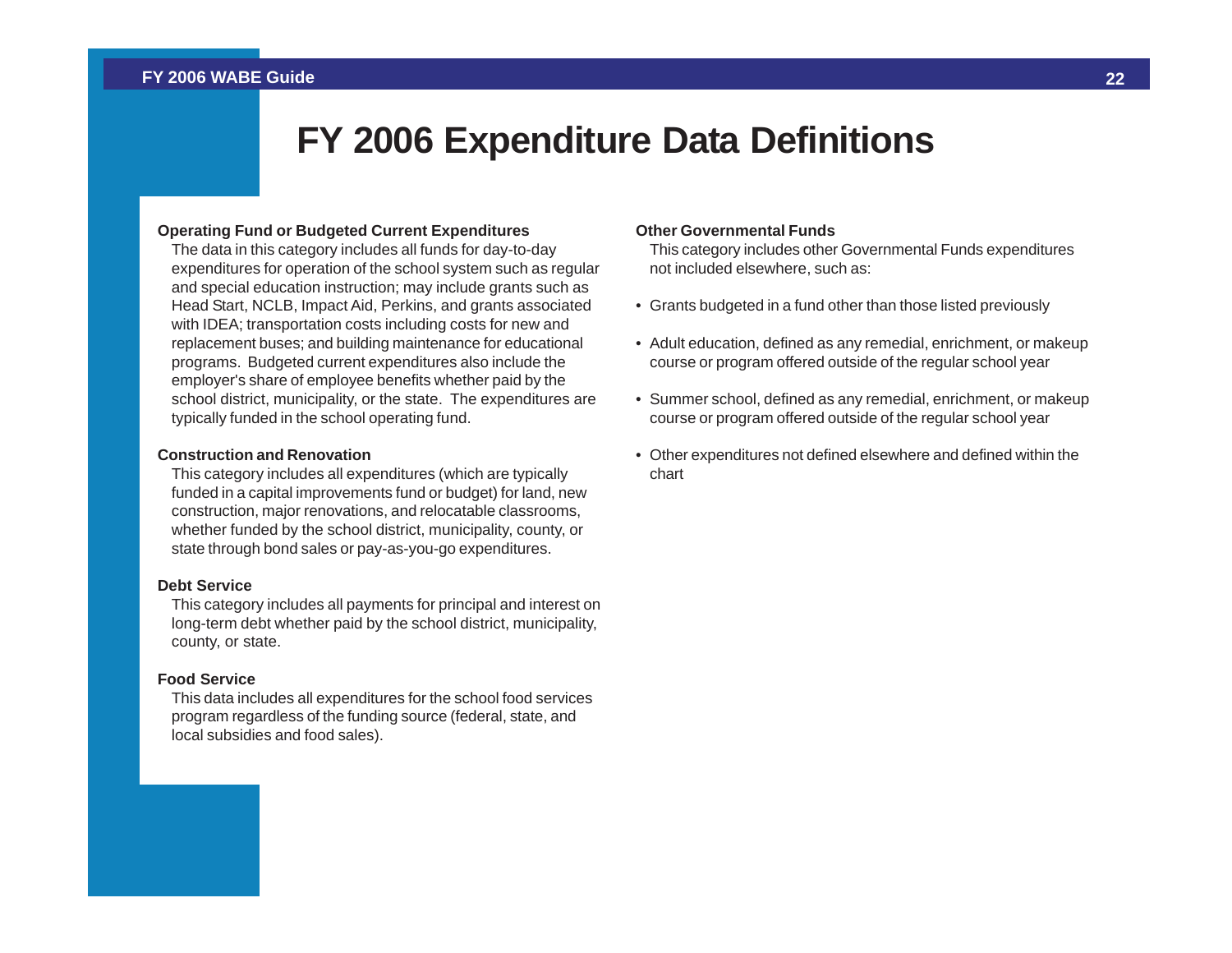### <span id="page-23-0"></span>**FY 2006 Approved Fund Expenditures**

|                               |                  |                     |                |              | <b>Other</b>        |                     |
|-------------------------------|------------------|---------------------|----------------|--------------|---------------------|---------------------|
|                               | <b>Operating</b> | <b>Construction</b> | <b>Debt</b>    | <b>Food</b>  | <b>Governmental</b> | <b>Total</b>        |
| <b>School Division</b>        | Fund*            | <b>Fund</b>         | <b>Service</b> | <b>Fund</b>  | <b>Funds</b>        | <b>Expenditures</b> |
|                               |                  |                     |                |              |                     |                     |
| <b>Alexandria City</b>        | \$174,862,270    | \$29,959,095        | \$10,584,543   | \$4,396,351  | \$4,530,405         | \$224,332,664       |
| <b>Arlington County</b>       | \$299,419,346    | \$29,960,992        | \$25,751,212   | \$5,598,864  | \$23,100,805        | \$383,831,219       |
| <b>Fairfax County</b>         | \$1,960,419,583  | \$121,847,187       | \$131,668,267  | \$59,818,837 | \$51,147,250        | \$2,324,901,124     |
| <b>Falls Church City</b>      | \$31,046,830     | \$3,500,000         | \$3,473,507    | \$659,200    | \$1,765,540         | \$40,445,077        |
| <b>Loudoun County</b>         | \$527,047,936    | \$207,800,000       | \$97,552,825   | \$16,490,315 | \$2,218,558         | \$851,109,634       |
| <b>Manassas City</b>          | \$72,949,706     | \$2,325,000         | \$7,034,770    | \$2,707,104  | \$0                 | \$85,016,580        |
| <b>Montgomery County</b>      | \$1,759,413,467  | \$197,947,434       | \$90,201,310   | \$41,551,415 | \$17,587,706        | \$2,106,701,332     |
| <b>Prince George's County</b> | \$1,376,818,700  | \$117,531,000       | \$35,485,492   | \$51,338,787 | \$0                 | \$1,581,173,979     |
| <b>Prince William County</b>  | \$655,072,636    | \$107,454,000       | \$48,629,423   | \$24,659,721 | \$79,700,374        | \$915,516,154       |

Note: Governmental Funds only - excludes Proprietary and Fiduciary Funds.

\* Funds for entitlement grants are included in Operating Funds, even for districts that do not include those expenditures in the operating fund.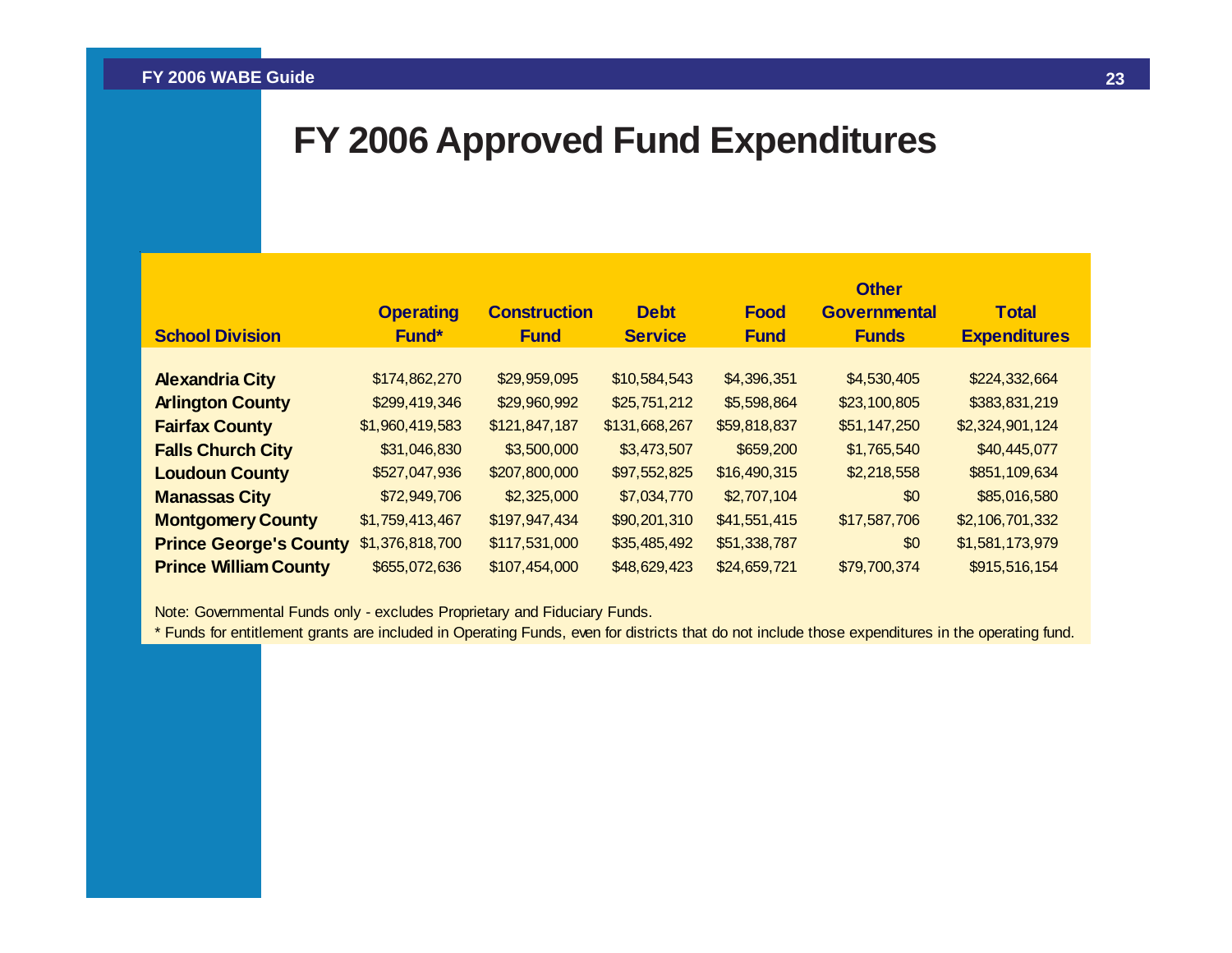### **FY 2006 Sources of Revenue**

**School Operating Fund**

<span id="page-24-0"></span>

|                               | <b>Federal</b> |                            | <b>State</b>  |                            | Local                 |                            | <b>Other</b>       |                            |                 |
|-------------------------------|----------------|----------------------------|---------------|----------------------------|-----------------------|----------------------------|--------------------|----------------------------|-----------------|
| <b>School Division</b>        | <b>Amount</b>  | <b>Percent</b><br>of Total | <b>Amount</b> | <b>Percent</b><br>of Total | <b>Amount</b>         | <b>Percent</b><br>of Total | <b>Amount</b>      | <b>Percent</b><br>of Total | Total           |
|                               |                |                            |               |                            |                       |                            |                    |                            |                 |
| <b>Alexandria City*</b>       | \$8,477,973    | 4.8%                       | \$24,907,667  | 14.2%                      | \$139,755,591 79.6%   |                            | $$2,340,519$ 1.3%  |                            | \$175,481,750   |
| <b>Arlington County*</b>      | \$8,239,500    | 2.8%                       | \$41,371,469  | 13.8%                      | \$246,128,547 82.2%   |                            | \$3,679,830 1.2%   |                            | \$299,419,346   |
| <b>Fairfax County*</b>        | \$42,235,577   | 2.2%                       | \$386,329,484 | 20.0%                      | \$1,431,337,820 74.1% |                            | $$71,464,337$ 3.7% |                            | \$1,931,367,218 |
| <b>Falls Church City</b>      | \$711,818      | 2.3%                       | \$4,269,516   | 13.8%                      | \$24,615,996 79.3%    |                            | \$1,449,500 4.7%   |                            | \$31,046,830    |
| <b>Loudoun County</b>         | \$8,735,653    | 1.7%                       | \$108,498,224 | 20.6%                      | \$405,493,930 76.9%   |                            | \$4,320,129 0.8%   |                            | \$527,047,936   |
| <b>Manassas City</b>          | \$2,866,656    | 3.9%                       | \$30,011,145  | 41.1%                      | \$38,467,505 52.7%    |                            | \$1,604,400 2.2%   |                            | \$72,949,706    |
| <b>Montgomery County</b>      | \$63,953,913   | 3.6%                       | \$386,948,736 | 22.0%                      | \$1,291,397,490 73.4% |                            | \$17,113,328 1.0%  |                            | \$1,759,413,467 |
| <b>Prince George's County</b> | \$86,007,350   | 6.2%                       | \$717,350,081 | 52.1%                      | \$562,043,003 40.8%   |                            | \$11,418,266 0.8%  |                            | \$1,376,818,700 |
| <b>Prince William County</b>  | \$21,247,087   | 3.2%                       | \$307,008,716 | 46.9%                      | \$312,908,195 47.8%   |                            | \$13,908,638 2.1%  |                            | \$655,072,636   |

\*Funds for entitlement grants are included here in Operating Fund for consistency with other districts, although these funds are not part of the Operating Fund.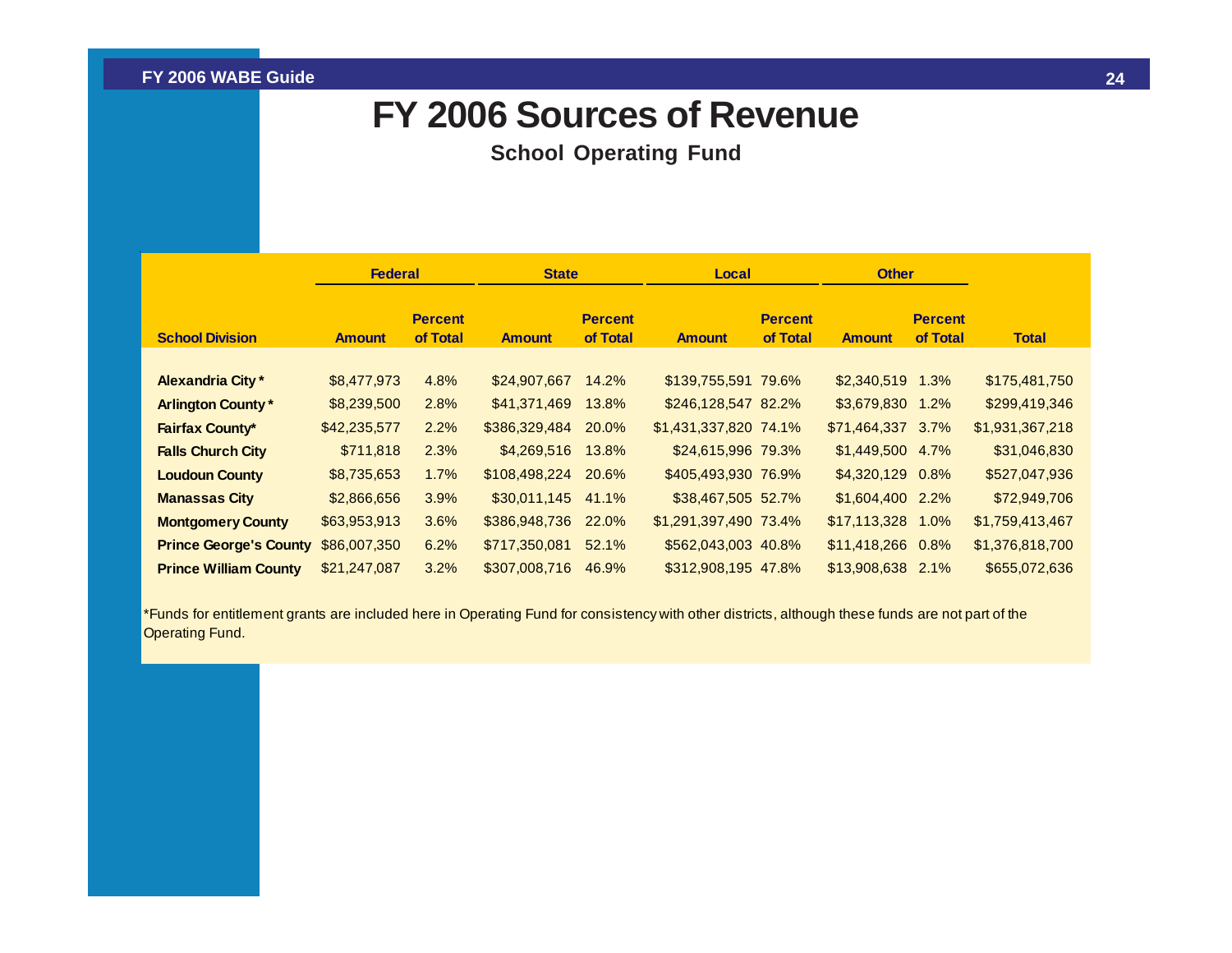## **FY 2006 Local Funding Effort**

<span id="page-25-0"></span>

| <b>School Division</b>        | <b>City/County</b><br><b>General Fund</b><br><b>Amount</b> | <b>City/County</b><br><b>Approved School</b><br><b>Disbursements</b> | <b>Percent of</b><br><b>General Fund</b><br><b>Disbursed to Schools</b> |
|-------------------------------|------------------------------------------------------------|----------------------------------------------------------------------|-------------------------------------------------------------------------|
|                               |                                                            |                                                                      |                                                                         |
| <b>Alexandria City</b>        | \$467,829,951                                              | \$149,337,681                                                        | 31.9%                                                                   |
| <b>Arlington County</b>       | \$758,902,477                                              | \$290,039,337                                                        | 38.2%                                                                   |
| <b>Fairfax County</b>         | \$3,021,130,406                                            | \$1,561,619,263                                                      | 51.7%                                                                   |
| <b>Falls Church City</b>      | \$62,088,445                                               | \$28,580,809                                                         | 46.0%                                                                   |
| <b>Loudoun County</b>         | \$686,525,041                                              | \$509,952,621                                                        | 74.3%                                                                   |
| <b>Manassas City</b>          | \$90,672,540                                               | \$44,197,156                                                         | 48.7%                                                                   |
| <b>Montgomery County</b>      | \$2,753,421,000                                            | \$1,692,175,000                                                      | 61.5%                                                                   |
| <b>Prince George's County</b> | \$2,177,596,700                                            | \$597,528,495                                                        | 27.4%                                                                   |
| <b>Prince William County</b>  | \$765,242,298                                              | \$360,337,618                                                        | 47.1%                                                                   |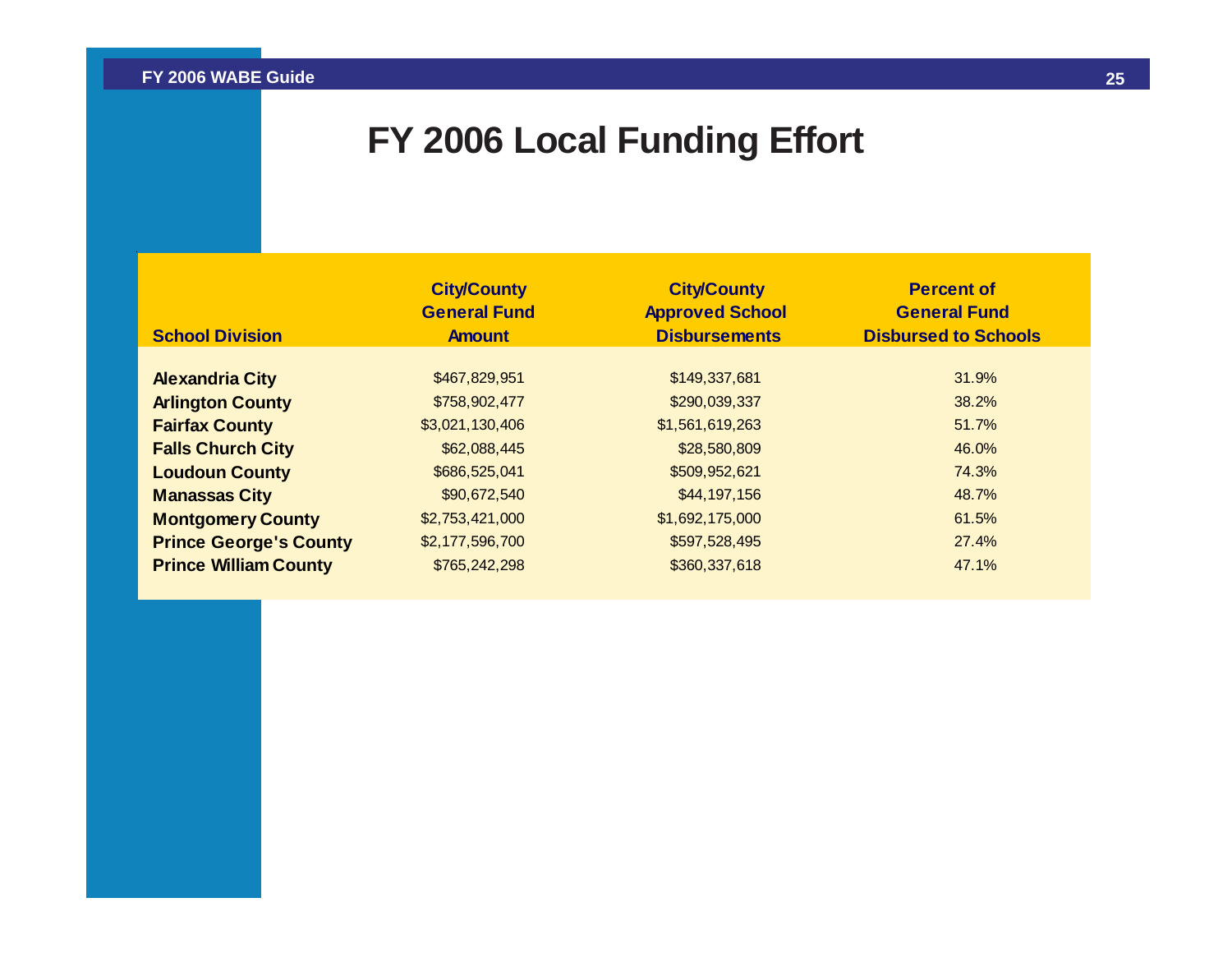<span id="page-26-0"></span>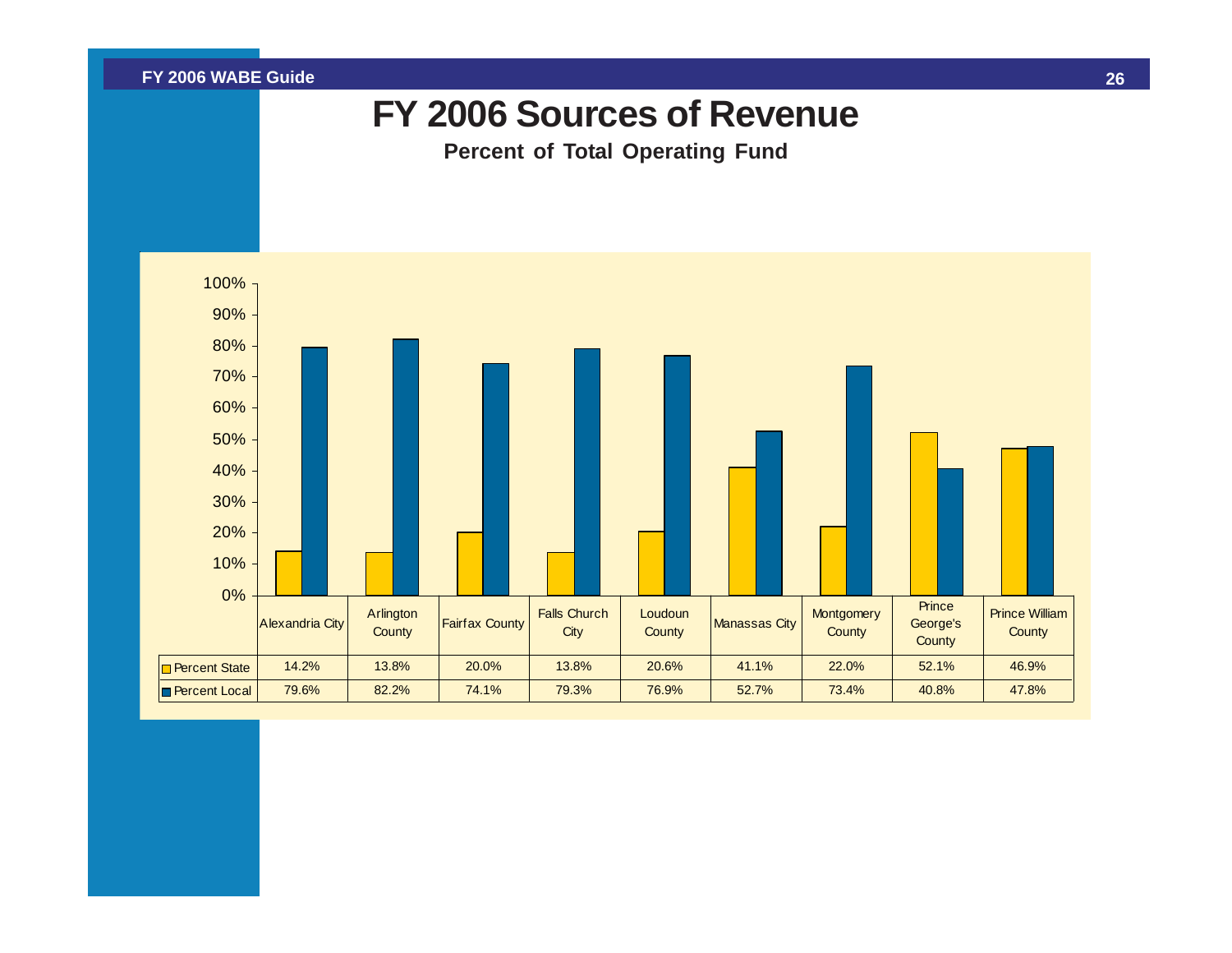### **FY 2006 Approved Staffing**

**Students Per Teacher**

<span id="page-27-0"></span>

|                                    |                             |                   | <b>Middle /</b>     | <b>Secondary/</b> |
|------------------------------------|-----------------------------|-------------------|---------------------|-------------------|
| <b>School Division</b>             | <b>Kindergarten</b>         | <b>Elementary</b> | <b>Intermediate</b> | <b>High</b>       |
| <b>Alexandria City</b>             | 20.00                       | 20.00             | 25.00               | 25.00             |
| <b>Arlington County</b>            | 22.00                       | Grade 1 20.00     | 22.40               | 23.40             |
|                                    |                             | Grades 2-3 22.00  |                     |                   |
|                                    |                             | Grades 4-5 24.00  |                     |                   |
| <b>Fairfax County</b> <sup>1</sup> | 25.25                       | 25.25             | 27,00               | 28.50             |
| <b>Falls Church City</b>           | 20.00                       | 20.00             | 22,00               | 22.00             |
| <b>Loudoun County</b>              | 22.00                       | 22.00             | 21.60               | 25.90             |
| <b>Manassas City</b>               | 22.00                       | 22.00             | 22,00               | 22,00             |
| <b>Montgomery County</b>           | half day / full day $21.40$ | 22.60             | 28.30               | 30.10             |
|                                    | focus schools 17.00         |                   |                     |                   |
| <b>Prince George's County</b>      | 22.00                       | Grades 1-2 22.00  | 30.00               | 21.39             |
|                                    |                             | Grades 3-6 25.00  |                     |                   |
| <b>Prince William County</b>       | 24.00                       | 24.00             | 18.40               | 19.00             |

<sup>1</sup> For a complete listing of staffing formulas, see the Fairfax County Public Schools website.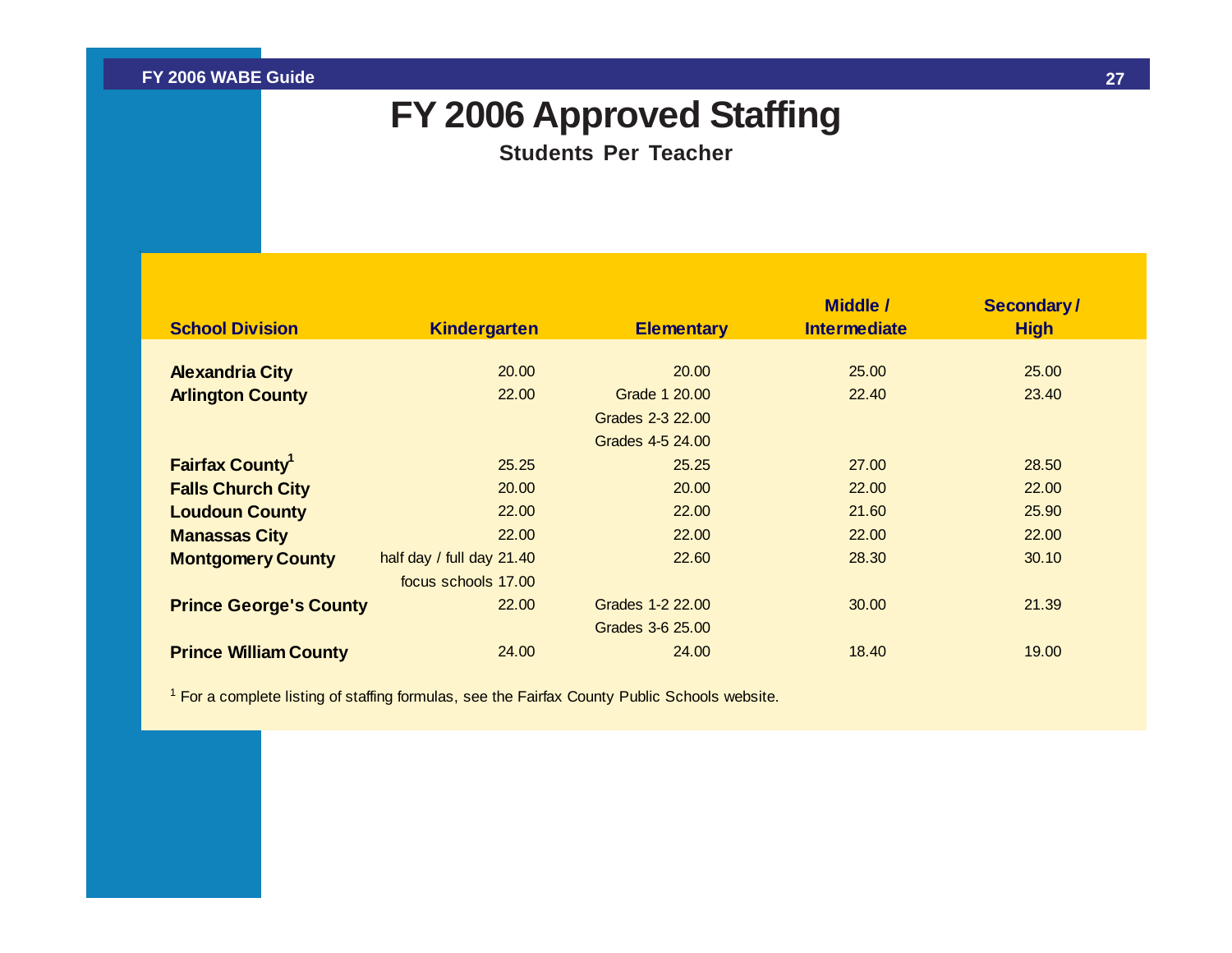### **FY 2006 Average Class Size**

<span id="page-28-0"></span>

|                               | <b>Students per Classroom Teacher</b> |                                        |                           | <b>Students per Teacher-Scale Position</b> |                                        |                           |  |
|-------------------------------|---------------------------------------|----------------------------------------|---------------------------|--------------------------------------------|----------------------------------------|---------------------------|--|
| <b>School Division</b>        | <b>Elementary</b>                     | <b>Middle /</b><br><b>Intermediate</b> | Secondary/<br><b>High</b> | <b>Elementary</b>                          | <b>Middle /</b><br><b>Intermediate</b> | Secondary/<br><b>High</b> |  |
|                               |                                       |                                        |                           |                                            |                                        |                           |  |
| <b>Alexandria City</b>        | 14.1                                  | 17.6                                   | 17.5                      | 7.9                                        | 12.0                                   | 12.9                      |  |
| <b>Arlington County</b>       | 19.3                                  | 19.4                                   | 18.6                      | 11.2                                       | 15.9                                   | 15.3                      |  |
| <b>Fairfax County</b>         | 20.7                                  | 23.3                                   | 23.8                      | 13.0                                       | 17.4                                   | 18.2                      |  |
| <b>Falls Church City</b>      | 21.3                                  | 20.0                                   | 21.4                      | 13.0                                       | 17.2                                   | 12.6                      |  |
| <b>Loudoun County</b>         | 22.6                                  | 19.7                                   | 23.4                      | 16.2                                       | 15.3                                   | 17.6                      |  |
| <b>Manassas City</b>          | 20.8                                  | 18.8                                   | 18.9                      | 13.7                                       | 17.0                                   | 17.2                      |  |
| <b>Montgomery County</b>      | 20.5                                  | 25.8                                   | 27.5                      | 12.0                                       | 20.6                                   | 22.7                      |  |
| <b>Prince George's County</b> | 16.5                                  | 18.7                                   | 22.4                      | 15.5                                       | 17.7                                   | 20.8                      |  |
| <b>Prince William County</b>  | 17.2                                  | 21.2                                   | 21.3                      | 15.1                                       | 17.6                                   | 18.5                      |  |

Note: Average class size when all teacher-scale positions (except Kindergarten) are included (i.e., classroom teachers and other teachers such as librarians, reading, music, art, PE teachers, etc.)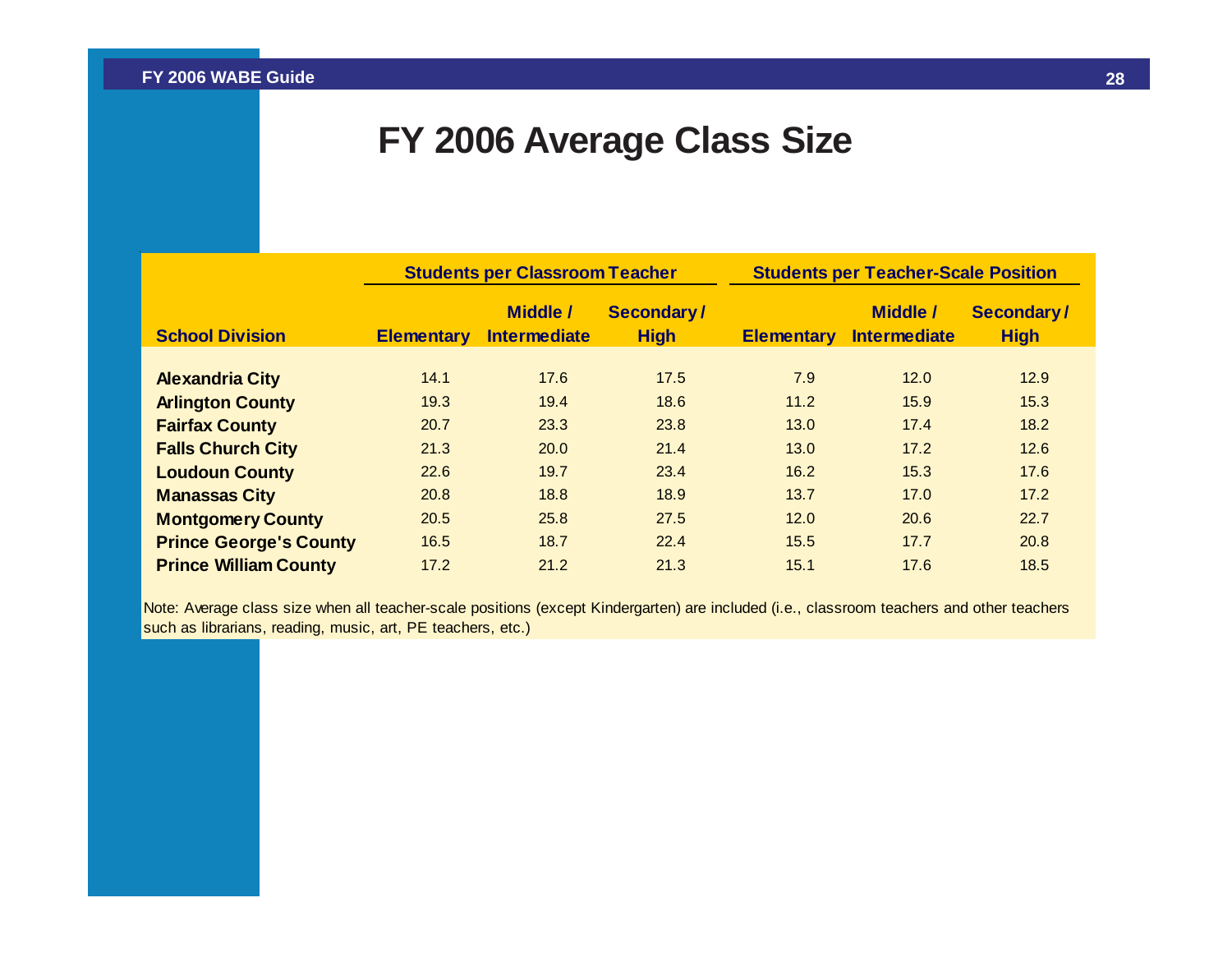### **FY 2006 Cost Per Pupil**

| <b>School Division</b>        | FY 2006 Approved |  |
|-------------------------------|------------------|--|
|                               |                  |  |
| <b>Arlington County</b>       | \$16,464         |  |
| <b>Falls Church City</b>      | \$16,020         |  |
| <b>Alexandria City</b>        | \$15,871         |  |
| <b>Montgomery County</b>      | \$12,549         |  |
| <b>Fairfax County</b>         | \$11,915         |  |
| <b>Loudoun County*</b>        | \$11,379         |  |
| <b>Manassas City</b>          | \$10,775         |  |
| <b>Prince George's County</b> | \$9,638          |  |
| <b>Prince William County</b>  | \$9.374          |  |

FY 2006 cost per pupil was corrected at Loudoun County Public Schools' request on March 8, 2006. Previously reported as \$12,271.

Note: Uniform formulas were developed by the WABE committee for consistency areawide. These numbers are comparable. However, the cost per pupil reported here may differ from that reported in individual districts' budget documents or other reports.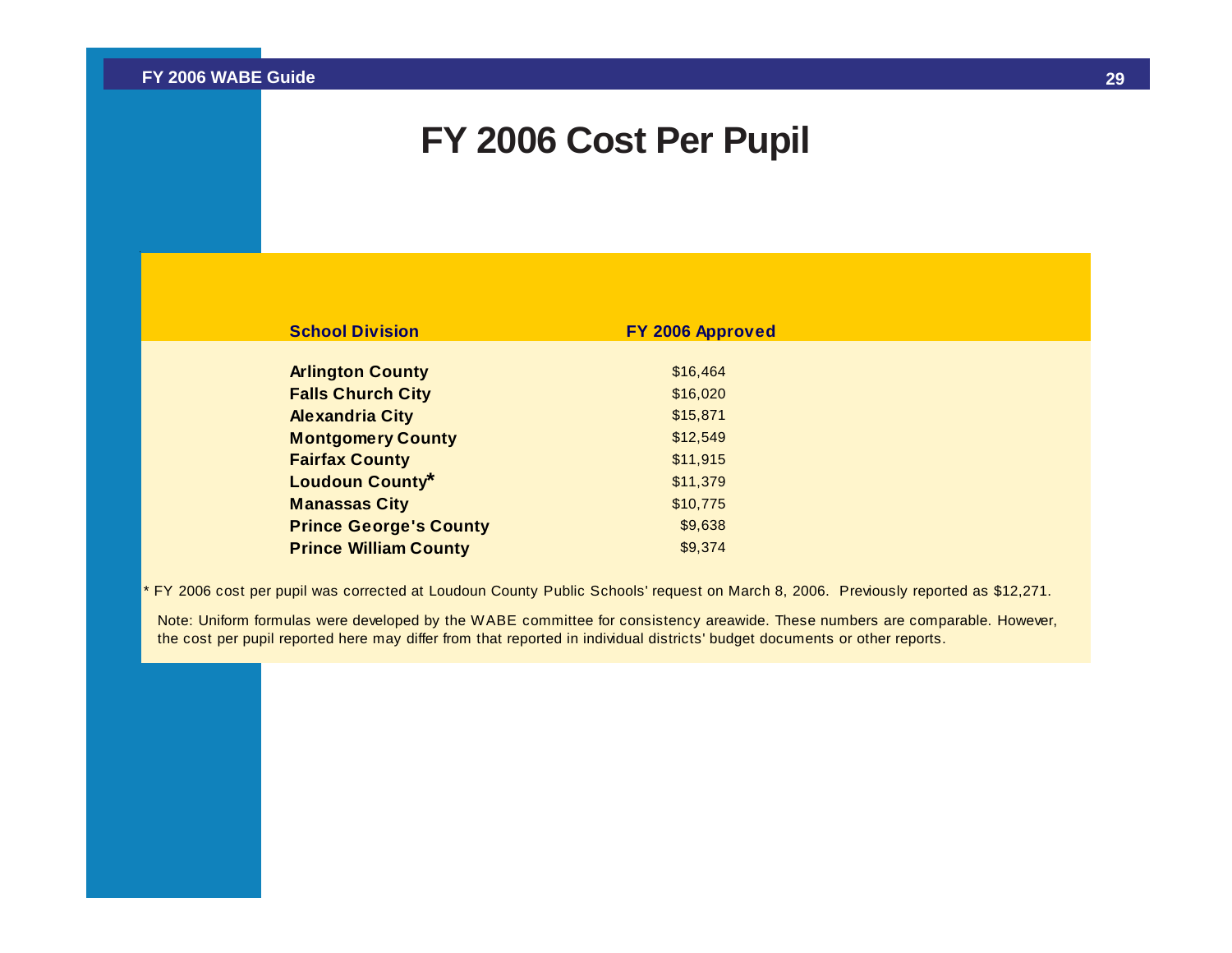



\* FY 2006 cos t per pupil was corrected at Loudoun C ounty Public Schools ' reques t on March 8, 2006. Previous ly reported as \$12,271.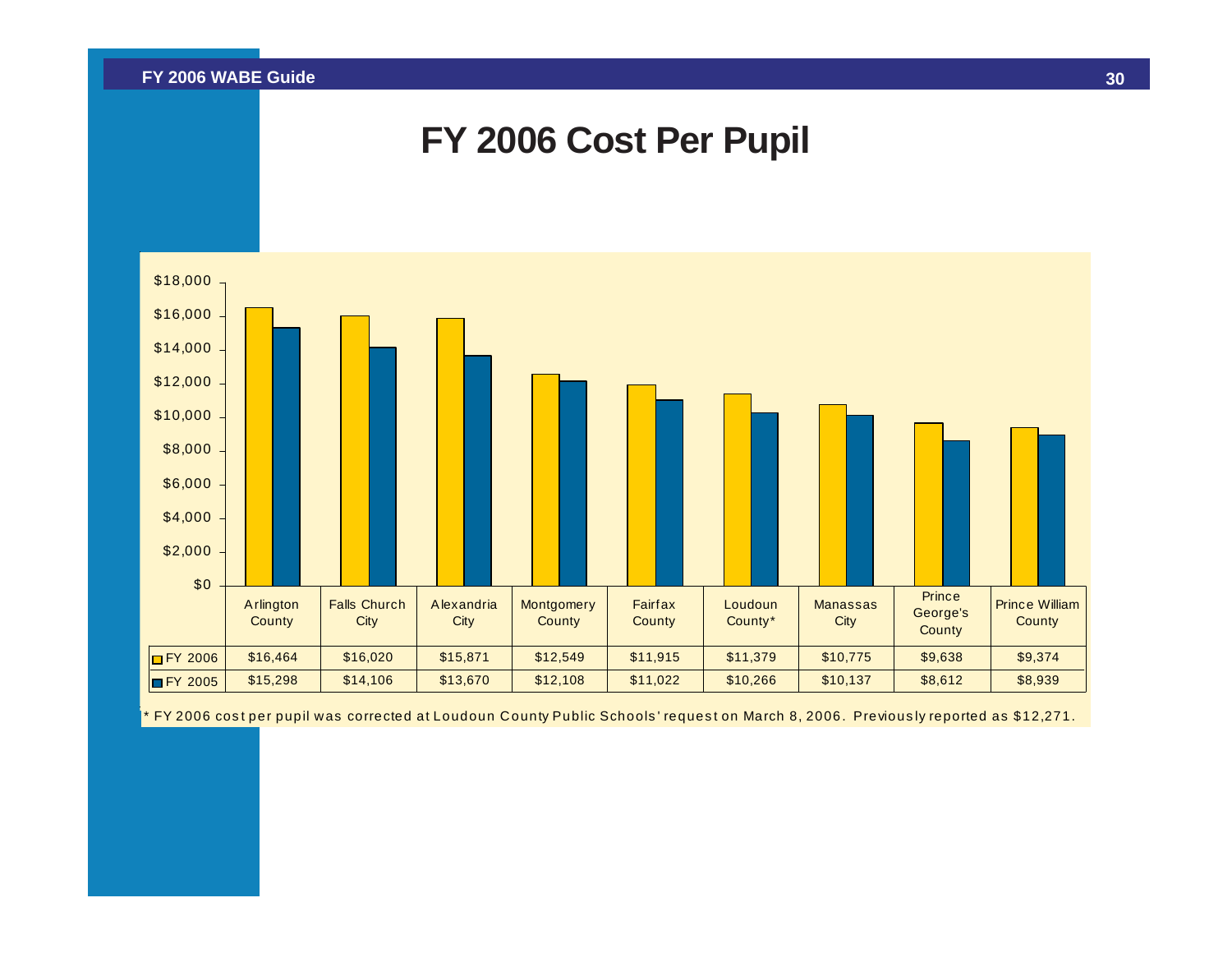### **FY 2006 Authorized Position Definitions**

#### <span id="page-31-0"></span>**School-Based Positions**

- Classroom Teachers: Include all instructors under contract, regular classroom teachers, special education teachers, vocational education teachers, speech therapists, physical therapists, guidance counselors, librarians, homebound teachers under contract, music, physical education, and itinerant teachers
- School-Based Administrators: Include principals, assistant principals, guidance directors, and student activity directors
- Instructional Assistants: Include instructional aides and teacher aides
- Nonmanagement/All Others: Include school clerical staff, custodial staff, and other school-based support positions

#### **Nonschool-Based Positions**

- Technical /Support: Include accountants, financial analysts, personnel analysts, management analysts, computer programmers and analysts, professional engineers, and architects
- Management: Include directors, coordinators, senior analysts, department administrators and supervisors, special assistants, executive assistants, and area administrators
- Educational Specialists: Examples include curriculum specialists, program specialists, nonschool-based social workers, psychologists, and psychometrists
- Clerical: Include nonschool-based clerical staff
- Custodial/Maintenance: Include nonschool-based custodial, maintenance, print shop, and warehouse employees

#### **Leadership Team/Cabinet**

• Division, Deputy, Associate, Assistant, and Area Superintendents

#### **Other Positions**

• Bus drivers, bus drivers' aides, and cafeteria staff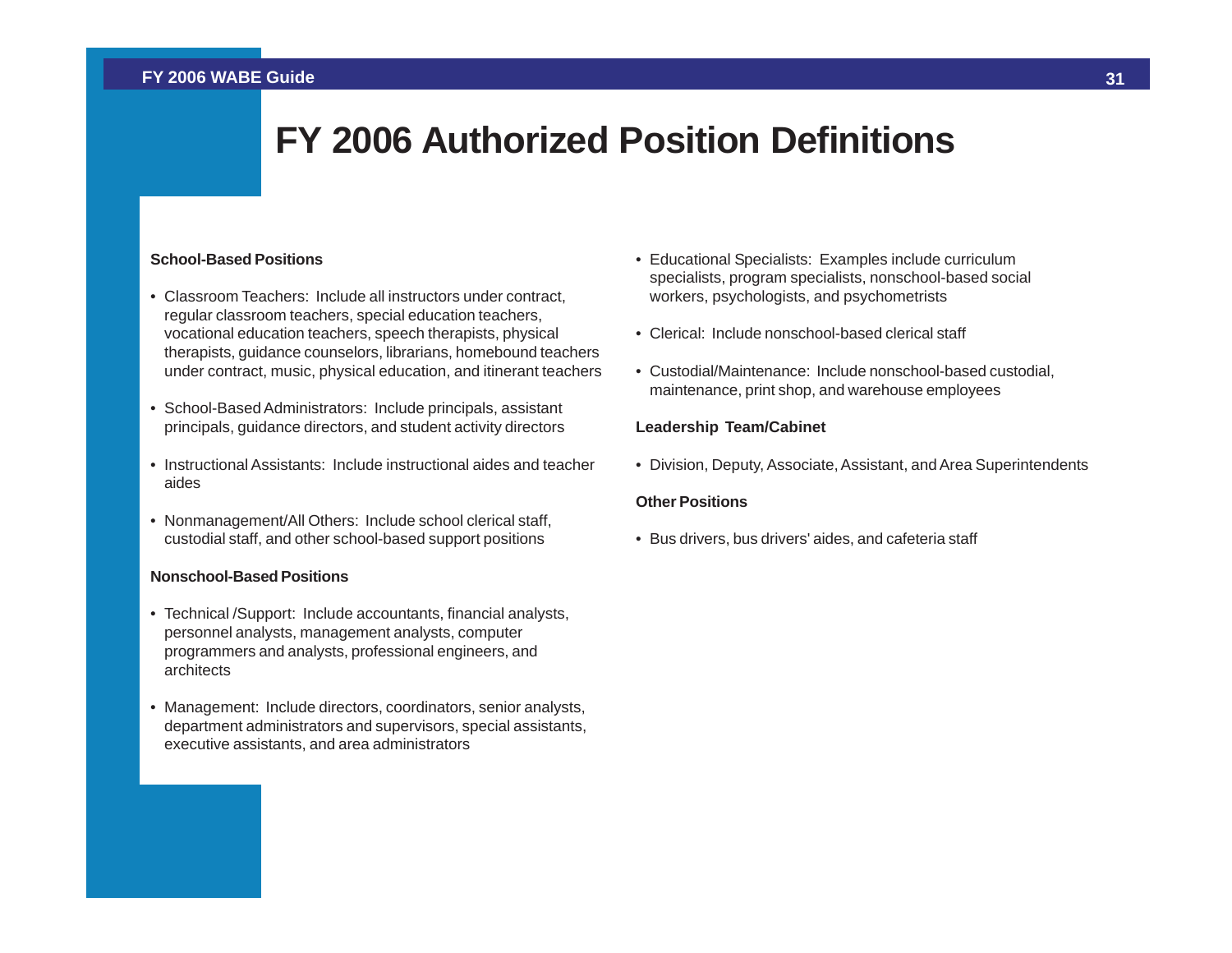### **FY 2006 Authorized Positions**

**School Operating Fund**

<span id="page-32-0"></span>

|                                                        | <b>Alexandria</b><br><b>City</b> | <b>Arlington</b><br><b>County</b> | <b>Fairfax</b><br><b>County</b> | <b>Falls Church</b><br><b>City</b> | <b>Loudoun</b><br><b>County</b> |
|--------------------------------------------------------|----------------------------------|-----------------------------------|---------------------------------|------------------------------------|---------------------------------|
| <b>School-Based Positions</b>                          |                                  |                                   |                                 |                                    |                                 |
| <b>Teachers</b>                                        | 1,155.3                          | 1,861.0                           | 13,934.8                        | 184.8                              | 3,981.1                         |
| School-Based Administrators <sup>1</sup>               | 43.5                             | 90.5                              | 627.0                           | 11.0                               | 214.5                           |
| <b>Educational Specialists</b>                         | 68.5                             | 60.3                              | 341.0                           | 0.0                                | 86.8                            |
| <b>Instructional Assistants</b>                        | 220.0                            | 468.9                             | 2,461.9                         | 64.6                               | 816.1                           |
| Nonmanagement/All Others <sup>1</sup>                  | 257.3                            | 351.2                             | 2,982.0                         | 61.4                               | 1,239.5                         |
| <b>Total School-Based Positions</b>                    | 1,744.6                          | 2,831.9                           | 20,346.7                        | 321.8                              | 6,337.9                         |
| <b>Nonschool-Based Positions</b>                       |                                  |                                   |                                 |                                    |                                 |
| <b>Technical/Support</b>                               | 44.0                             | 104.8                             | 570.1                           | 7.8                                | 69.1                            |
| Management                                             | 37.1                             | 80.1                              | 176.0                           | 7.0                                | 67.7                            |
| <b>Educational Specialists</b>                         | 5.5                              | 44.4                              | 117.0                           | 5.0                                | 36.9                            |
| <b>Office Support Staff</b>                            | 45.6                             | 72.0                              | 301.2                           | 5.0                                | 129.5                           |
| Custodial/Maintenance                                  | 45.6                             | 109.0                             | 508.5                           | 0.0                                | 147.7                           |
| <b>Total Nonschool-Based Positions</b>                 | 177.8                            | 410.3                             | 1,672.8                         | 24.8                               | 450.8                           |
| <b>Leadership Team</b>                                 | 6.0                              | 8.0                               | 18.0                            | 3.0                                | 7.0                             |
| <b>Other Operating Fund Positions</b>                  | 124.5                            | 143.0                             | 37.0                            | 10.8                               | 718.0                           |
| <b>TOTAL AUTHORIZED POSITIONS<sup>3</sup></b>          | 2,052.9                          | 3,393.2                           | 22,074.5 <sup>4</sup>           | 360.4                              | 7,513.7                         |
| <b>Total Non-Operating Fund Positions</b> <sup>5</sup> | 149.8                            | 184.1                             | 487.1                           | 12.3                               | 54.0                            |

1 See pages 34 and 35 for further details.

 $2$  Includes bus drivers and bus attendants.

 $^3$  Entitlement grant positions are included here although these positions are not part of the School Operating Fund.

<sup>4</sup> Fairfax County contracts for bus drivers and aides.

<sup>5</sup> Includes all positions funded in Other Funds.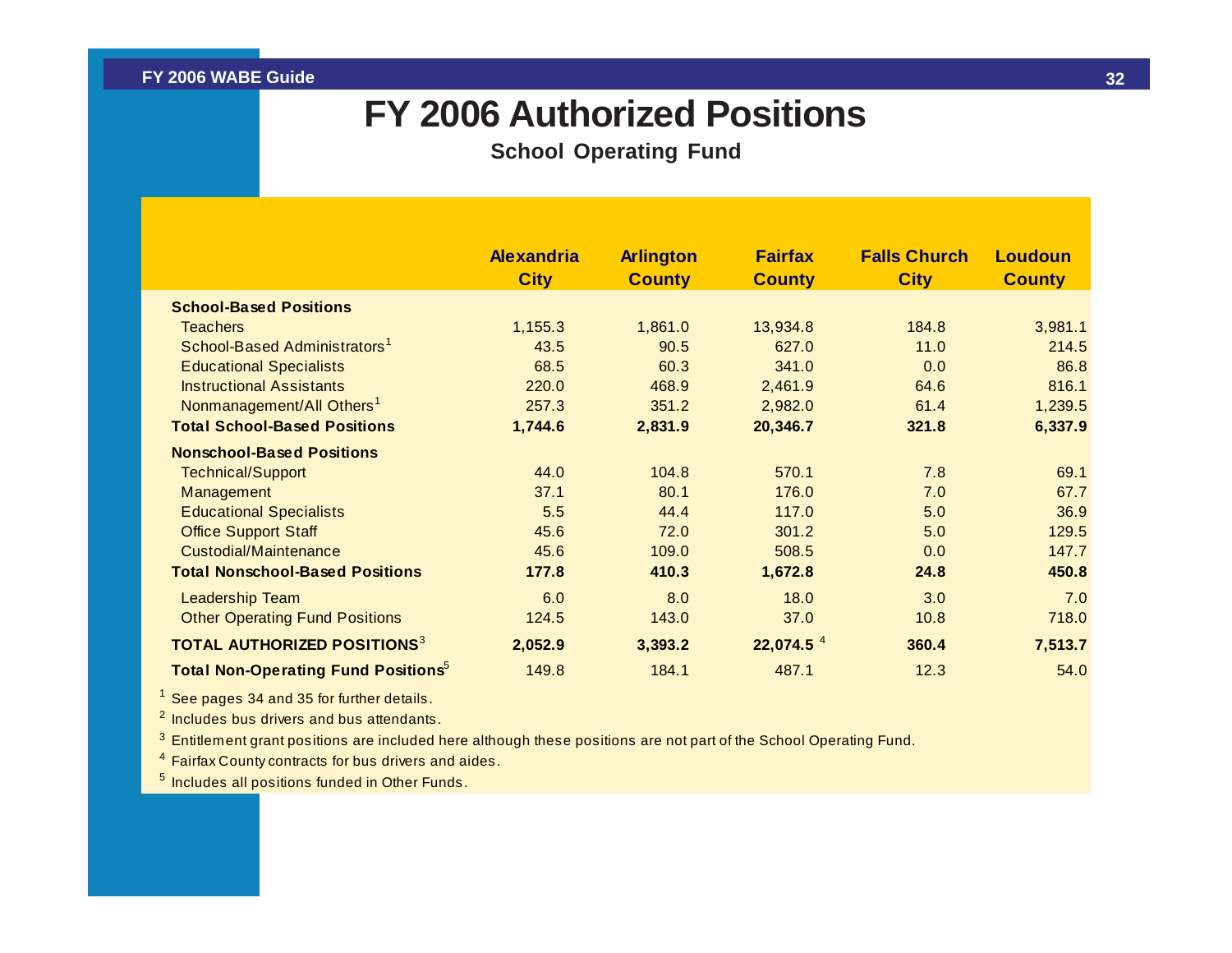### **FY 2006 Authorized Positions**

**School Operating Fund**

|                                                        | <b>Manassas</b><br><b>City</b> | <b>Montgomery County</b> | <b>Prince George's</b><br><b>County</b> | <b>Prince William</b><br><b>County</b> |
|--------------------------------------------------------|--------------------------------|--------------------------|-----------------------------------------|----------------------------------------|
| <b>School-Based Positions</b>                          |                                |                          |                                         |                                        |
| <b>Teachers</b>                                        | 526.8                          | 11,253.0                 | 9,491.5                                 | 4,950.2                                |
| School-Based Administrators <sup>1</sup>               | 24.0                           | 446.0                    | 466.0                                   | 239.5                                  |
| <b>Educational Specialists</b>                         | 29.0                           | 385.4                    | 353.4                                   | 105.9                                  |
| <b>Instructional Assistants</b>                        | 93.5                           | 2,372.2                  | 1,293.2                                 | 599.2                                  |
| Nonmanagement/All Others <sup>1</sup>                  | 129.4                          | 2,095.4                  | 1,358.4                                 | 1,038.7                                |
| <b>Total School-Based Positions</b>                    | 802.7                          | 16,552.0                 | 12,962.5                                | 6,933.5                                |
| <b>Nonschool-Based Positions</b>                       |                                |                          |                                         |                                        |
| <b>Technical/Support</b>                               | 14.0                           | 181.5                    | 183.9                                   | 244.4                                  |
| Management                                             | 8.7                            | 146.0                    | 442.4                                   | 137.9                                  |
| <b>Educational Specialists</b>                         | 3.0                            | 231.1                    | 354.6                                   | 33.0                                   |
| <b>Office Support Staff</b>                            | 17.2                           | 383.6                    | 285.4                                   | 121.5                                  |
| <b>Custodial/Maintenance</b>                           | 11.0                           | 494.2                    | 627.0                                   | 230.0                                  |
| <b>Total Nonschool-Based Positions</b>                 | 53.9                           | 1,436.4                  | 1,893.3                                 | 766.8                                  |
| <b>Leadership Team</b>                                 | 2.0                            | 16.0                     | 10.0                                    | 10.0                                   |
| <b>Other Operating Fund Positions</b>                  | 61.0                           | 1,508.5                  | 1,504.6                                 | 806.7                                  |
| <b>TOTAL AUTHORIZED POSITIONS<sup>2</sup></b>          | 919.6                          | 19,512.9                 | 16,370.4                                | 8,517.0                                |
| <b>Total Non-Operating Fund Positions</b> <sup>3</sup> | 0.0                            | 621.4                    | 1,410.2                                 | 524.0                                  |

See pages 34 and 35 for further details.

 $2$  Entitlement grant positions are included here although these positions are not part of the School Operating Fund.

<sup>3</sup> Includes all positions funded in Other Funds.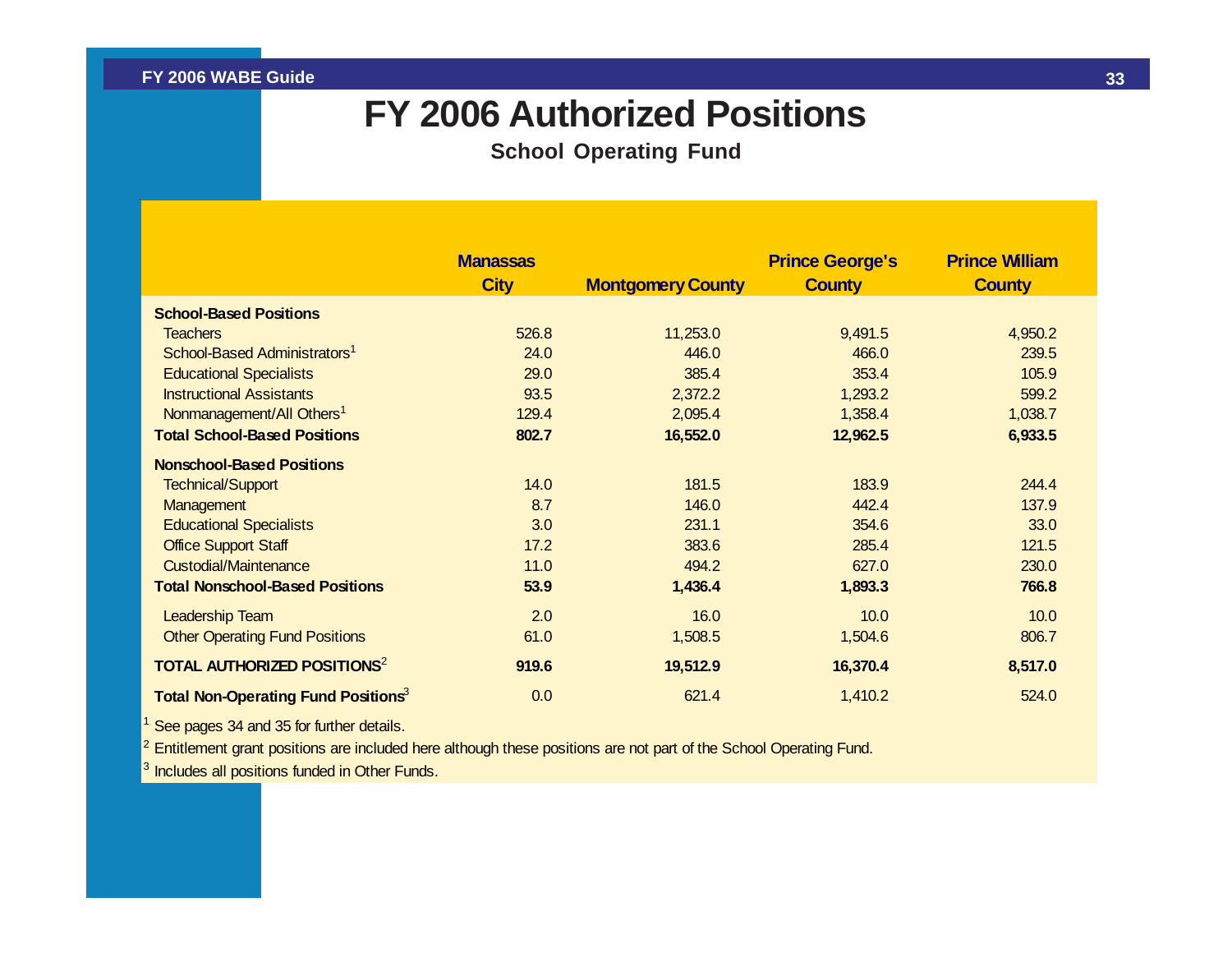## <span id="page-34-0"></span>**FY 2006 School-Based Positions - Details**

|                                     | <b>Alexandria</b><br><b>City</b> | <b>Arlington</b><br><b>County</b> | <b>Fairfax</b><br><b>County</b> | <b>Falls Church</b><br><b>City</b> | <b>Loudoun</b><br><b>County</b> |
|-------------------------------------|----------------------------------|-----------------------------------|---------------------------------|------------------------------------|---------------------------------|
|                                     |                                  |                                   |                                 |                                    |                                 |
| <b>Administrators</b>               |                                  |                                   |                                 |                                    |                                 |
| <b>Principals</b>                   | 18.0                             | 33.0                              | 198.0                           | 4.0                                | 70.0                            |
| <b>Assistant Principals</b>         | 24.0                             | 32.0                              | 343.0                           | 5.0                                | 88.5                            |
| <b>Guidance Directors</b>           | 1.0                              | 9.0                               | 25.0                            | 1.0                                | 11.0                            |
| <b>Student Activity Directors</b>   | 0.0                              | 4.5                               | 54.0                            | 1.0                                | 0.0                             |
| Other                               | 0.5                              | 12.0                              | 7.0                             | 0.0                                | 45.0                            |
| <b>Nonmanagement / All Others</b>   |                                  |                                   |                                 |                                    |                                 |
| <b>School Office Staff</b>          | 89.5                             | 154.2                             | 1,147.3                         | 14.1                               | 310.1                           |
| <b>Custodial Staff</b>              | 81.8                             | 191.0                             | 1,421.0                         | 29.9                               | 432.5                           |
| <b>Noninstructional Specialists</b> | 0.0                              | 6.0                               | 251.2                           | 2.8                                | 51.6                            |
| <b>Cafeteria Staff</b>              | 58.0                             | 0.0                               | 0.0                             | 7.6                                | 360.0                           |
| Grants                              | 0.0                              | 0.0                               | 0.0                             | 0.0                                | 2.3                             |
| <b>Security</b>                     | 28.0                             | 0.0                               | 162.5                           | 3.0                                | 14.0                            |
| Other                               | 0.0                              | 0.0                               | 0.0                             | 4.0                                | 69.0                            |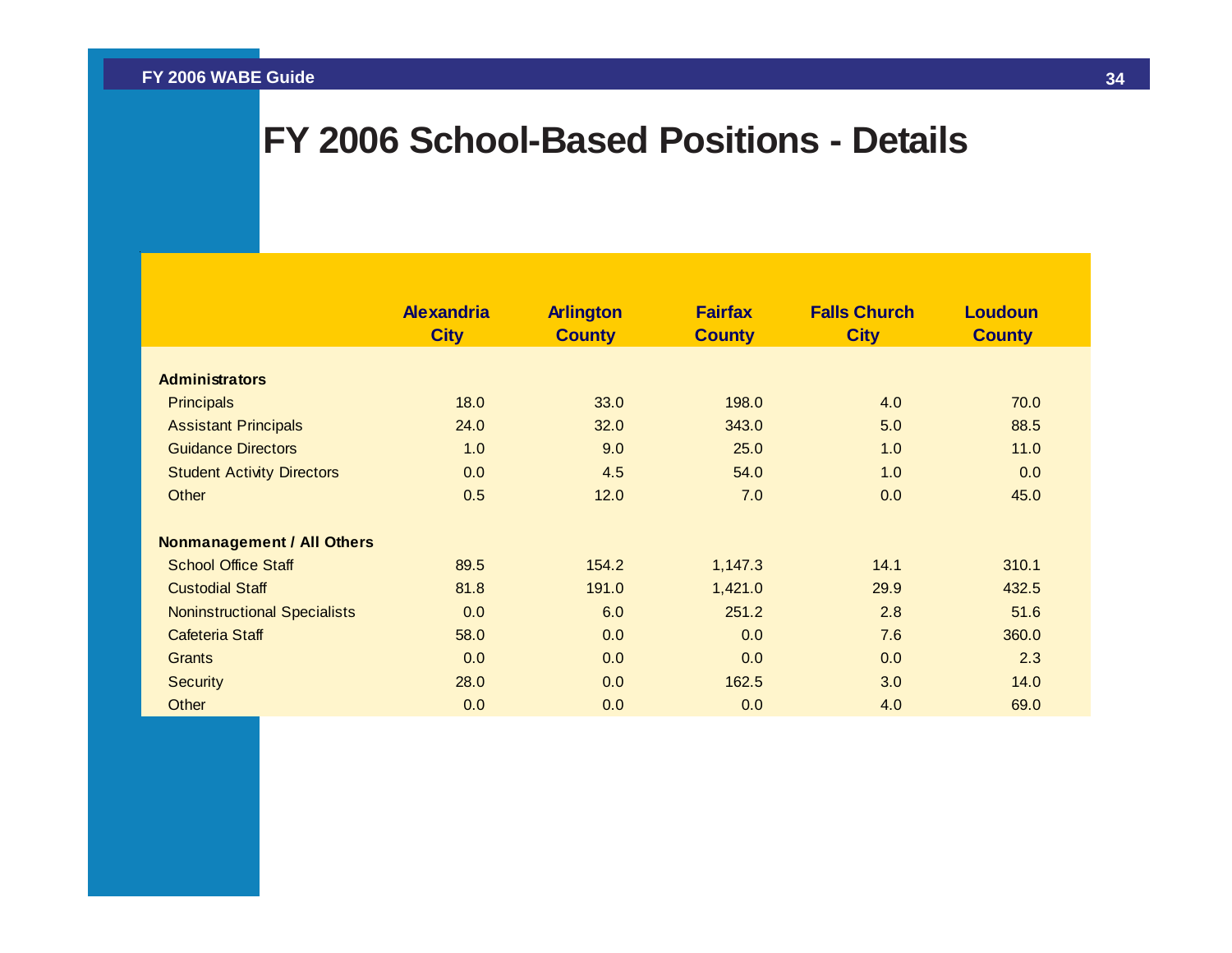## **FY 2006 School-Based Positions - Details**

|                                     | <b>Manassas</b><br><b>City</b> | <b>Montgomery</b><br><b>County</b> | <b>Prince George's</b><br><b>County</b> | <b>Prince William</b><br><b>County</b> |
|-------------------------------------|--------------------------------|------------------------------------|-----------------------------------------|----------------------------------------|
|                                     |                                |                                    |                                         |                                        |
| <b>Administrators</b>               |                                |                                    |                                         |                                        |
| <b>Principals</b>                   | 8.0                            | 197.0                              | 210.0                                   | 84.5                                   |
| <b>Assistant Principals</b>         | 11.0                           | 204.0                              | 256.0                                   | 122.0                                  |
| <b>Guidance Directors</b>           | 2.0                            | 1.0                                | 0.0                                     | 23.0                                   |
| <b>Student Activity Directors</b>   | 2.0                            | 0.0                                | 0.0                                     | 10.0                                   |
| Other                               | 1.0                            | 44.0                               | 0.0                                     | 0.0                                    |
| <b>Nonmanagement / All Others</b>   |                                |                                    |                                         |                                        |
| <b>School Office Staff</b>          | 41.0                           | 681.9                              | 346.4                                   | 460.6                                  |
| <b>Custodial Staff</b>              | 46.5                           | 1,169.5                            | 1,012.0                                 | 425.0                                  |
| <b>Noninstructional Specialists</b> | 5.0                            | 0.0                                | 0.0                                     | 0.0                                    |
| Cafeteria Staff                     | 30.9                           | 0.0                                | 0.0                                     | 28.6                                   |
| <b>Grants</b>                       | 0.0                            | included in count                  | 0.0                                     | 0.0                                    |
| <b>Security</b>                     | 6.0                            | 197.0                              | 0.0                                     | 64.5                                   |
| Other                               | 0.0                            | 47.0                               | 0.0                                     | 60.0                                   |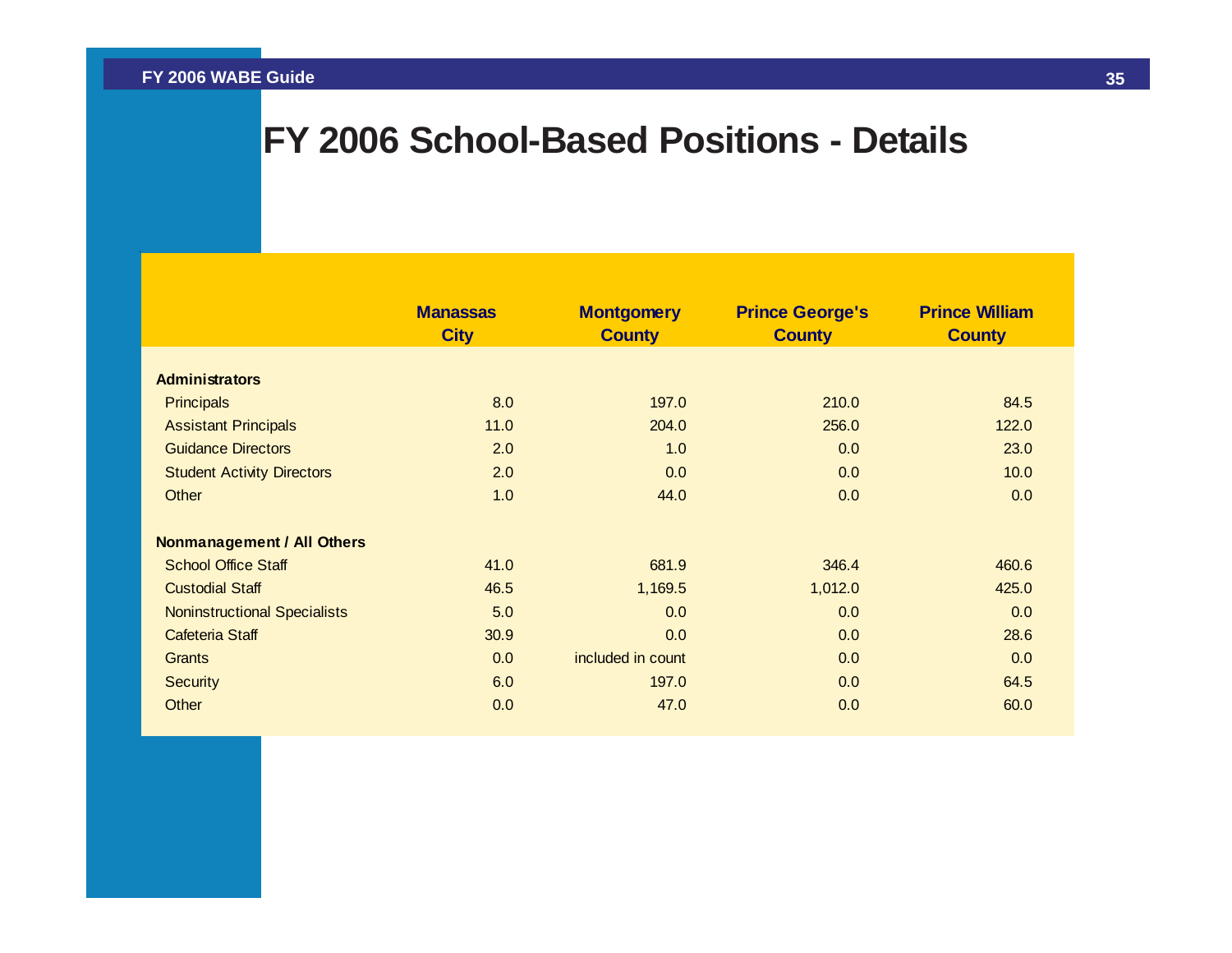## **FY 2006 Salary Information**

<span id="page-36-0"></span>

|                               |                 |                  | <b>Teacher Salary</b> | <b>Instructional Ass't.</b> |                |                  |                |
|-------------------------------|-----------------|------------------|-----------------------|-----------------------------|----------------|------------------|----------------|
|                               |                 | Step $1 +$       |                       | Step $9+$                   |                |                  |                |
|                               | <b>Contract</b> | <b>Bachelors</b> |                       | <b>Masters</b>              |                | <b>Beginning</b> | <b>Maximum</b> |
| <b>School Division</b>        | Length          | <b>Degree</b>    | <b>Average</b>        | <b>Degree</b>               | <b>Maximum</b> | <b>Hourly</b>    | <b>Hourly</b>  |
|                               |                 |                  |                       |                             |                |                  |                |
| <b>Alexandria City</b>        | 192             | \$35,563         | \$62,536              | \$57,791                    | \$83,161       | \$13.81          | \$22.83        |
| <b>Arlington County</b>       | 200             | \$40,816         | \$66,295              | \$62,137                    | \$94,158       | \$12.98          | \$23.69        |
| <b>Fairfax County</b>         | 194             | \$40,000         | \$60,201              | \$56,259                    | \$85,793       | \$11.80          | \$25.89        |
| <b>Falls Church City</b>      | 200             | \$37,667         | \$59,998              | \$57,142                    | \$87,741       | \$13.44          | \$23.72        |
| <b>Loudoun County</b>         | 197             | \$39,600         | \$56,932              | \$54,369                    | \$87,605       | \$13.45          | \$25.05        |
| <b>Manassas City</b>          | 200             | \$37,933         | \$56,063              | \$53,598                    | \$83,647       | \$11.53          | \$20.19        |
| <b>Montgomery County</b>      | 195             | \$40,542         | \$64,725              | \$59,159                    | \$88,537       | \$14.29          | \$19.61        |
| <b>Prince George's County</b> | 192             | \$39,438         | \$52,855              | \$52,987                    | \$80,774       | \$12.72          | \$24.11        |
| <b>Prince William County</b>  | 195             | \$37,615         | \$51,607              | \$53,533                    | \$83,548       | \$12.83          | \$24.06        |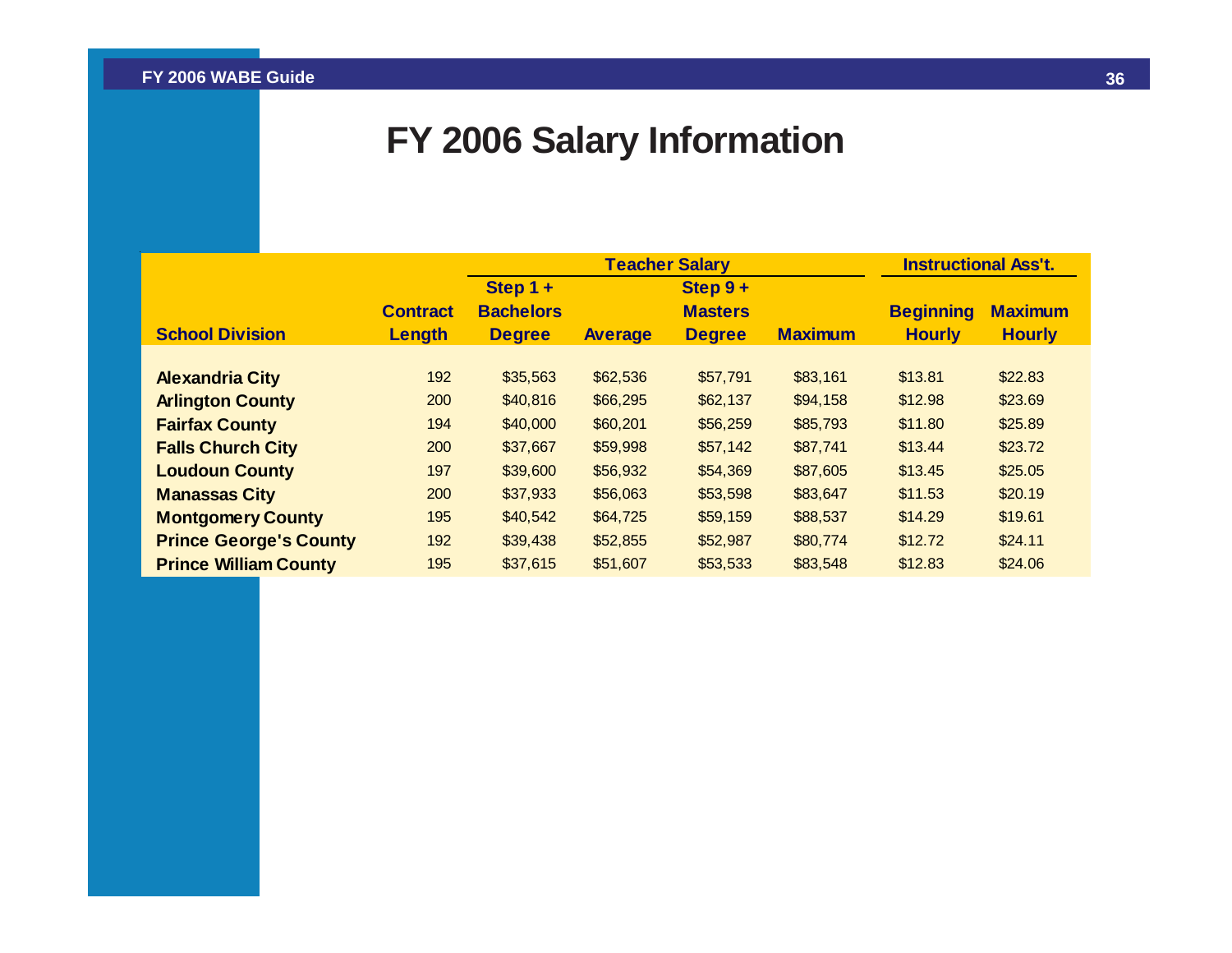## **Student Demographics**

<span id="page-37-0"></span>

|                               | <b>Percent of Graduates</b><br><b>Going on to</b> |                      | <b>Free or Reduced Price Lunch Eligibility</b> |                            |  |
|-------------------------------|---------------------------------------------------|----------------------|------------------------------------------------|----------------------------|--|
|                               | <b>Postsecondary</b>                              | <b>Dropout</b>       |                                                | <b>Percent of District</b> |  |
| <b>School Division</b>        | <b>Education</b>                                  | <b>Rate</b>          | <b>Students Eligible</b>                       | <b>Enrollment</b>          |  |
|                               |                                                   |                      |                                                |                            |  |
| <b>Alexandria City</b>        | 83.0%                                             | 4.5%                 | 5,507                                          | 52.0%                      |  |
| <b>Arlington County</b>       | 87.7%                                             | 2.8%                 | 6,794                                          | 36.9%                      |  |
| <b>Fairfax County</b>         | 88.7%                                             | 2.7%                 | 33,642                                         | 20.4%                      |  |
| <b>Falls Church City</b>      | 95.0%                                             | 1.0%                 | 152                                            | 8.0%                       |  |
| <b>Loudoun County</b>         | 89.6%                                             | 0.9%                 | 4,636                                          | 10.3%                      |  |
| <b>Manassas City</b>          | 77.0%                                             | 2.1%                 | 1,545                                          | 24.0%                      |  |
| <b>Montgomery County</b>      | 91.2%                                             | 1.8%                 | 33,196                                         | 23.8%                      |  |
| <b>Prince George's County</b> | 86.1% 1                                           | $2.9\%$ <sup>2</sup> | 63,500                                         | 47.5%                      |  |
| <b>Prince William County</b>  | 88.0%                                             | 2.0%                 | 15,992                                         | 23.0%                      |  |

 $<sup>1</sup>$  FY 2005 Actual, as of October 1.</sup>

<sup>2</sup> FY 2006 actuals are not available; percentages are projections based on historical data.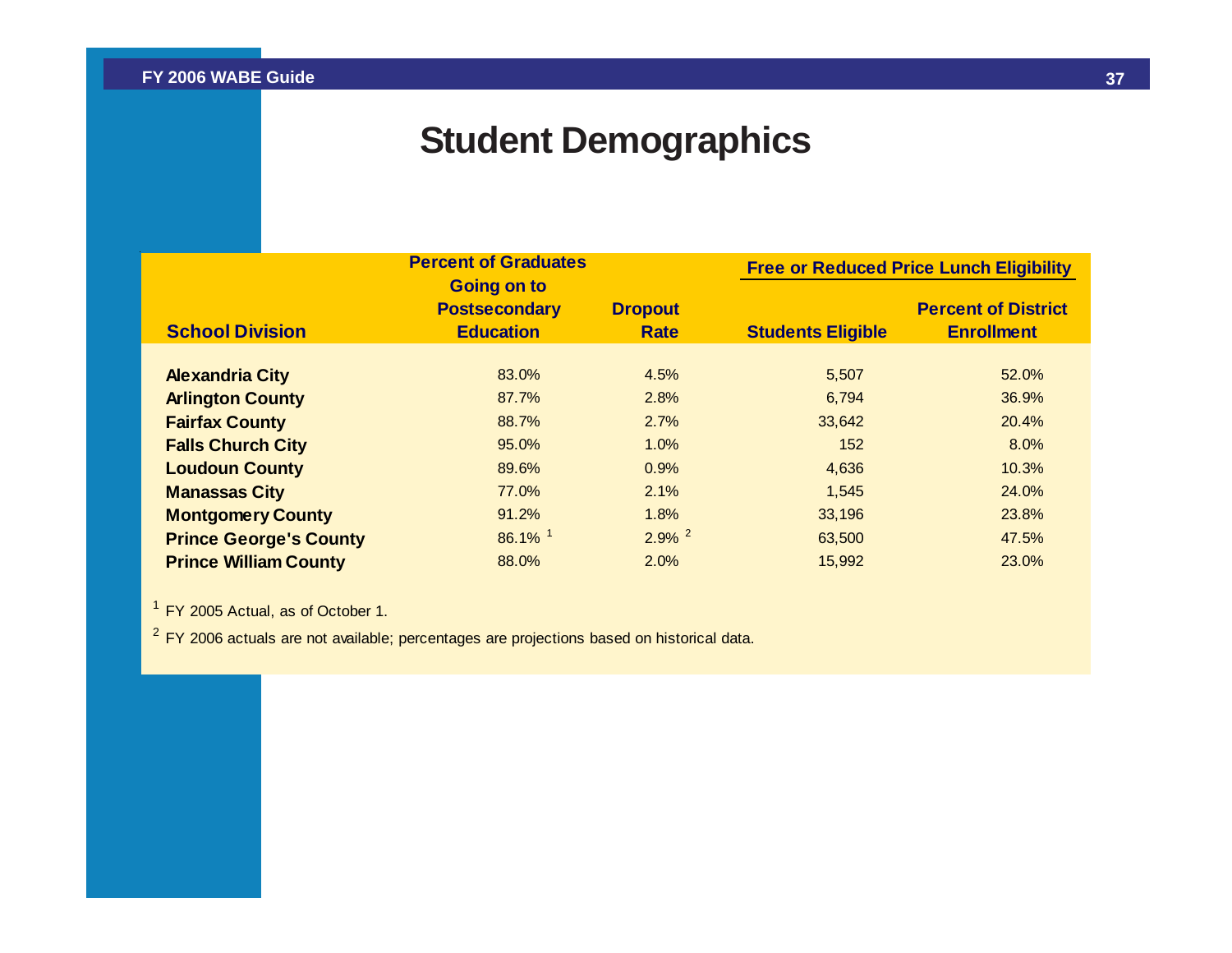## **SAT Scores**

**School Year 2004-2005**

<span id="page-38-0"></span>

| <b>School Division</b>        | <b>Average Math</b> | <b>Average</b><br><b>Verbal</b> | <b>Total</b> | <b>Percent of</b><br><b>Seniors Taking</b><br><b>Tests</b> |  |
|-------------------------------|---------------------|---------------------------------|--------------|------------------------------------------------------------|--|
| <b>Alexandria City</b>        | 481                 | 482                             | 963          | 65.5%                                                      |  |
| <b>Arlington County</b>       | 544                 | 541                             | 1,085        | 72.0%                                                      |  |
| <b>Fairfax County</b>         | 565                 | 549                             | 1,114        | unavailable                                                |  |
| <b>Falls Church City</b>      | 582                 | 585                             | 1,167        | 84.0%                                                      |  |
| <b>Loudoun County</b>         | 539                 | 534                             | 1,073        | 78.0%                                                      |  |
| <b>Manassas City</b>          | 514                 | 513                             | 1,027        | 44.0%                                                      |  |
| <b>Montgomery County</b>      | 560                 | 541                             | 1,101        | 76.5%                                                      |  |
| <b>Prince George's County</b> | 435                 | 442                             | 877          | 55.0%                                                      |  |
| <b>Prince William County</b>  | 503                 | 509                             | 1,012        | 69.0%                                                      |  |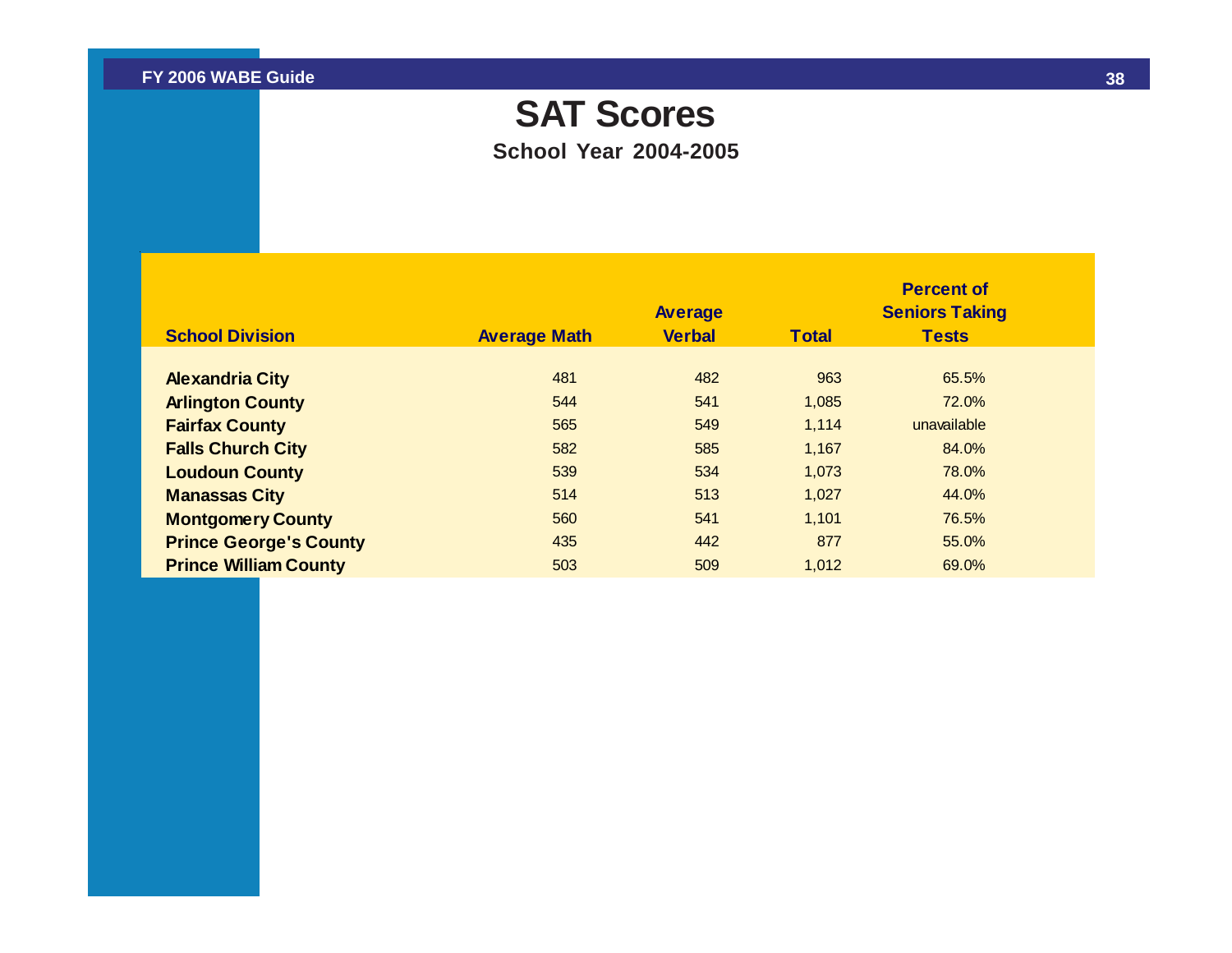## **Teacher Cost Comparison**

**Salary & Benefits Costs for one Teacher Position with an Annual Salary of \$60,000**

<span id="page-39-0"></span>

| <b>School Division</b>        | FY 2006 Annual       |  |
|-------------------------------|----------------------|--|
|                               | <b>Employer Cost</b> |  |
| <b>Arlington County</b>       | \$83,439             |  |
| <b>Fairfax County</b>         | \$83,348             |  |
| <b>Loudoun County</b>         | \$81,962             |  |
| <b>Manassas City</b>          | \$81,846             |  |
| <b>Montgomery County</b>      | \$80,736             |  |
| <b>Falls Church City</b>      | \$80,614             |  |
| <b>Prince William County</b>  | \$80,545             |  |
| <b>Alexandria City</b>        | \$79,814             |  |
| <b>Prince George's County</b> | \$77,316             |  |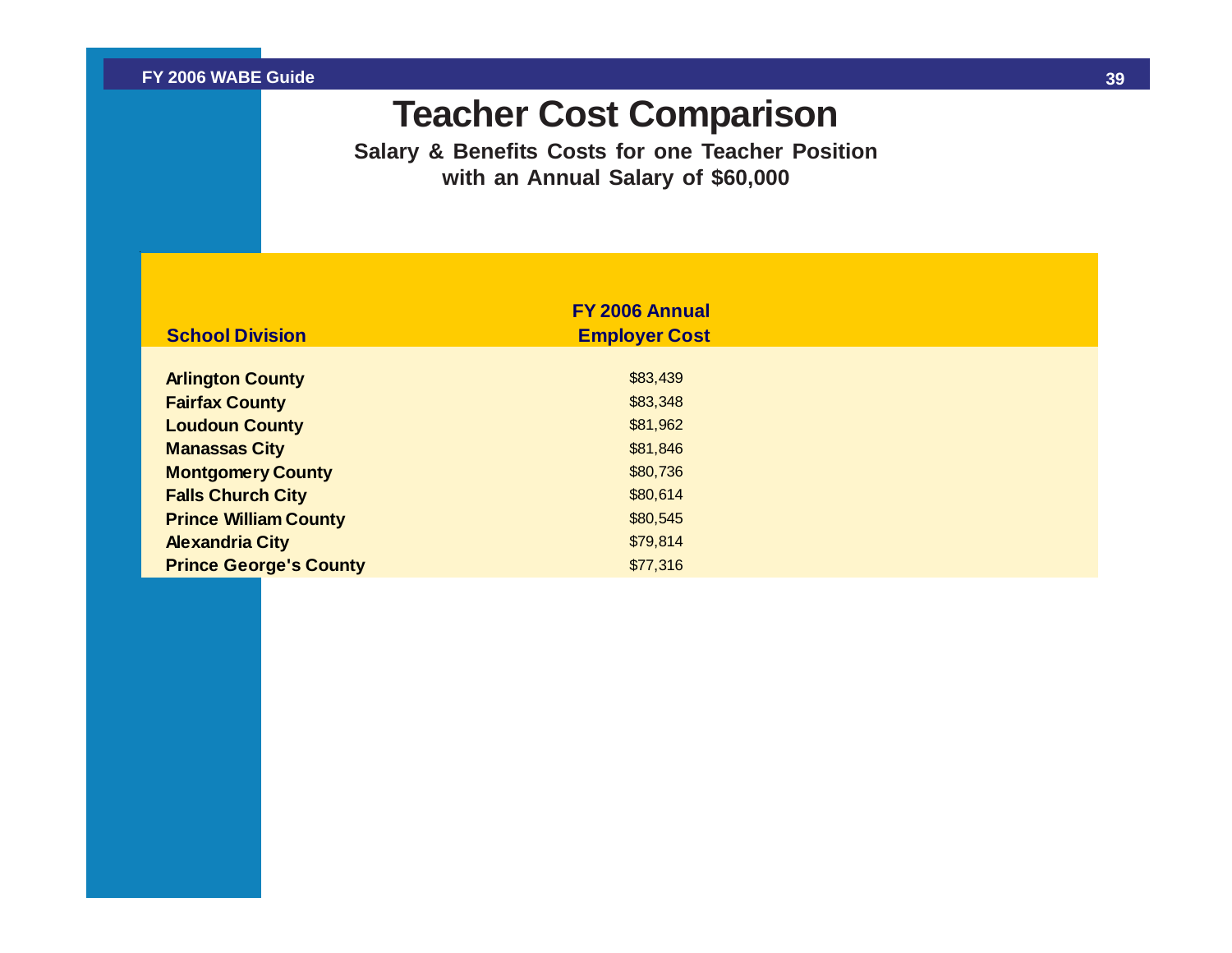## **Salary and Benefits Summary**

**Alexandria City Public Schools**

<span id="page-40-0"></span>

|                                                                     | <b>Rate</b> | <b>Percent of</b><br><b>Salary</b> | FY 2006 Annual<br><b>Employer Cost</b> |
|---------------------------------------------------------------------|-------------|------------------------------------|----------------------------------------|
| <b>Hypothetical Salary</b>                                          |             |                                    | \$60,000                               |
| <b>Benefits</b><br><b>Social Security</b>                           | 6.20%       | 6.20%                              | \$3,720                                |
| <b>Retirement</b>                                                   | 14.42%      | 14.42%                             | \$8,652                                |
| Life Insurance                                                      | 0.00%       | 0.00%                              | \$0                                    |
| Health Insurance: POS Family Coverage, POS<br>NAME:<br><b>MAMSI</b> |             | 12.40%                             | \$7,442                                |
| <b>Total Benefits</b>                                               |             | 33.02%                             | \$19,814                               |
| <b>Total Salary and Benefits</b>                                    |             |                                    | \$79,814                               |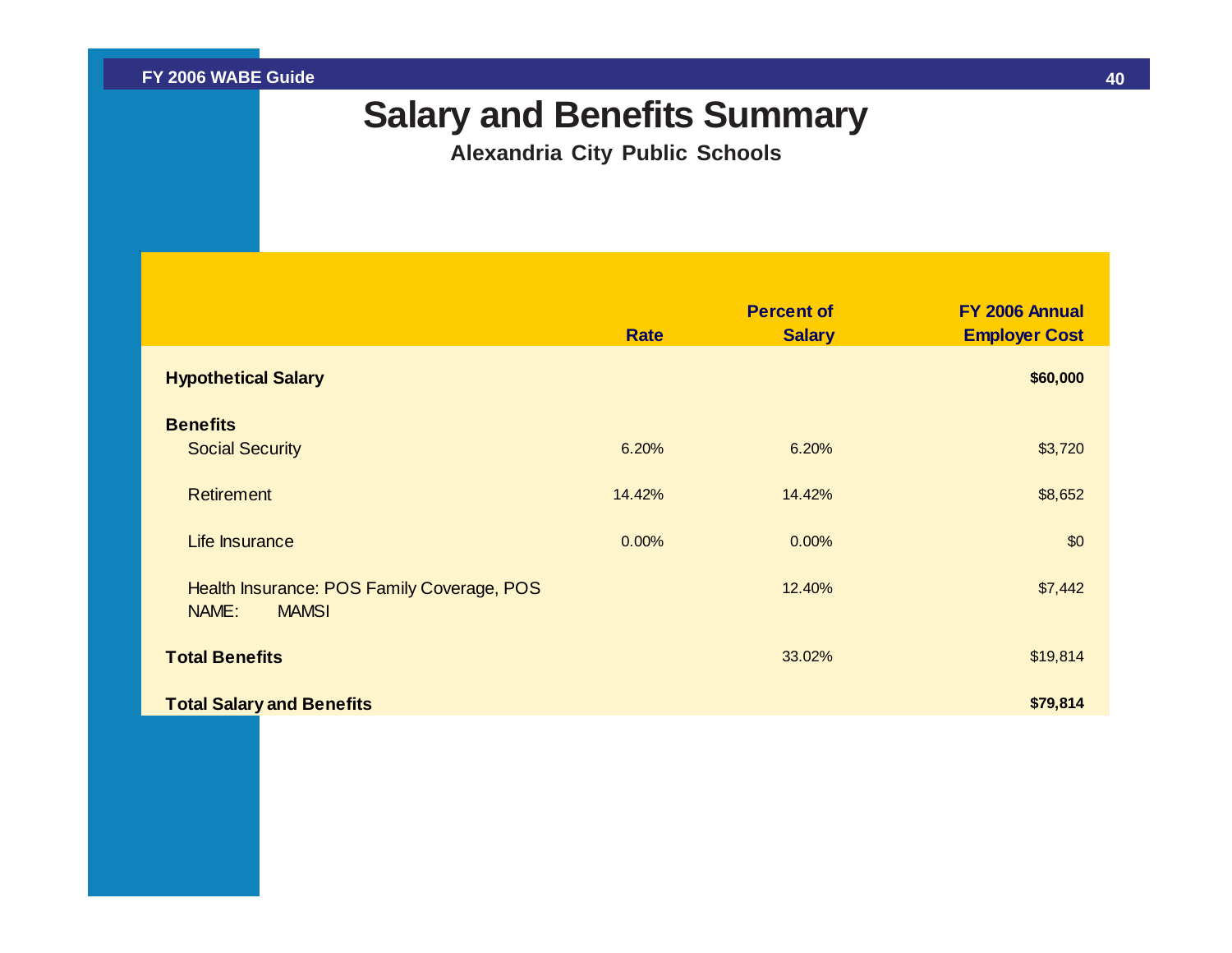## **Salary and Benefits Summary**

**Arlington County Public Schools**

<span id="page-41-0"></span>

|                                                                                     | <b>Rate</b>     | <b>Percent of</b><br><b>Salary</b> | FY 2006 Annual<br><b>Employer Cost</b> |
|-------------------------------------------------------------------------------------|-----------------|------------------------------------|----------------------------------------|
| <b>Hypothetical Salary</b>                                                          |                 |                                    | \$60,000                               |
| <b>Benefits</b><br><b>Social Security</b>                                           | 7.65%           | 7.65%                              | \$4,590                                |
| <b>Retirement</b>                                                                   | 12.17%          | 12.17%                             | \$7,302                                |
| Life Insurance                                                                      | premium holiday |                                    |                                        |
| Health Insurance: POS Family Coverage, POS<br><b>Care First/Blue Cross</b><br>NAME: |                 | 19.25%                             | \$11,547                               |
| <b>Total Benefits</b>                                                               |                 | 39.07%                             | \$23,439                               |
| <b>Total Salary and Benefits</b>                                                    |                 |                                    | \$83,439                               |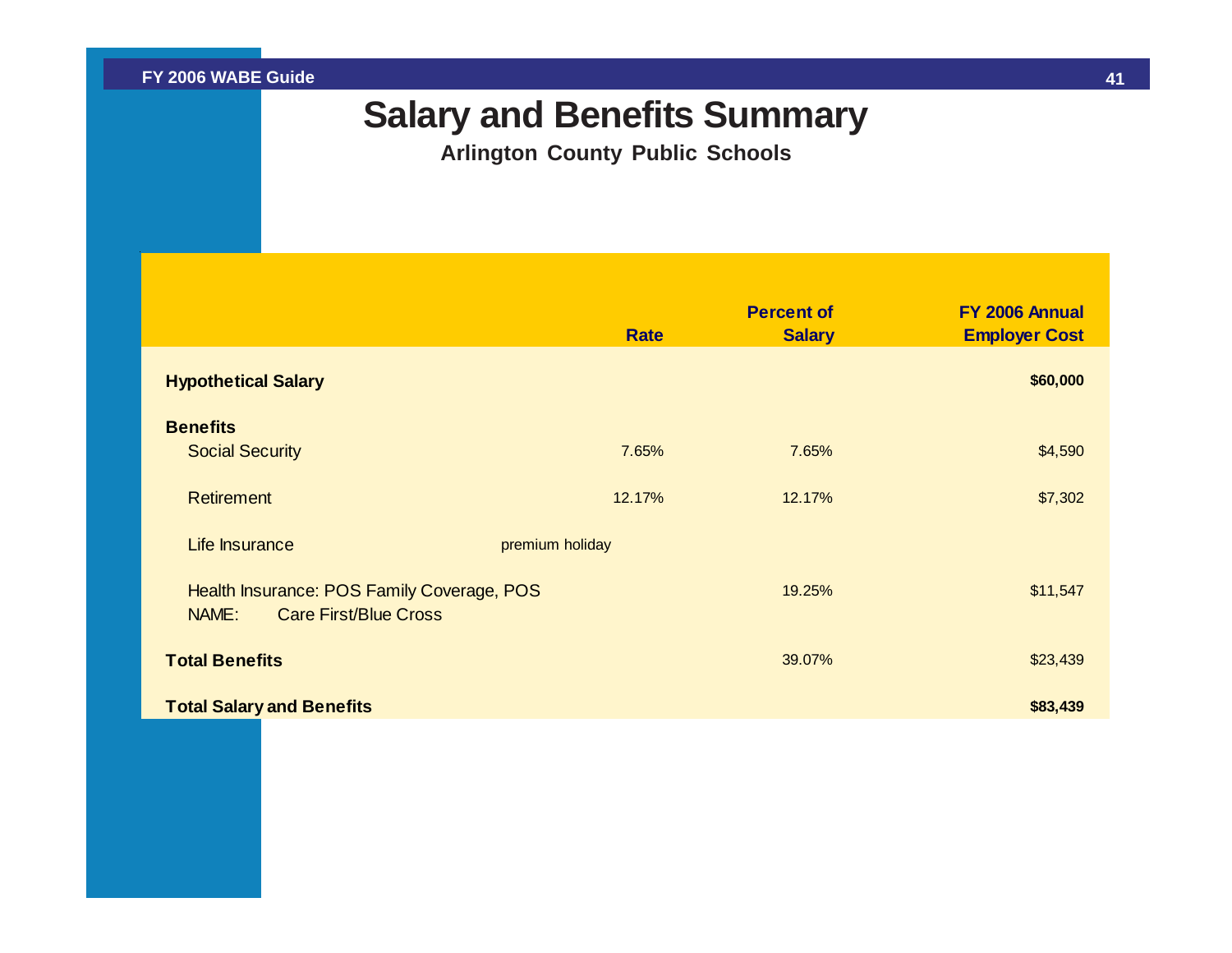## **Salary and Benefits Summary**

**Fairfax County Public Schools**

<span id="page-42-0"></span>

|                                                                         |                 | <b>Rate</b>     | <b>Percent of</b><br><b>Salary</b> | FY 2006 Annual<br><b>Employer Cost</b> |
|-------------------------------------------------------------------------|-----------------|-----------------|------------------------------------|----------------------------------------|
| <b>Hypothetical Salary</b>                                              |                 |                 |                                    | \$60,000                               |
| <b>Benefits</b><br><b>Social Security</b>                               |                 | 7.65%           | 7.65%                              | \$4,590                                |
| <b>Retirement</b><br><b>VRS</b><br><b>ERFC</b>                          |                 | 10.67%<br>3.37% | 10.67%<br>3.37%                    | \$6,402<br>\$2,022                     |
| Life Insurance                                                          | FY 2006 holiday | n/a             |                                    | n/a                                    |
| Health Insurance: POS Family Coverage, POS<br>NAME:<br><b>Blue Card</b> |                 |                 | 17.22%                             | \$10,334                               |
| <b>Total Benefits</b>                                                   |                 |                 | 38.89%                             | \$23,348                               |
| <b>Total Salary and Benefits</b>                                        |                 |                 |                                    | \$83,348                               |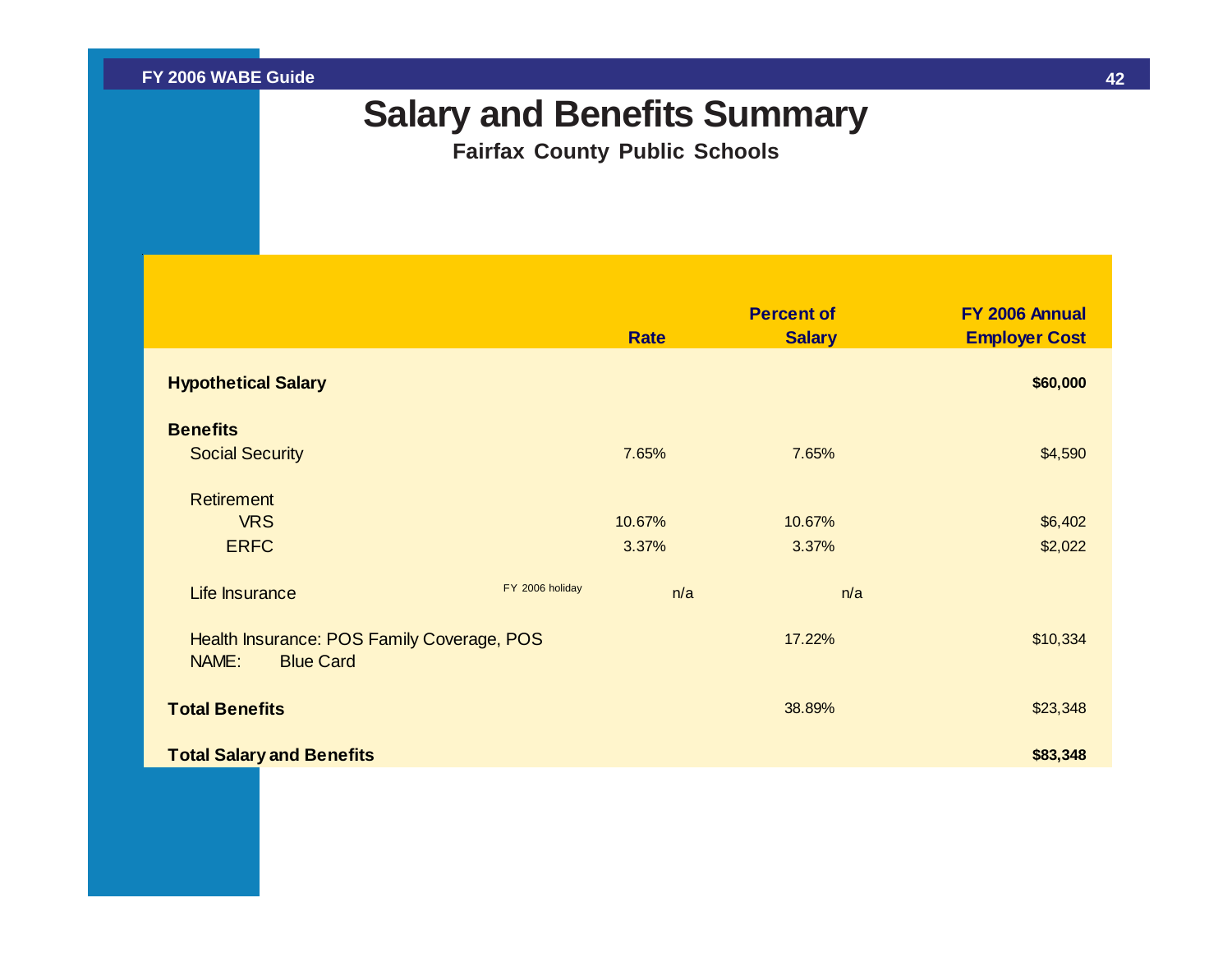## **Salary and Benefits Summary**

**Falls Church City Public Schools**

<span id="page-43-0"></span>

|                                                                | <b>Rate</b> | <b>Percent of</b><br><b>Salary</b> | FY 2006 Annual<br><b>Employer Cost</b> |
|----------------------------------------------------------------|-------------|------------------------------------|----------------------------------------|
| <b>Hypothetical Salary</b>                                     |             |                                    | \$60,000                               |
| <b>Benefits</b><br><b>Social Security</b>                      |             | 7.65%                              | \$4,590                                |
| <b>Retirement</b>                                              |             | 12.17%                             | \$7,302                                |
| Life Insurance                                                 |             | 0.00%                              | \$0                                    |
| Health Insurance: POS Family Coverage<br>NAME:<br><b>MAMSI</b> |             | 14.54%                             | \$8,722                                |
| <b>Total Benefits</b>                                          |             | 34.36%                             | \$20,614                               |
| <b>Total Salary and Benefits</b>                               |             |                                    | \$80,614                               |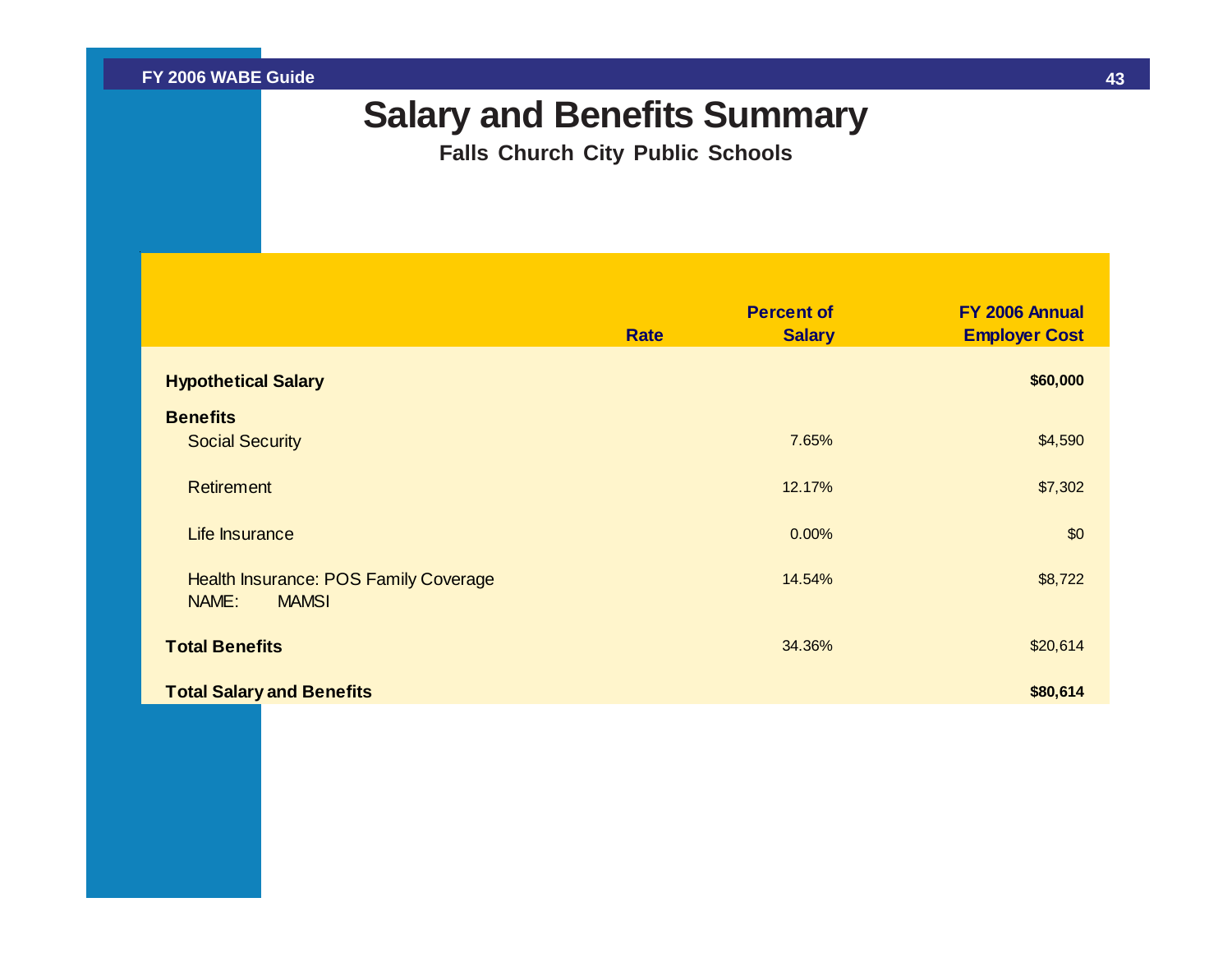## **Salary and Benefits Summary**

**Loudoun County Public Schools**

<span id="page-44-0"></span>

|                                                              | <b>Rate</b> | <b>Percent of</b><br><b>Salary</b> | FY 2006 Annual<br><b>Employer Cost</b> |
|--------------------------------------------------------------|-------------|------------------------------------|----------------------------------------|
| <b>Hypothetical Salary</b>                                   |             |                                    | \$60,000                               |
| <b>Benefits</b>                                              |             |                                    |                                        |
| <b>Social Security</b>                                       | 7.65%       | 7.65%                              | \$4,590                                |
| <b>Retirement</b>                                            | 12.17%      | 12.17%                             | \$7,302                                |
| Life Insurance                                               | 0.00%       | 0.00%                              |                                        |
| Health Insurance: POS Family Coverage, POS<br>NAME:<br>Cigna |             | 16.78%                             | \$10,070                               |
| <b>Total Benefits</b>                                        |             | 36.60%                             | \$21,962                               |
| <b>Total Salary and Benefits</b>                             |             |                                    | \$81,962                               |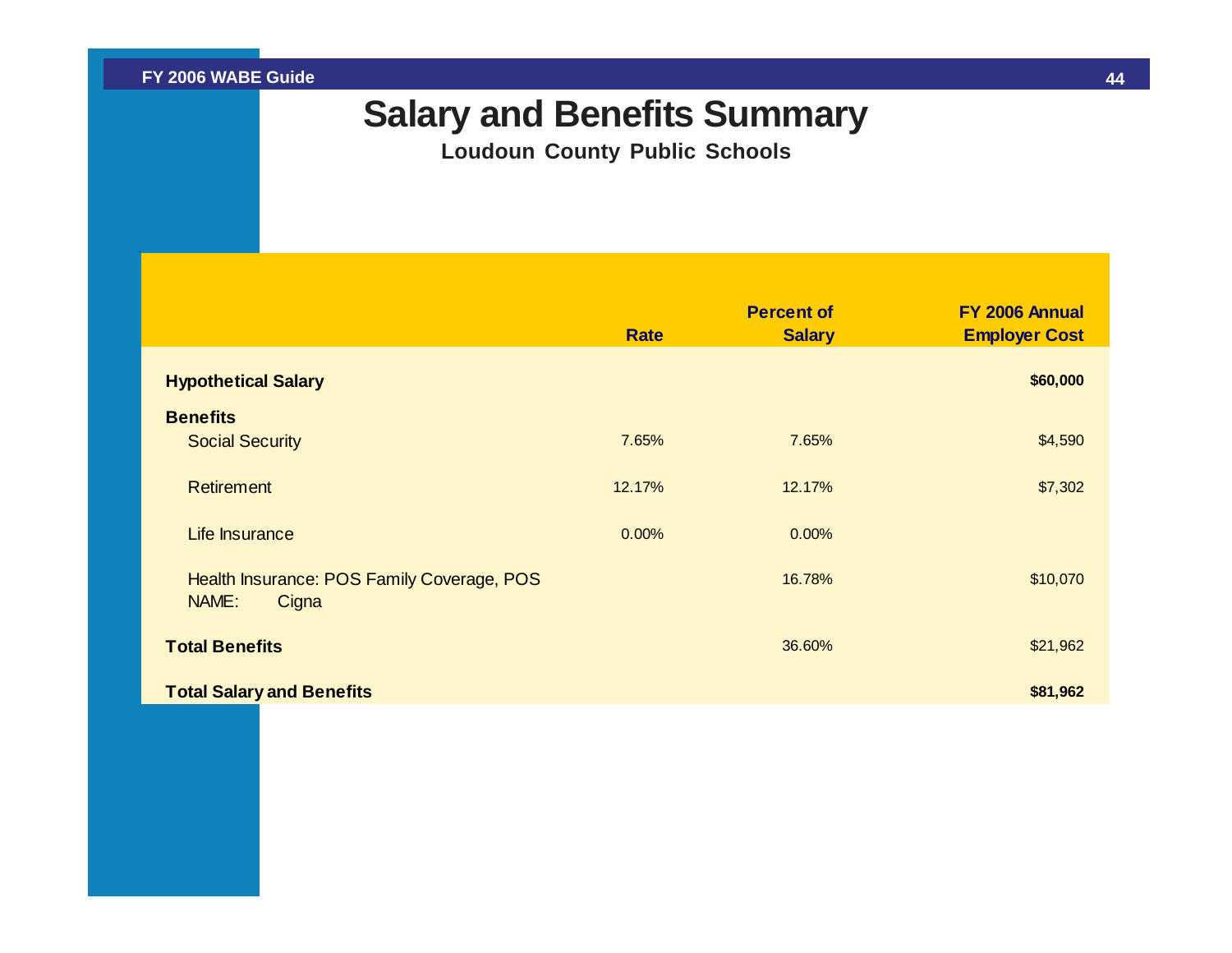## **Salary and Benefits Summary**

**Manassas City Public Schools**

<span id="page-45-0"></span>

|                                                                                 | <b>Rate</b> | <b>Percent of Salary</b> | FY 2006 Annual Employer<br><b>Cost</b> |
|---------------------------------------------------------------------------------|-------------|--------------------------|----------------------------------------|
| <b>Hypothetical Salary</b>                                                      |             |                          | \$60,000                               |
| <b>Benefits</b>                                                                 |             |                          |                                        |
| <b>Social Security</b>                                                          | 7.65%       |                          | \$4,590                                |
| <b>Retirement</b>                                                               | 12.22%      |                          | \$7,332                                |
| Life Insurance                                                                  | 0.00%       |                          | \$0                                    |
| Health Insurance: POS Family Coverage, POS<br><b>Anthem Blue Cross</b><br>NAME: |             | 16.54%                   | \$9,924                                |
| <b>Total Benefits</b>                                                           |             | 36.41%                   | \$21,846                               |
| <b>Total Salary and Benefits</b>                                                |             |                          | \$81,846                               |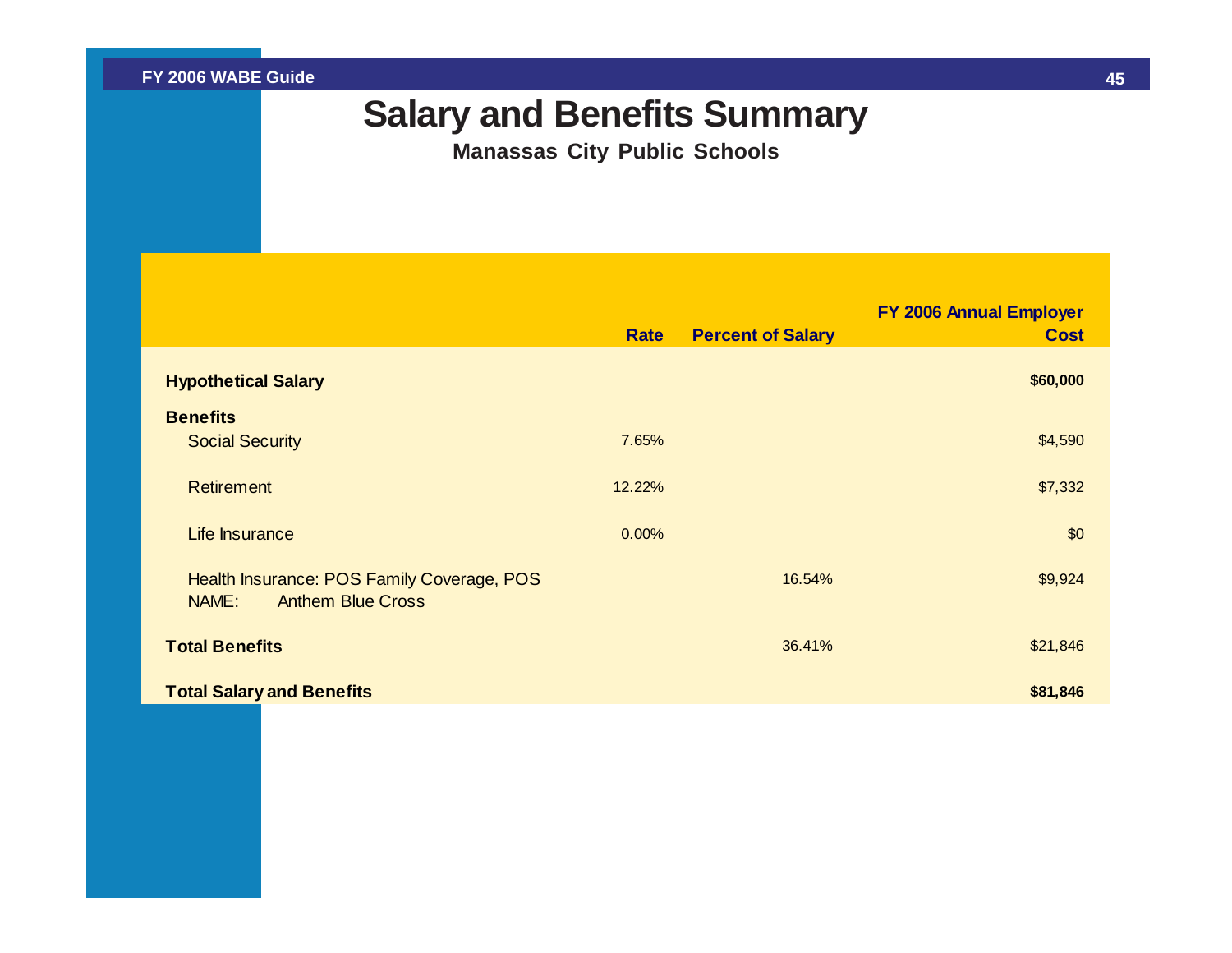## **Salary and Benefits Summary**

**Montgomery County Public Schools**

<span id="page-46-0"></span>

|                                                                               | <b>Rate</b>                               | <b>Percent of</b><br><b>Salary</b> | FY 2006 Annual<br><b>Employer Cost</b> |
|-------------------------------------------------------------------------------|-------------------------------------------|------------------------------------|----------------------------------------|
| <b>Hypothetical Salary</b>                                                    |                                           |                                    | \$60,000                               |
| <b>Benefits</b><br><b>Social Security</b>                                     |                                           | 7.65%                              | \$4,590                                |
| <b>Retirement</b>                                                             |                                           | 9.90%                              | \$5,940                                |
| Life Insurance                                                                | 12 cents per \$1000 of coverage per month | 0.26%                              | \$156                                  |
| Health Insurance: POS Family Coverage, POS<br>United Health/Caremark<br>NAME: |                                           | 16.75%                             | \$10,050                               |
| <b>Total Benefits</b>                                                         |                                           | 34.56%                             | \$20,736                               |
| <b>Total Salary and Benefits</b>                                              |                                           |                                    | \$80,736                               |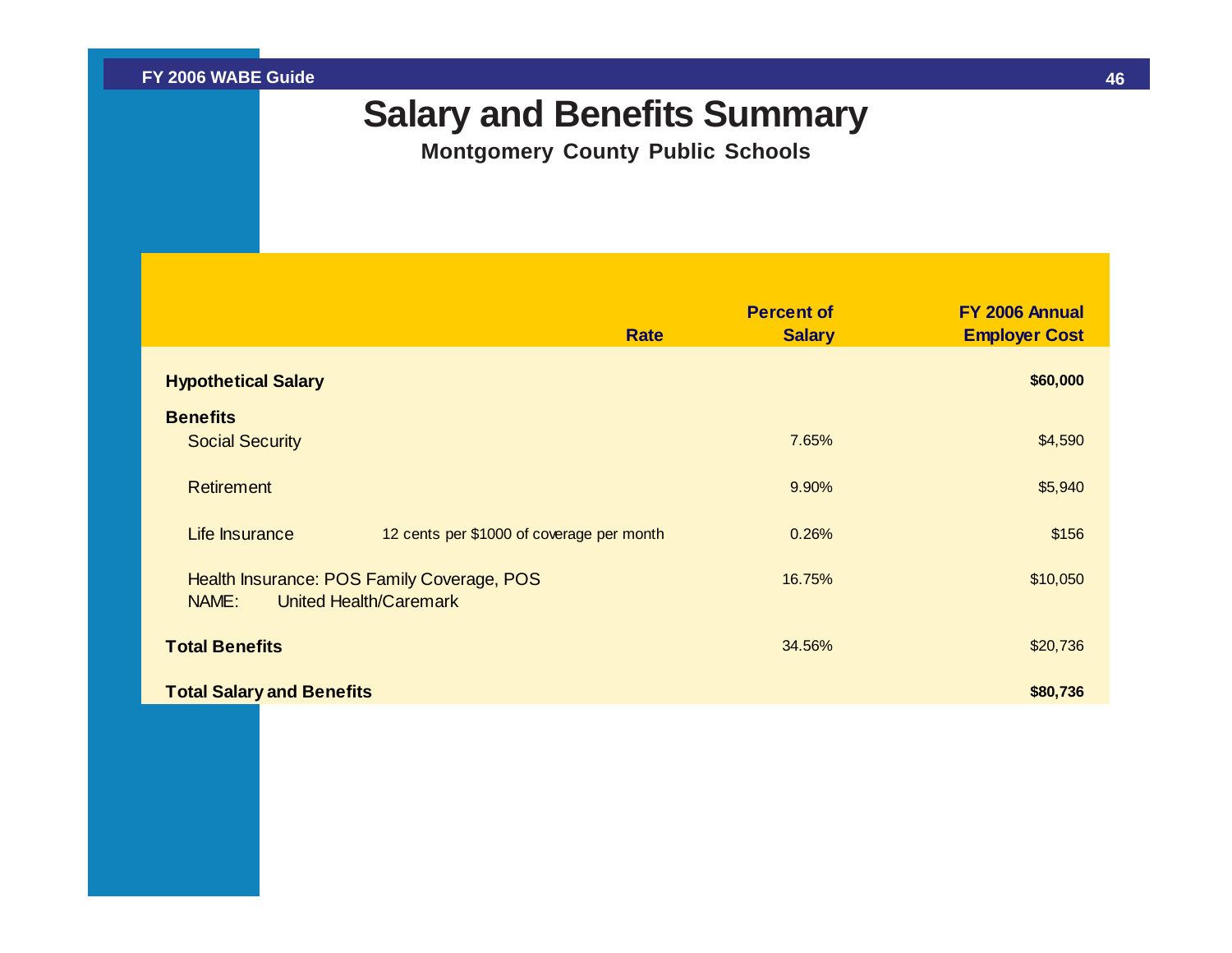## **Salary and Benefits Summary**

**Prince George's County Public Schools**

<span id="page-47-0"></span>

|                                                                         | <b>Rate</b> | <b>Percent of</b><br><b>Salary</b> | FY 2006 Annual<br><b>Employer Cost</b> |
|-------------------------------------------------------------------------|-------------|------------------------------------|----------------------------------------|
| <b>Hypothetical Salary</b>                                              |             |                                    | \$60,000                               |
| <b>Benefits</b>                                                         |             |                                    |                                        |
| <b>Social Security</b>                                                  | 7.65%       | 7.65%                              | \$4,590                                |
| <b>Retirement</b>                                                       | 9.35%       | 9.35%                              | \$5,610                                |
| Life Insurance                                                          | 0.36%       | 0.36%                              | \$216                                  |
| Health Insurance: POS Family Coverage<br><b>Carefirst BCBS</b><br>NAME: |             | 11.50%                             | \$6,900                                |
| <b>Total Benefits</b>                                                   |             | 28.86%                             | \$17,316                               |
| <b>Total Salary and Benefits</b>                                        |             |                                    | \$77,316                               |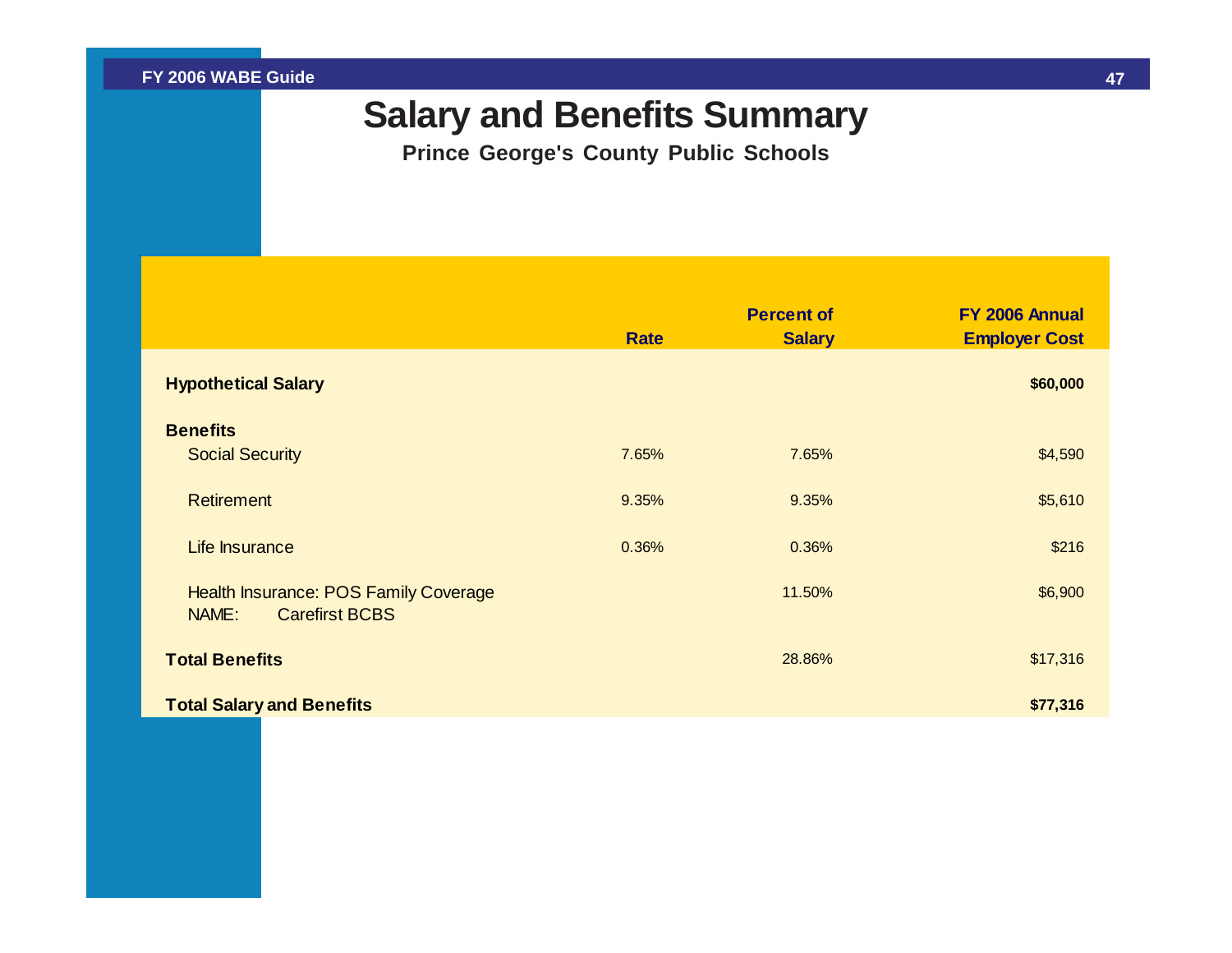## **Salary and Benefits Summary**

**Prince William County Public Schools**

<span id="page-48-0"></span>

|                                                                                 | <b>Rate</b> | <b>Percent of</b><br><b>Salary</b> | FY 2006 Annual<br><b>Employer Cost</b> |
|---------------------------------------------------------------------------------|-------------|------------------------------------|----------------------------------------|
| <b>Hypothetical Salary</b>                                                      |             |                                    | \$60,000                               |
| <b>Benefits</b>                                                                 |             |                                    |                                        |
| <b>Social Security</b>                                                          |             | 7.65%                              | \$4,590                                |
| <b>Retirement</b>                                                               |             | 12.17%                             | \$7,302                                |
| Life Insurance                                                                  |             | 0.00%                              | \$0                                    |
| Health Insurance: POS Family Coverage<br><b>Blue Cross Blue Shield</b><br>NAME: |             | 14.42%                             | \$8,653                                |
| <b>Total Benefits</b>                                                           |             | 34.24%                             | \$20,545                               |
| <b>Total Salary and Benefits</b>                                                |             |                                    | \$80,545                               |